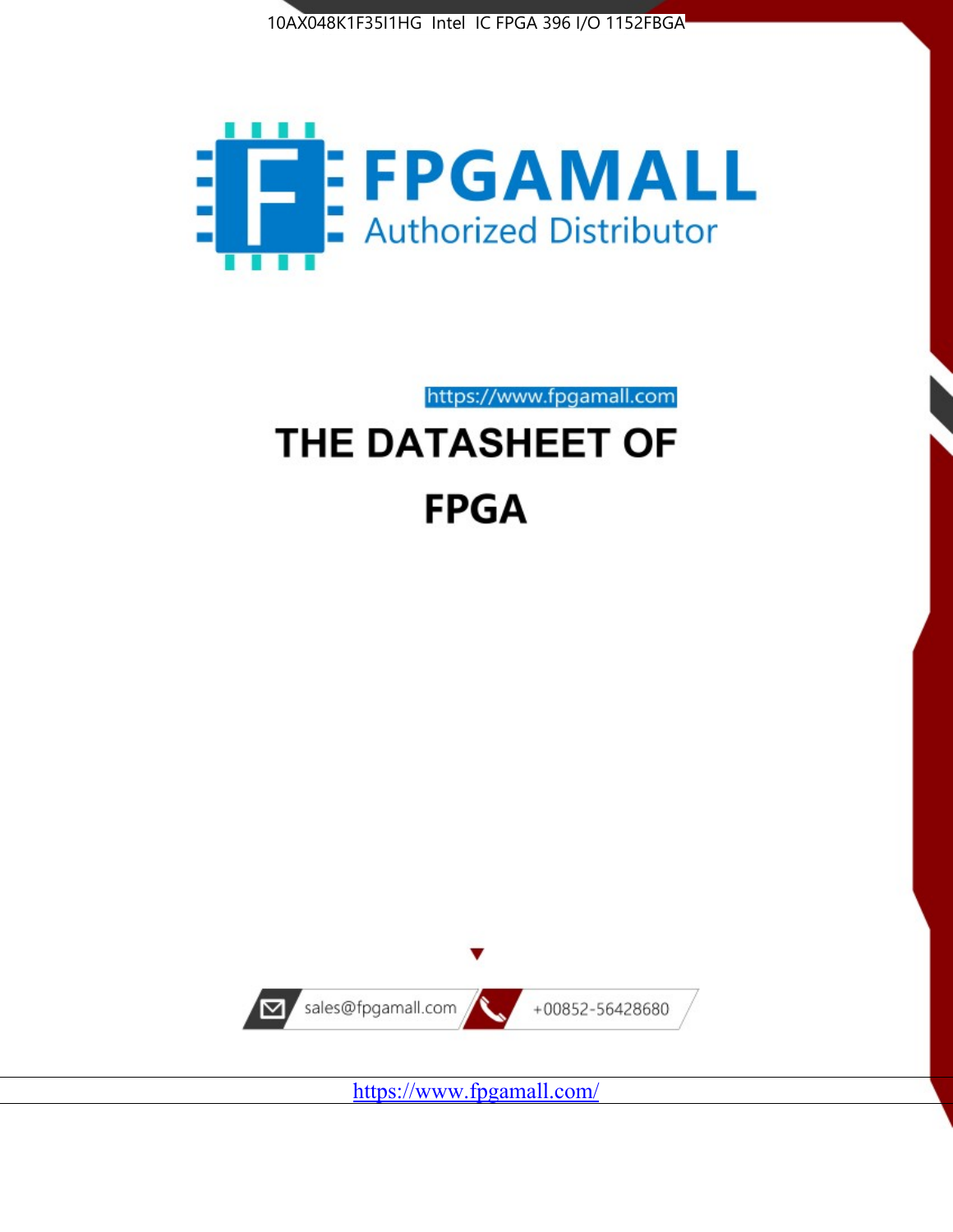

# **Intel® Arria® 10 Device Overview**



**A10-OVERVIEW | 2018.12.06** Latest document on the web: **[PDF](https://www.intel.com/content/dam/www/programmable/us/en/pdfs/literature/hb/arria-10/a10_overview.pdf)** | **[HTML](https://www.intel.com/content/www/us/en/programmable/documentation/sam1403480274650.html)**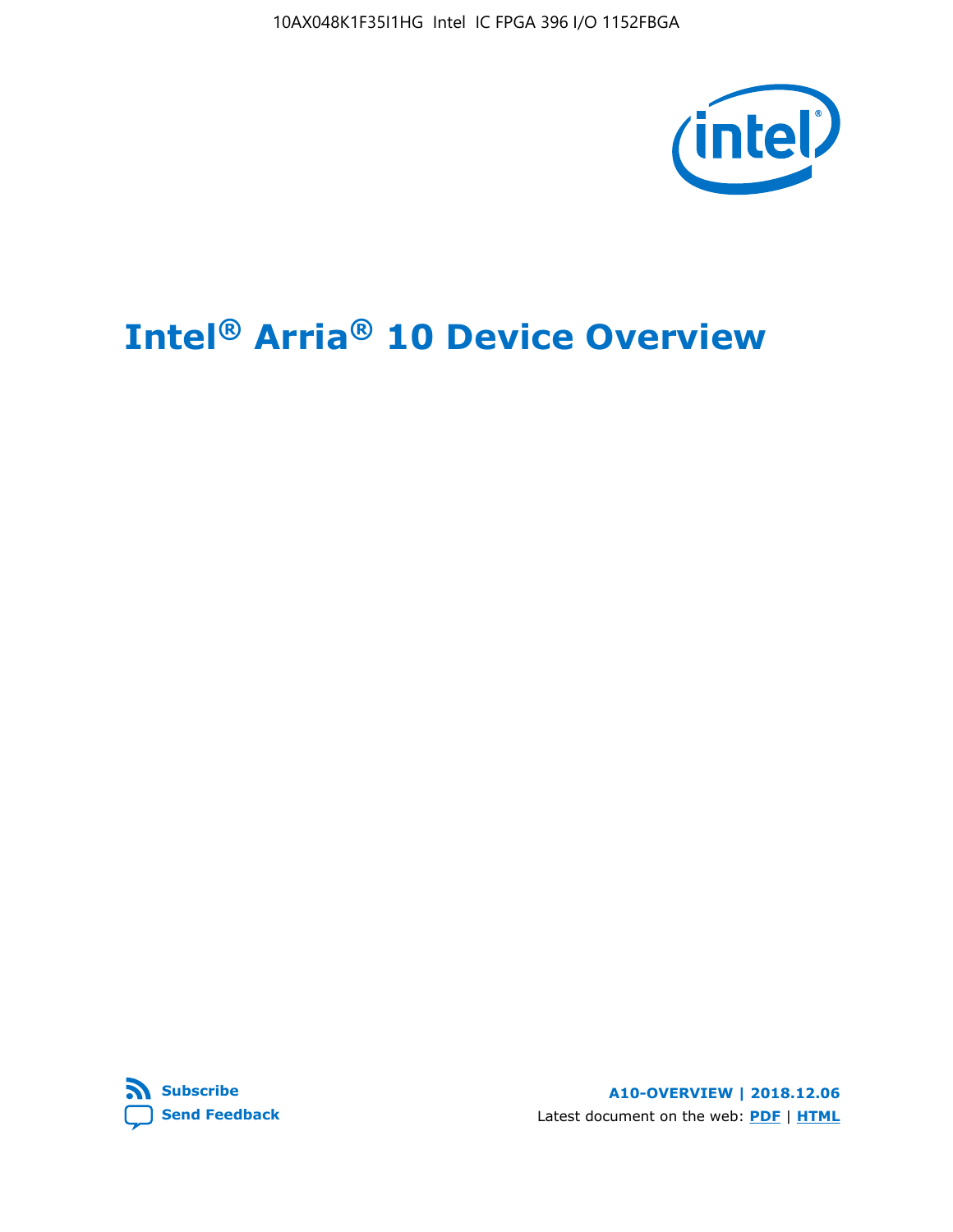

**Contents** 

# **Contents**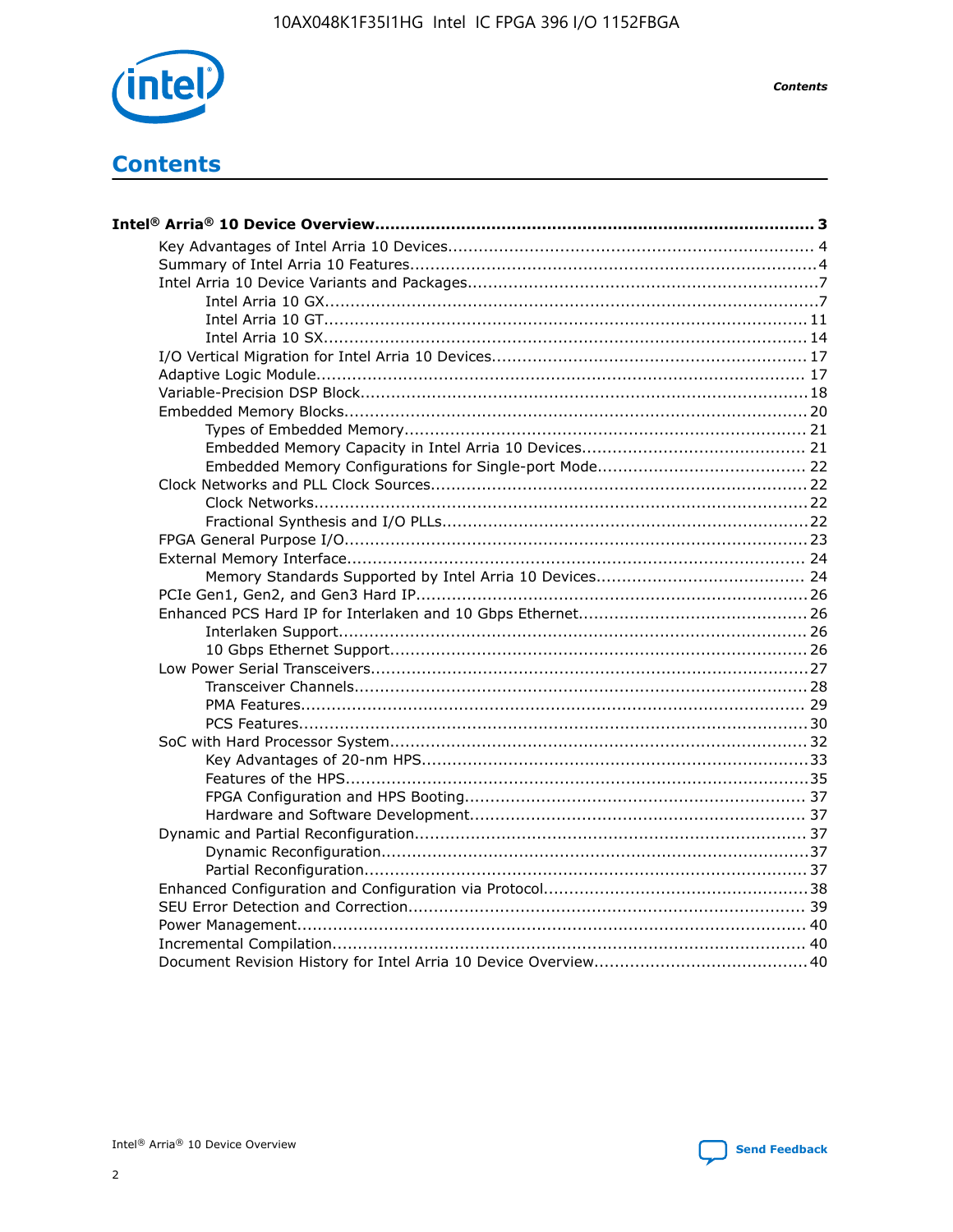**A10-OVERVIEW | 2018.12.06**

**[Send Feedback](mailto:FPGAtechdocfeedback@intel.com?subject=Feedback%20on%20Intel%20Arria%2010%20Device%20Overview%20(A10-OVERVIEW%202018.12.06)&body=We%20appreciate%20your%20feedback.%20In%20your%20comments,%20also%20specify%20the%20page%20number%20or%20paragraph.%20Thank%20you.)**



# **Intel® Arria® 10 Device Overview**

The Intel<sup>®</sup> Arria<sup>®</sup> 10 device family consists of high-performance and power-efficient 20 nm mid-range FPGAs and SoCs.

Intel Arria 10 device family delivers:

- Higher performance than the previous generation of mid-range and high-end FPGAs.
- Power efficiency attained through a comprehensive set of power-saving technologies.

The Intel Arria 10 devices are ideal for high performance, power-sensitive, midrange applications in diverse markets.

| <b>Market</b>         | <b>Applications</b>                                                                                                           |
|-----------------------|-------------------------------------------------------------------------------------------------------------------------------|
| Wireless              | Channel and switch cards in remote radio heads<br>$\bullet$<br>Mobile backhaul<br>٠                                           |
| Wireline              | 40G/100G muxponders and transponders<br>٠<br>100G line cards<br>$\bullet$<br><b>Bridging</b><br>٠<br>Aggregation<br>$\bullet$ |
| <b>Broadcast</b>      | Studio switches<br>$\bullet$<br>Servers and transport<br>٠<br>Videoconferencing<br>٠<br>Professional audio and video<br>٠     |
| Computing and Storage | Flash cache<br>٠<br>Cloud computing servers<br>٠<br>Server acceleration<br>٠                                                  |
| Medical               | Diagnostic scanners<br>٠<br>Diagnostic imaging<br>$\bullet$                                                                   |
| Military              | Missile guidance and control<br>٠<br>Radar<br>٠<br>Electronic warfare<br>٠<br>Secure communications<br>٠                      |

#### **Table 1. Sample Markets and Ideal Applications for Intel Arria 10 Devices**

#### **Related Information**

- [Intel Arria 10 Device Handbook: Known Issues](http://www.altera.com/support/kdb/solutions/rd07302013_646.html) Lists the planned updates to the *Intel Arria 10 Device Handbook* chapters.
- [Intel Arria 10 GX/GT Device Errata and Design Recommendations](https://www.intel.com/content/www/us/en/programmable/documentation/agz1493851706374.html#yqz1494433888646)
- [Intel Arria 10 SX Device Errata and Design Recommendations](https://www.intel.com/content/www/us/en/programmable/documentation/cru1462832385668.html#cru1462832558642)

Intel Corporation. All rights reserved. Intel, the Intel logo, Altera, Arria, Cyclone, Enpirion, MAX, Nios, Quartus and Stratix words and logos are trademarks of Intel Corporation or its subsidiaries in the U.S. and/or other countries. Intel warrants performance of its FPGA and semiconductor products to current specifications in accordance with Intel's standard warranty, but reserves the right to make changes to any products and services at any time without notice. Intel assumes no responsibility or liability arising out of the application or use of any information, product, or service described herein except as expressly agreed to in writing by Intel. Intel customers are advised to obtain the latest version of device specifications before relying on any published information and before placing orders for products or services. \*Other names and brands may be claimed as the property of others.

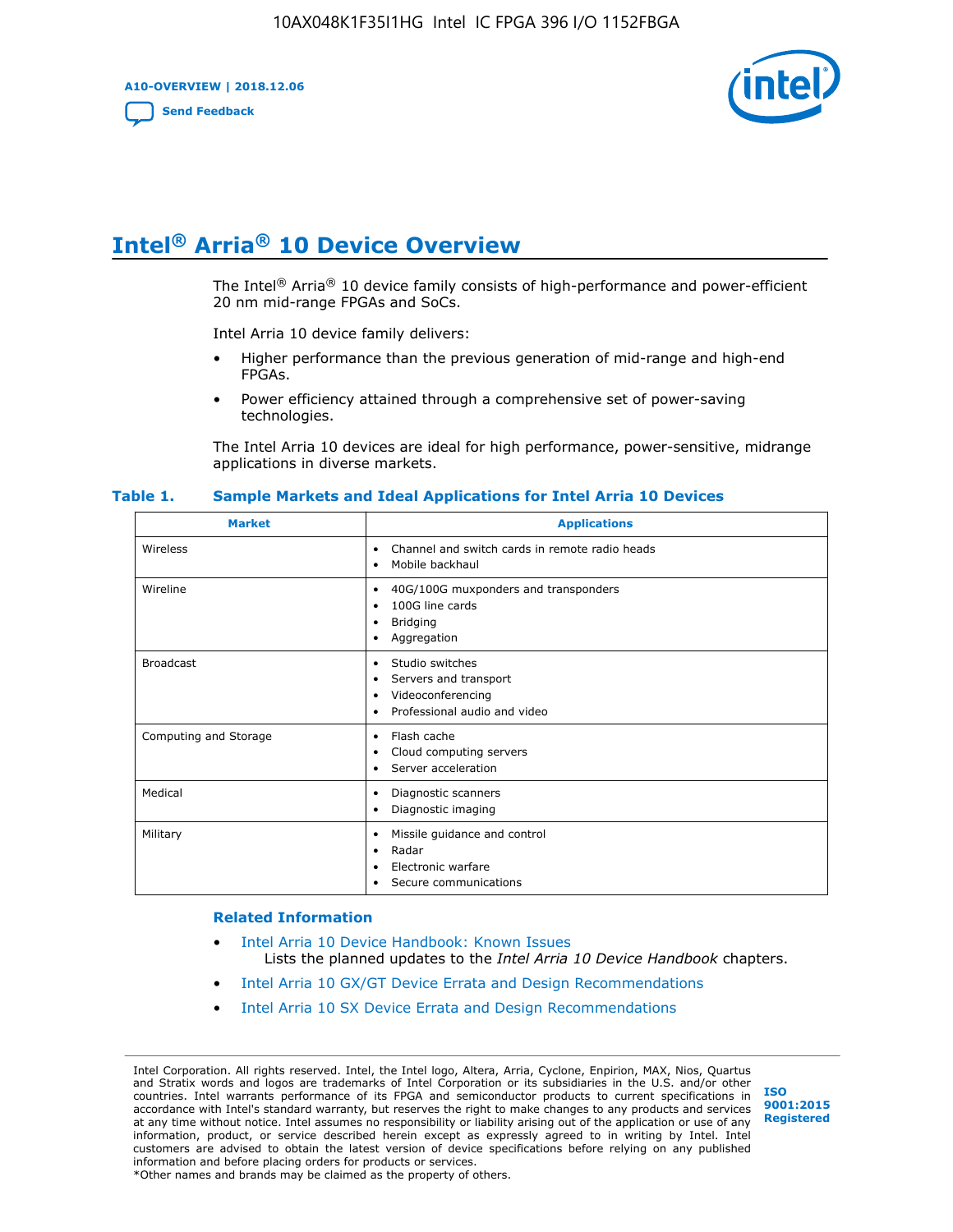

## **Key Advantages of Intel Arria 10 Devices**

### **Table 2. Key Advantages of the Intel Arria 10 Device Family**

| <b>Advantage</b>                                                                                          | <b>Supporting Feature</b>                                                                                                                                                                                                                                                                                                |  |  |  |  |  |  |
|-----------------------------------------------------------------------------------------------------------|--------------------------------------------------------------------------------------------------------------------------------------------------------------------------------------------------------------------------------------------------------------------------------------------------------------------------|--|--|--|--|--|--|
| Enhanced core architecture                                                                                | Built on TSMC's 20 nm process technology<br>٠<br>60% higher performance than the previous generation of mid-range FPGAs<br>٠<br>15% higher performance than the fastest previous-generation FPGA<br>٠                                                                                                                    |  |  |  |  |  |  |
| High-bandwidth integrated<br>transceivers                                                                 | Short-reach rates up to 25.8 Gigabits per second (Gbps)<br>٠<br>Backplane capability up to 12.5 Gbps<br>٠<br>Integrated 10GBASE-KR and 40GBASE-KR4 Forward Error Correction (FEC)<br>٠                                                                                                                                   |  |  |  |  |  |  |
| Improved logic integration and<br>hard IP blocks                                                          | 8-input adaptive logic module (ALM)<br>٠<br>Up to 65.6 megabits (Mb) of embedded memory<br>٠<br>Variable-precision digital signal processing (DSP) blocks<br>Fractional synthesis phase-locked loops (PLLs)<br>Hard PCI Express Gen3 IP blocks<br>Hard memory controllers and PHY up to 2,400 Megabits per second (Mbps) |  |  |  |  |  |  |
| Second generation hard<br>processor system (HPS) with<br>integrated ARM* Cortex*-A9*<br>MPCore* processor | Tight integration of a dual-core ARM Cortex-A9 MPCore processor, hard IP, and an<br>٠<br>FPGA in a single Intel Arria 10 system-on-a-chip (SoC)<br>Supports over 128 Gbps peak bandwidth with integrated data coherency between<br>$\bullet$<br>the processor and the FPGA fabric                                        |  |  |  |  |  |  |
| Advanced power savings                                                                                    | Comprehensive set of advanced power saving features<br>٠<br>Power-optimized MultiTrack routing and core architecture<br>٠<br>Up to 40% lower power compared to previous generation of mid-range FPGAs<br>٠<br>Up to 60% lower power compared to previous generation of high-end FPGAs                                    |  |  |  |  |  |  |

### **Summary of Intel Arria 10 Features**

### **Table 3. Summary of Features for Intel Arria 10 Devices**

| <b>Feature</b>                  | <b>Description</b>                                                                                                                                                                                                                                                                                                                                                                                 |
|---------------------------------|----------------------------------------------------------------------------------------------------------------------------------------------------------------------------------------------------------------------------------------------------------------------------------------------------------------------------------------------------------------------------------------------------|
| Technology                      | TSMC's 20-nm SoC process technology<br>Allows operation at a lower $V_{\text{CC}}$ level of 0.82 V instead of the 0.9 V standard $V_{\text{CC}}$ core voltage                                                                                                                                                                                                                                      |
| Packaging                       | 1.0 mm ball-pitch Fineline BGA packaging<br>٠<br>0.8 mm ball-pitch Ultra Fineline BGA packaging<br>Multiple devices with identical package footprints for seamless migration between different<br><b>FPGA</b> densities<br>Devices with compatible package footprints allow migration to next generation high-end<br>Stratix $@10$ devices<br>RoHS, leaded $(1)$ , and lead-free (Pb-free) options |
| High-performance<br>FPGA fabric | Enhanced 8-input ALM with four registers<br>Improved multi-track routing architecture to reduce congestion and improve compilation time<br>Hierarchical core clocking architecture<br>Fine-grained partial reconfiguration                                                                                                                                                                         |
| Internal memory<br>blocks       | M20K-20-Kb memory blocks with hard error correction code (ECC)<br>Memory logic array block (MLAB)-640-bit memory                                                                                                                                                                                                                                                                                   |
|                                 | continued                                                                                                                                                                                                                                                                                                                                                                                          |



<sup>(1)</sup> Contact Intel for availability.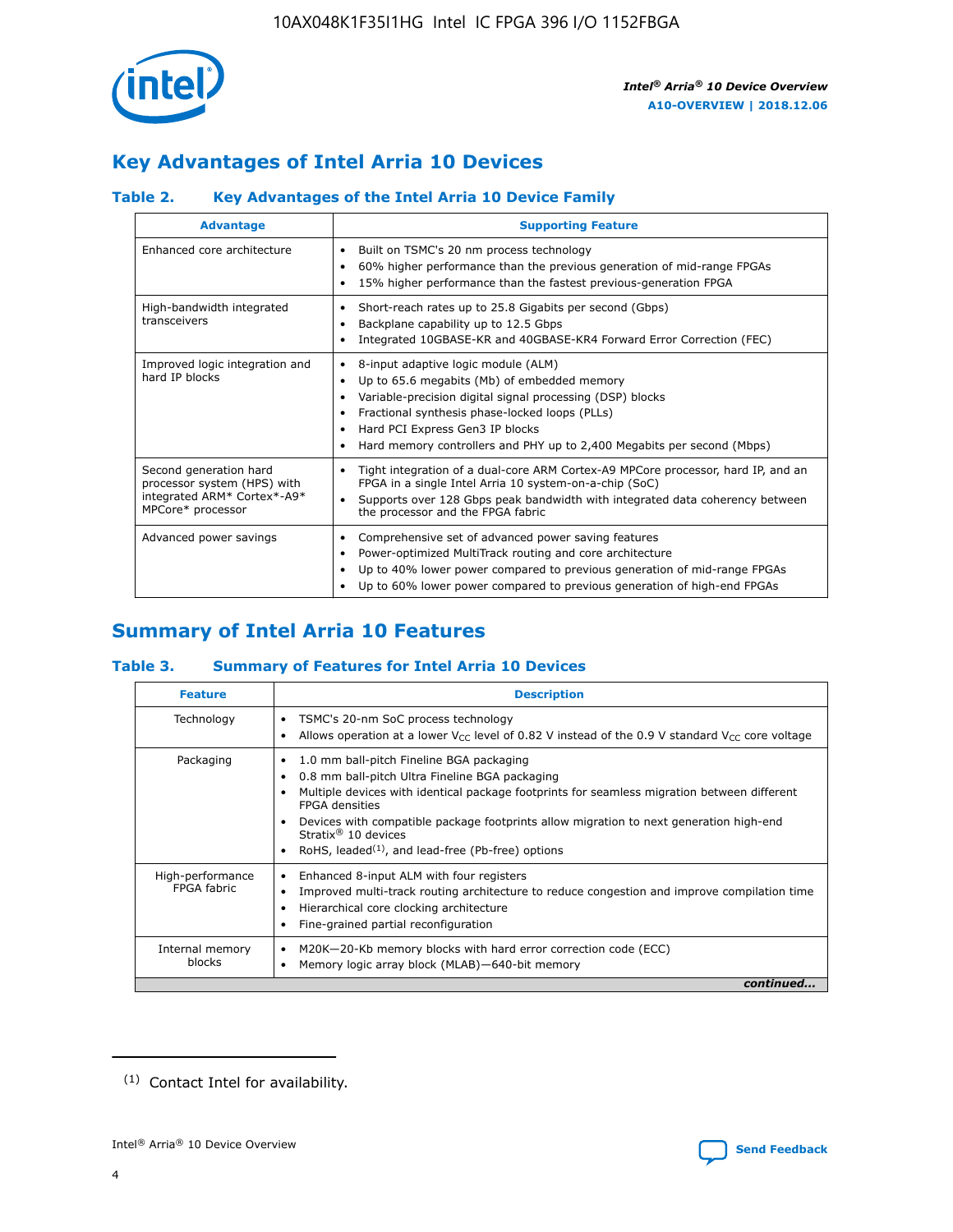$\mathsf{r}$ 



| <b>Feature</b>                         |                                                                                                                | <b>Description</b>                                                                                                                                                                                                                                                                                                                                                                                                                                                                                                                                                                                                                                                                                                                                                                                                                          |
|----------------------------------------|----------------------------------------------------------------------------------------------------------------|---------------------------------------------------------------------------------------------------------------------------------------------------------------------------------------------------------------------------------------------------------------------------------------------------------------------------------------------------------------------------------------------------------------------------------------------------------------------------------------------------------------------------------------------------------------------------------------------------------------------------------------------------------------------------------------------------------------------------------------------------------------------------------------------------------------------------------------------|
| Embedded Hard IP<br>blocks             | Variable-precision DSP                                                                                         | Native support for signal processing precision levels from $18 \times 19$ to<br>$\bullet$<br>54 x 54<br>Native support for 27 x 27 multiplier mode<br>64-bit accumulator and cascade for systolic finite impulse responses<br>(FIRs)<br>Internal coefficient memory banks<br>٠<br>Preadder/subtractor for improved efficiency<br>Additional pipeline register to increase performance and reduce<br>power<br>Supports floating point arithmetic:<br>- Perform multiplication, addition, subtraction, multiply-add,<br>multiply-subtract, and complex multiplication.<br>- Supports multiplication with accumulation capability, cascade<br>summation, and cascade subtraction capability.<br>- Dynamic accumulator reset control.<br>- Support direct vector dot and complex multiplication chaining<br>multiply floating point DSP blocks. |
|                                        | Memory controller                                                                                              | DDR4, DDR3, and DDR3L                                                                                                                                                                                                                                                                                                                                                                                                                                                                                                                                                                                                                                                                                                                                                                                                                       |
|                                        | PCI Express*                                                                                                   | PCI Express (PCIe*) Gen3 (x1, x2, x4, or x8), Gen2 (x1, x2, x4, or x8)<br>and Gen1 (x1, x2, x4, or x8) hard IP with complete protocol stack,<br>endpoint, and root port                                                                                                                                                                                                                                                                                                                                                                                                                                                                                                                                                                                                                                                                     |
|                                        | Transceiver I/O                                                                                                | 10GBASE-KR/40GBASE-KR4 Forward Error Correction (FEC)<br>PCS hard IPs that support:<br>- 10-Gbps Ethernet (10GbE)<br>- PCIe PIPE interface<br>- Interlaken<br>- Gbps Ethernet (GbE)<br>- Common Public Radio Interface (CPRI) with deterministic latency<br>support<br>- Gigabit-capable passive optical network (GPON) with fast lock-<br>time support<br>13.5G JESD204b<br>$\bullet$<br>8B/10B, 64B/66B, 64B/67B encoders and decoders<br>Custom mode support for proprietary protocols                                                                                                                                                                                                                                                                                                                                                   |
| Core clock networks                    | $\bullet$<br>$\bullet$                                                                                         | Up to 800 MHz fabric clocking, depending on the application:<br>- 667 MHz external memory interface clocking with 2,400 Mbps DDR4 interface<br>- 800 MHz LVDS interface clocking with 1,600 Mbps LVDS interface<br>Global, regional, and peripheral clock networks<br>Clock networks that are not used can be gated to reduce dynamic power                                                                                                                                                                                                                                                                                                                                                                                                                                                                                                 |
| Phase-locked loops<br>(PLLs)           | High-resolution fractional synthesis PLLs:<br>$\bullet$<br>Integer PLLs:<br>- Adjacent to general purpose I/Os | - Precision clock synthesis, clock delay compensation, and zero delay buffering (ZDB)<br>- Support integer mode and fractional mode<br>- Fractional mode support with third-order delta-sigma modulation<br>- Support external memory and LVDS interfaces                                                                                                                                                                                                                                                                                                                                                                                                                                                                                                                                                                                   |
| FPGA General-purpose<br>$I/Os$ (GPIOs) | On-chip termination (OCT)<br>$\bullet$                                                                         | 1.6 Gbps LVDS-every pair can be configured as receiver or transmitter<br>1.2 V to 3.0 V single-ended LVTTL/LVCMOS interfacing                                                                                                                                                                                                                                                                                                                                                                                                                                                                                                                                                                                                                                                                                                               |
| <b>External Memory</b><br>Interface    |                                                                                                                | Hard memory controller- DDR4, DDR3, and DDR3L support<br>$-$ DDR4 $-$ speeds up to 1,200 MHz/2,400 Mbps<br>- DDR3-speeds up to 1,067 MHz/2,133 Mbps<br>Soft memory controller—provides support for RLDRAM $3^{(2)}$ , QDR IV $(2^2)$ , and QDR II+<br>continued                                                                                                                                                                                                                                                                                                                                                                                                                                                                                                                                                                             |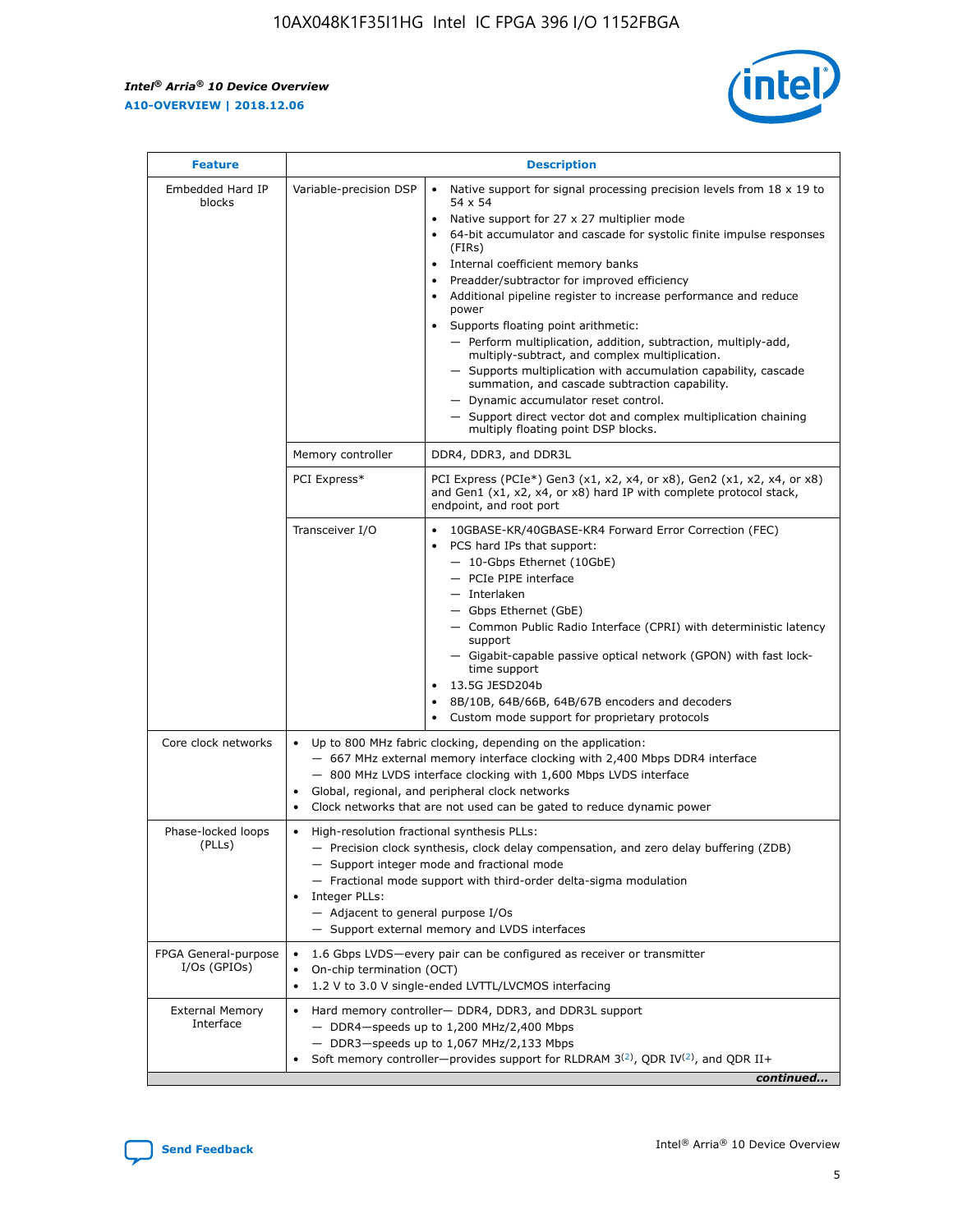

| <b>Feature</b>                                    | <b>Description</b>                                                                                                                                                                                                                                                                                                                                                                                                                                                                                                                                                                                                                                  |
|---------------------------------------------------|-----------------------------------------------------------------------------------------------------------------------------------------------------------------------------------------------------------------------------------------------------------------------------------------------------------------------------------------------------------------------------------------------------------------------------------------------------------------------------------------------------------------------------------------------------------------------------------------------------------------------------------------------------|
| Low-power serial<br>transceivers                  | • Continuous operating range:<br>- Intel Arria 10 GX-1 Gbps to 17.4 Gbps<br>- Intel Arria 10 GT-1 Gbps to 25.8 Gbps<br>Backplane support:<br>- Intel Arria 10 GX-up to 12.5<br>- Intel Arria 10 GT-up to 12.5<br>Extended range down to 125 Mbps with oversampling<br>ATX transmit PLLs with user-configurable fractional synthesis capability<br>Electronic Dispersion Compensation (EDC) support for XFP, SFP+, QSFP, and CFP optical<br>module<br>Adaptive linear and decision feedback equalization<br>$\bullet$<br>Transmitter pre-emphasis and de-emphasis<br>$\bullet$<br>Dynamic partial reconfiguration of individual transceiver channels |
| <b>HPS</b><br>(Intel Arria 10 SX<br>devices only) | Dual-core ARM Cortex-A9 MPCore processor-1.2 GHz CPU with<br>Processor and system<br>$\bullet$<br>1.5 GHz overdrive capability<br>256 KB on-chip RAM and 64 KB on-chip ROM<br>System peripherals—general-purpose timers, watchdog timers, direct<br>memory access (DMA) controller, FPGA configuration manager, and<br>clock and reset managers<br>Security features-anti-tamper, secure boot, Advanced Encryption<br>Standard (AES) and authentication (SHA)<br>ARM CoreSight* JTAG debug access port, trace port, and on-chip<br>trace storage                                                                                                    |
|                                                   | <b>External interfaces</b><br>Hard memory interface-Hard memory controller (2,400 Mbps DDR4,<br>$\bullet$<br>and 2,133 Mbps DDR3), Quad serial peripheral interface (QSPI) flash<br>controller, NAND flash controller, direct memory access (DMA)<br>controller, Secure Digital/MultiMediaCard (SD/MMC) controller<br>Communication interface-10/100/1000 Ethernet media access<br>control (MAC), USB On-The-GO (OTG) controllers, I <sup>2</sup> C controllers,<br>UART 16550, serial peripheral interface (SPI), and up to 62<br>HPS GPIO interfaces (48 direct-share I/Os)                                                                       |
|                                                   | High-performance ARM AMBA* AXI bus bridges that support<br>Interconnects to core<br>$\bullet$<br>simultaneous read and write<br>HPS-FPGA bridges-include the FPGA-to-HPS, HPS-to-FPGA, and<br>$\bullet$<br>lightweight HPS-to-FPGA bridges that allow the FPGA fabric to issue<br>transactions to slaves in the HPS, and vice versa<br>Configuration bridge that allows HPS configuration manager to<br>configure the core logic via dedicated 32-bit configuration port<br>FPGA-to-HPS SDRAM controller bridge-provides configuration<br>interfaces for the multiport front end (MPFE) of the HPS SDRAM<br>controller                              |
| Configuration                                     | Tamper protection—comprehensive design protection to protect your valuable IP investments<br>Enhanced 256-bit advanced encryption standard (AES) design security with authentication<br>٠<br>Configuration via protocol (CvP) using PCIe Gen1, Gen2, or Gen3<br>continued                                                                                                                                                                                                                                                                                                                                                                           |

<sup>(2)</sup> Intel Arria 10 devices support this external memory interface using hard PHY with soft memory controller.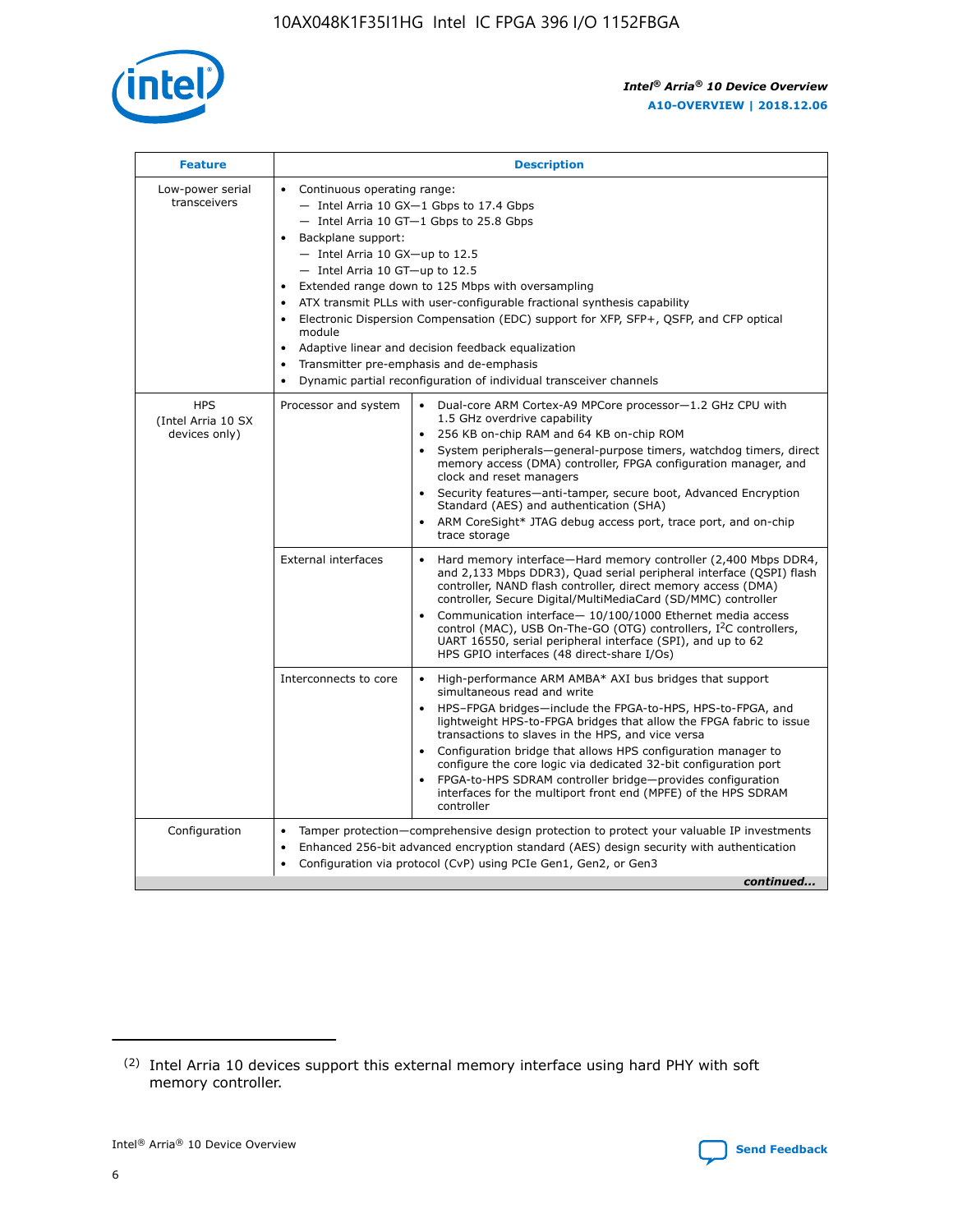

| <b>Feature</b>     | <b>Description</b>                                                                                                                                                                                                            |
|--------------------|-------------------------------------------------------------------------------------------------------------------------------------------------------------------------------------------------------------------------------|
|                    | Dynamic reconfiguration of the transceivers and PLLs<br>Fine-grained partial reconfiguration of the core fabric<br>Active Serial x4 Interface<br>$\bullet$                                                                    |
| Power management   | SmartVID<br>Low static power device options<br>Programmable Power Technology<br>Intel Quartus <sup>®</sup> Prime integrated power analysis                                                                                    |
| Software and tools | Intel Quartus Prime design suite<br>Transceiver toolkit<br>$\bullet$<br>Platform Designer system integration tool<br>DSP Builder for Intel FPGAs<br>OpenCL <sup>"</sup> support<br>Intel SoC FPGA Embedded Design Suite (EDS) |

### **Related Information**

#### [Intel Arria 10 Transceiver PHY Overview](https://www.intel.com/content/www/us/en/programmable/documentation/nik1398707230472.html#nik1398706768037) Provides details on Intel Arria 10 transceivers.

### **Intel Arria 10 Device Variants and Packages**

### **Table 4. Device Variants for the Intel Arria 10 Device Family**

| <b>Variant</b>    | <b>Description</b>                                                                                                                                                                                                     |
|-------------------|------------------------------------------------------------------------------------------------------------------------------------------------------------------------------------------------------------------------|
| Intel Arria 10 GX | FPGA featuring 17.4 Gbps transceivers for short reach applications with 12.5 backplane driving<br>capability.                                                                                                          |
| Intel Arria 10 GT | FPGA featuring:<br>17.4 Gbps transceivers for short reach applications with 12.5 backplane driving capability.<br>25.8 Gbps transceivers for supporting CAUI-4 and CEI-25G applications with CFP2 and CFP4<br>modules. |
| Intel Arria 10 SX | SoC integrating ARM-based HPS and FPGA featuring 17.4 Gbps transceivers for short reach<br>applications with 12.5 backplane driving capability.                                                                        |

### **Intel Arria 10 GX**

This section provides the available options, maximum resource counts, and package plan for the Intel Arria 10 GX devices.

The information in this section is correct at the time of publication. For the latest information and to get more details, refer to the Intel FPGA Product Selector.

### **Related Information**

#### [Intel FPGA Product Selector](http://www.altera.com/products/selector/psg-selector.html) Provides the latest information on Intel products.

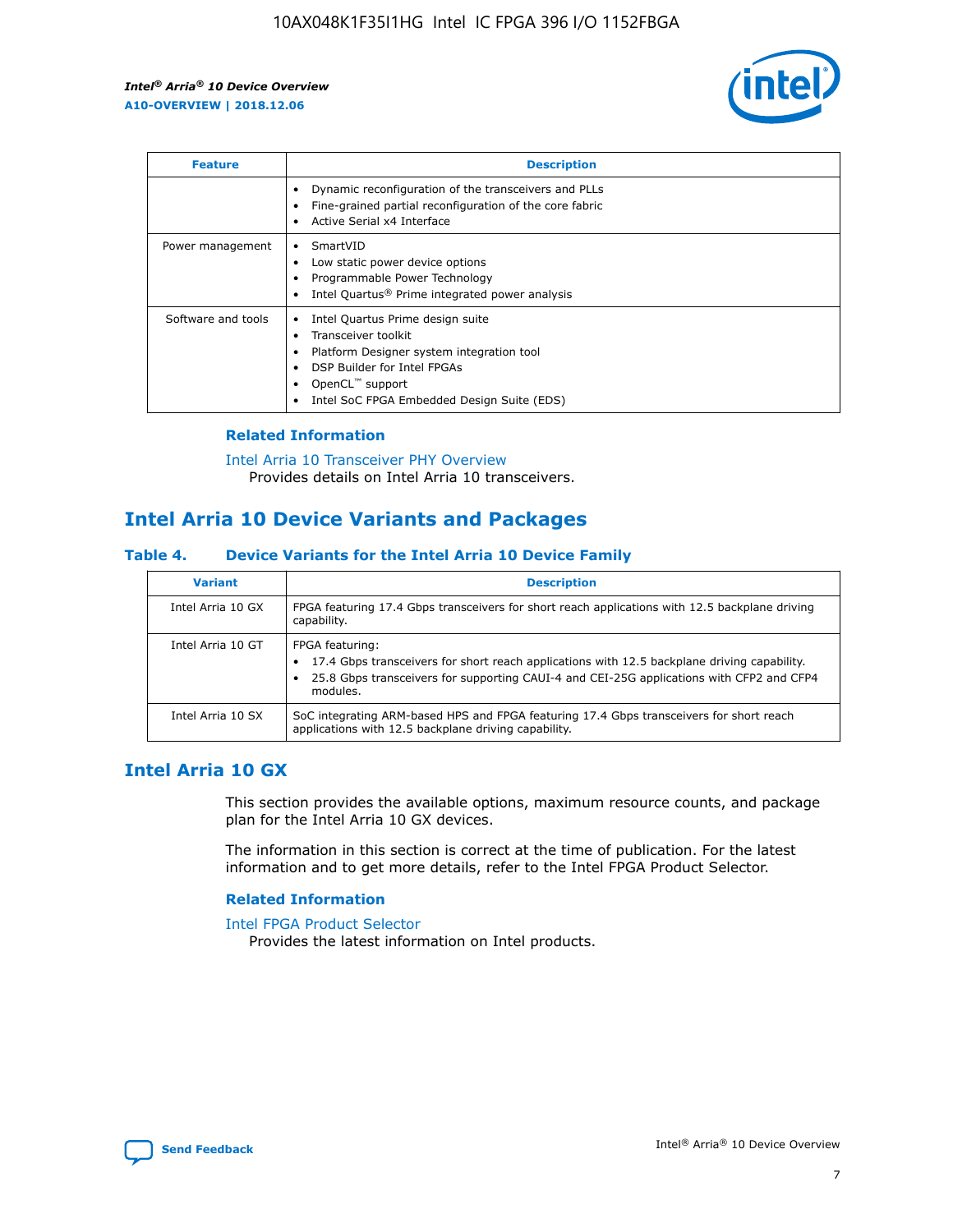

### **Available Options**





#### **Related Information**

[Transceiver Performance for Intel Arria 10 GX/SX Devices](https://www.intel.com/content/www/us/en/programmable/documentation/mcn1413182292568.html#mcn1413213965502) Provides more information about the transceiver speed grade.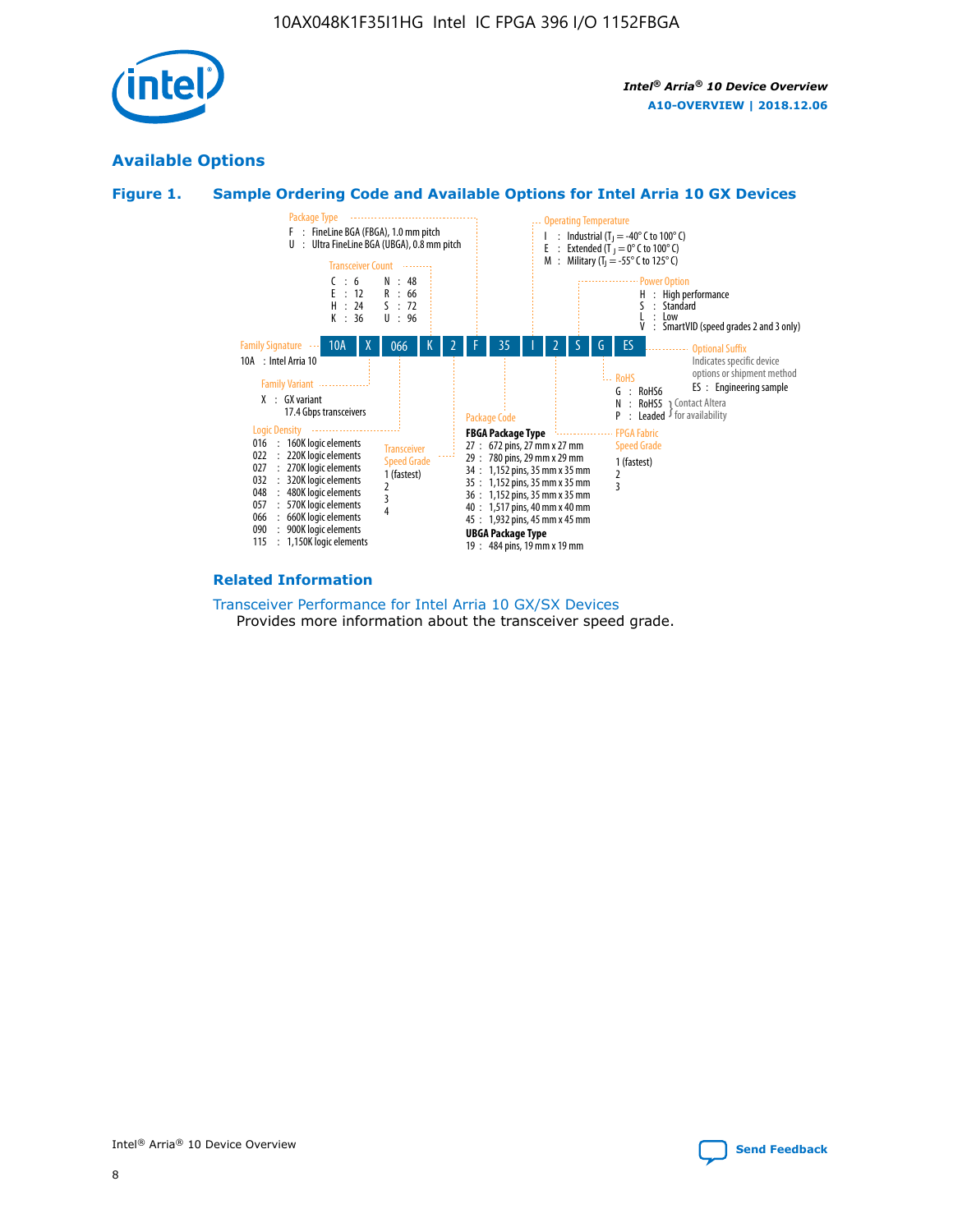

### **Maximum Resources**

#### **Table 5. Maximum Resource Counts for Intel Arria 10 GX Devices (GX 160, GX 220, GX 270, GX 320, and GX 480)**

| <b>Resource</b>         |                                                          | <b>Product Line</b> |                                                 |         |                |                |  |  |  |
|-------------------------|----------------------------------------------------------|---------------------|-------------------------------------------------|---------|----------------|----------------|--|--|--|
|                         |                                                          | <b>GX 160</b>       | <b>GX 220</b><br><b>GX 270</b><br><b>GX 320</b> |         |                | <b>GX 480</b>  |  |  |  |
| Logic Elements (LE) (K) |                                                          | 160                 | 220                                             | 270     | 320            | 480            |  |  |  |
| <b>ALM</b>              |                                                          | 61,510              | 80,330                                          | 101,620 | 119,900        | 183,590        |  |  |  |
| Register                |                                                          | 246,040             | 321,320                                         | 406,480 | 479,600        | 734,360        |  |  |  |
| Memory (Kb)             | M <sub>20</sub> K                                        | 8,800               | 11,740                                          | 15,000  | 17,820         | 28,620         |  |  |  |
|                         | <b>MLAB</b>                                              | 1,050               | 1,690                                           | 2,452   | 2,727          | 4,164          |  |  |  |
|                         | Variable-precision DSP Block<br>156<br>192<br>830<br>985 |                     |                                                 |         | 1,368          |                |  |  |  |
| 18 x 19 Multiplier      |                                                          | 312                 | 384                                             | 1,660   | 1,970          | 2,736          |  |  |  |
| PLL                     | Fractional<br>Synthesis                                  | 6                   | 6                                               | 8       | 8              | 12             |  |  |  |
|                         | I/O                                                      | 6                   | 6                                               | 8       | 8              | 12             |  |  |  |
| 17.4 Gbps Transceiver   |                                                          | 12                  | 12                                              | 24      | 24             | 36             |  |  |  |
| GPIO <sup>(3)</sup>     |                                                          | 288                 | 288                                             | 384     | 384            | 492            |  |  |  |
| LVDS Pair $(4)$         |                                                          | 120                 | 120                                             | 168     | 168            | 222            |  |  |  |
| PCIe Hard IP Block      |                                                          | 1                   | 1                                               | 2       | $\overline{2}$ | $\overline{2}$ |  |  |  |
| Hard Memory Controller  |                                                          | 6                   | 6                                               | 8       | 8              | 12             |  |  |  |

<sup>(4)</sup> Each LVDS I/O pair can be used as differential input or output.



<sup>(3)</sup> The number of GPIOs does not include transceiver I/Os. In the Intel Quartus Prime software, the number of user I/Os includes transceiver I/Os.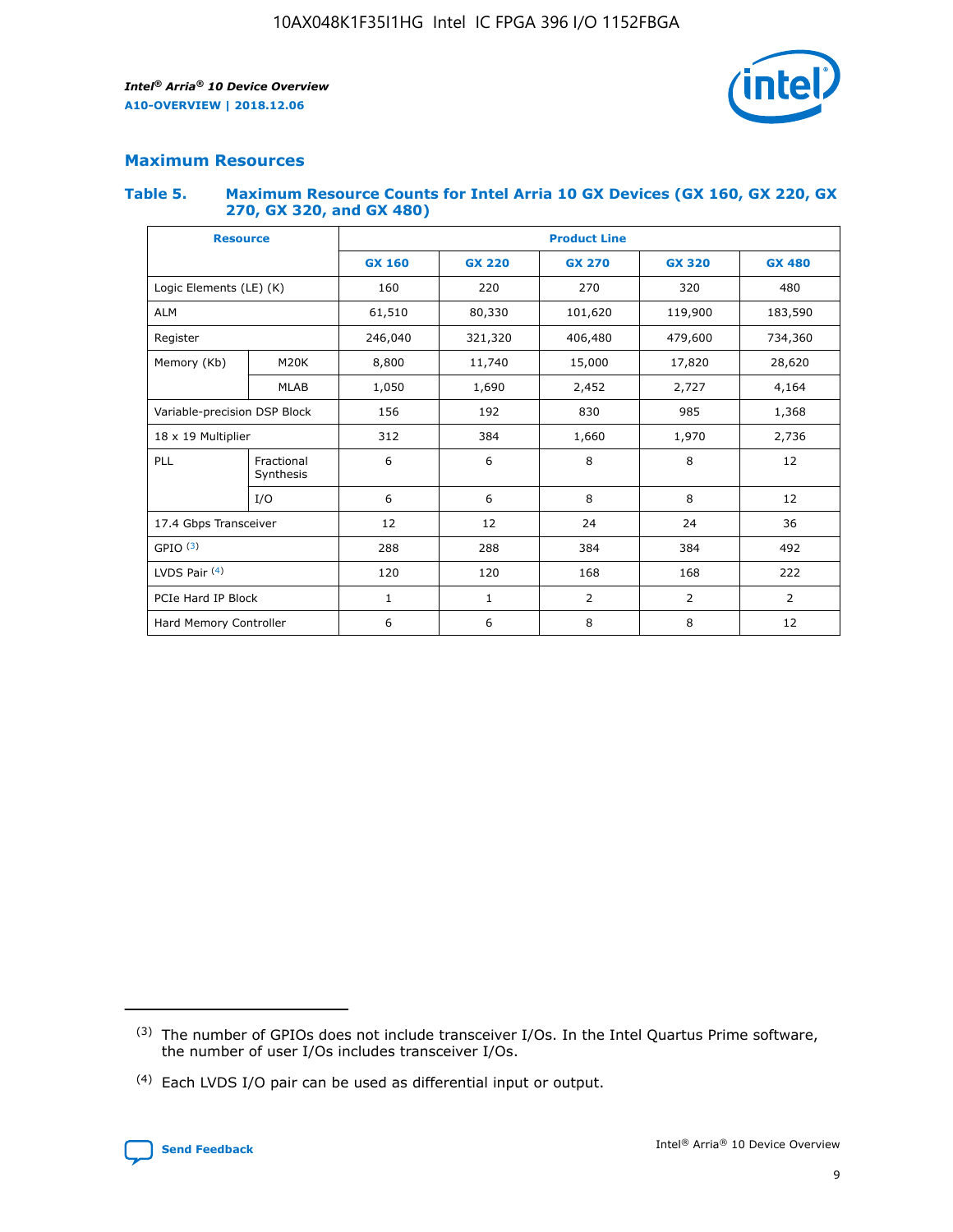

### **Table 6. Maximum Resource Counts for Intel Arria 10 GX Devices (GX 570, GX 660, GX 900, and GX 1150)**

|                              | <b>Resource</b>         | <b>Product Line</b> |                |                |                |  |  |  |
|------------------------------|-------------------------|---------------------|----------------|----------------|----------------|--|--|--|
|                              |                         | <b>GX 570</b>       | <b>GX 660</b>  | <b>GX 900</b>  | <b>GX 1150</b> |  |  |  |
| Logic Elements (LE) (K)      |                         | 570                 | 660            | 900            | 1,150          |  |  |  |
| <b>ALM</b>                   |                         | 217,080             | 251,680        | 339,620        | 427,200        |  |  |  |
| Register                     |                         | 868,320             | 1,006,720      | 1,358,480      | 1,708,800      |  |  |  |
| Memory (Kb)                  | <b>M20K</b>             | 36,000              | 42,620         | 48,460         | 54,260         |  |  |  |
|                              | <b>MLAB</b>             | 5,096               | 5,788          | 9,386          | 12,984         |  |  |  |
| Variable-precision DSP Block |                         | 1,523               | 1,687          | 1,518          | 1,518          |  |  |  |
| $18 \times 19$ Multiplier    |                         | 3,046               | 3,374          | 3,036          | 3,036          |  |  |  |
| PLL                          | Fractional<br>Synthesis | 16                  | 16             | 32             | 32             |  |  |  |
|                              | I/O                     | 16                  | 16             | 16             | 16             |  |  |  |
| 17.4 Gbps Transceiver        |                         | 48                  | 48             | 96             | 96             |  |  |  |
| GPIO <sup>(3)</sup>          |                         | 696                 | 696            | 768            | 768            |  |  |  |
| LVDS Pair $(4)$              |                         | 324                 | 324<br>384     |                | 384            |  |  |  |
| PCIe Hard IP Block           |                         | 2                   | $\overline{2}$ | $\overline{4}$ | 4              |  |  |  |
| Hard Memory Controller       |                         | 16                  | 16             | 16             | 16             |  |  |  |

### **Package Plan**

### **Table 7. Package Plan for Intel Arria 10 GX Devices (U19, F27, and F29)**

Refer to I/O and High Speed I/O in Intel Arria 10 Devices chapter for the number of 3 V I/O, LVDS I/O, and LVDS channels in each device package.

| <b>Product Line</b> | U <sub>19</sub><br>$(19 \text{ mm} \times 19 \text{ mm})$<br>484-pin UBGA) |          |             |         | <b>F27</b><br>(27 mm × 27 mm,<br>672-pin FBGA) |             | <b>F29</b><br>(29 mm × 29 mm,<br>780-pin FBGA) |          |             |  |
|---------------------|----------------------------------------------------------------------------|----------|-------------|---------|------------------------------------------------|-------------|------------------------------------------------|----------|-------------|--|
|                     | 3 V I/O                                                                    | LVDS I/O | <b>XCVR</b> | 3 V I/O | <b>LVDS I/O</b>                                | <b>XCVR</b> | 3 V I/O                                        | LVDS I/O | <b>XCVR</b> |  |
| GX 160              | 48                                                                         | 192      | 6           | 48      | 192                                            | 12          | 48                                             | 240      | 12          |  |
| GX 220              | 48                                                                         | 192      | 6           | 48      | 192                                            | 12          | 48                                             | 240      | 12          |  |
| GX 270              |                                                                            |          |             | 48      | 192                                            | 12          | 48                                             | 312      | 12          |  |
| GX 320              |                                                                            |          |             | 48      | 192                                            | 12          | 48                                             | 312      | 12          |  |
| GX 480              |                                                                            |          |             |         |                                                |             | 48                                             | 312      | 12          |  |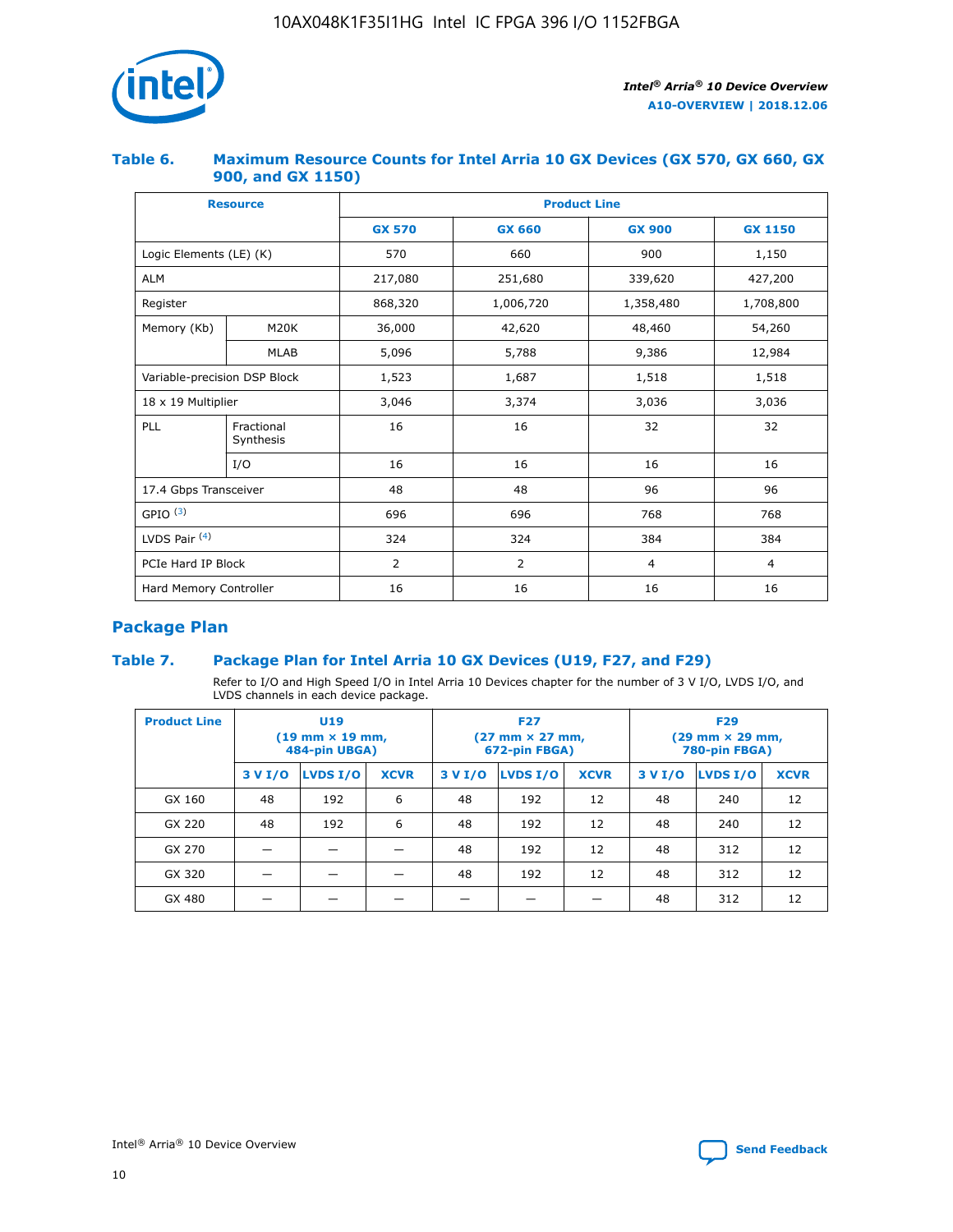

#### **Table 8. Package Plan for Intel Arria 10 GX Devices (F34, F35, NF40, and KF40)**

Refer to I/O and High Speed I/O in Intel Arria 10 Devices chapter for the number of 3 V I/O, LVDS I/O, and LVDS channels in each device package.

| <b>Product Line</b> | <b>F34</b><br>$(35 \text{ mm} \times 35 \text{ mm})$<br>1152-pin FBGA) |                    | <b>F35</b><br>$(35$ mm $\times$ 35 mm,<br><b>1152-pin FBGA)</b> |           | <b>KF40</b><br>$(40 \text{ mm} \times 40 \text{ mm})$<br>1517-pin FBGA) |             |           | <b>NF40</b><br>$(40 \text{ mm} \times 40 \text{ mm})$<br><b>1517-pin FBGA)</b> |             |            |                    |             |
|---------------------|------------------------------------------------------------------------|--------------------|-----------------------------------------------------------------|-----------|-------------------------------------------------------------------------|-------------|-----------|--------------------------------------------------------------------------------|-------------|------------|--------------------|-------------|
|                     | 3V<br>I/O                                                              | <b>LVDS</b><br>I/O | <b>XCVR</b>                                                     | 3V<br>I/O | <b>LVDS</b><br>I/O                                                      | <b>XCVR</b> | 3V<br>I/O | <b>LVDS</b><br>I/O                                                             | <b>XCVR</b> | 3 V<br>I/O | <b>LVDS</b><br>I/O | <b>XCVR</b> |
| GX 270              | 48                                                                     | 336                | 24                                                              | 48        | 336                                                                     | 24          |           |                                                                                |             |            |                    |             |
| GX 320              | 48                                                                     | 336                | 24                                                              | 48        | 336                                                                     | 24          |           |                                                                                |             |            |                    |             |
| GX 480              | 48                                                                     | 444                | 24                                                              | 48        | 348                                                                     | 36          |           |                                                                                |             |            |                    |             |
| GX 570              | 48                                                                     | 444                | 24                                                              | 48        | 348                                                                     | 36          | 96        | 600                                                                            | 36          | 48         | 540                | 48          |
| GX 660              | 48                                                                     | 444                | 24                                                              | 48        | 348                                                                     | 36          | 96        | 600                                                                            | 36          | 48         | 540                | 48          |
| GX 900              |                                                                        | 504                | 24                                                              | –         |                                                                         |             |           |                                                                                |             |            | 600                | 48          |
| GX 1150             |                                                                        | 504                | 24                                                              |           |                                                                         |             |           |                                                                                |             |            | 600                | 48          |

#### **Table 9. Package Plan for Intel Arria 10 GX Devices (RF40, NF45, SF45, and UF45)**

Refer to I/O and High Speed I/O in Intel Arria 10 Devices chapter for the number of 3 V I/O, LVDS I/O, and LVDS channels in each device package.

| <b>Product Line</b> | <b>RF40</b><br>$(40 \text{ mm} \times 40 \text{ mm})$<br>1517-pin FBGA) |                    | <b>NF45</b><br>$(45 \text{ mm} \times 45 \text{ mm})$<br><b>1932-pin FBGA)</b> |            |                    | <b>SF45</b><br>$(45 \text{ mm} \times 45 \text{ mm})$<br><b>1932-pin FBGA)</b> |            |                    | <b>UF45</b><br>$(45 \text{ mm} \times 45 \text{ mm})$<br>1932-pin FBGA) |           |                    |             |
|---------------------|-------------------------------------------------------------------------|--------------------|--------------------------------------------------------------------------------|------------|--------------------|--------------------------------------------------------------------------------|------------|--------------------|-------------------------------------------------------------------------|-----------|--------------------|-------------|
|                     | 3 V<br>I/O                                                              | <b>LVDS</b><br>I/O | <b>XCVR</b>                                                                    | 3 V<br>I/O | <b>LVDS</b><br>I/O | <b>XCVR</b>                                                                    | 3 V<br>I/O | <b>LVDS</b><br>I/O | <b>XCVR</b>                                                             | 3V<br>I/O | <b>LVDS</b><br>I/O | <b>XCVR</b> |
| GX 900              | _                                                                       | 342                | 66                                                                             | -          | 768                | 48                                                                             | -          | 624                | 72                                                                      | _         | 480                | 96          |
| GX 1150             |                                                                         | 342                | 66                                                                             | -          | 768                | 48                                                                             |            | 624                | 72                                                                      |           | 480                | 96          |

### **Related Information**

[I/O and High-Speed Differential I/O Interfaces in Intel Arria 10 Devices chapter, Intel](https://www.intel.com/content/www/us/en/programmable/documentation/sam1403482614086.html#sam1403482030321) [Arria 10 Device Handbook](https://www.intel.com/content/www/us/en/programmable/documentation/sam1403482614086.html#sam1403482030321)

Provides the number of 3 V and LVDS I/Os, and LVDS channels for each Intel Arria 10 device package.

### **Intel Arria 10 GT**

This section provides the available options, maximum resource counts, and package plan for the Intel Arria 10 GT devices.

The information in this section is correct at the time of publication. For the latest information and to get more details, refer to the Intel FPGA Product Selector.

#### **Related Information**

#### [Intel FPGA Product Selector](http://www.altera.com/products/selector/psg-selector.html)

Provides the latest information on Intel products.

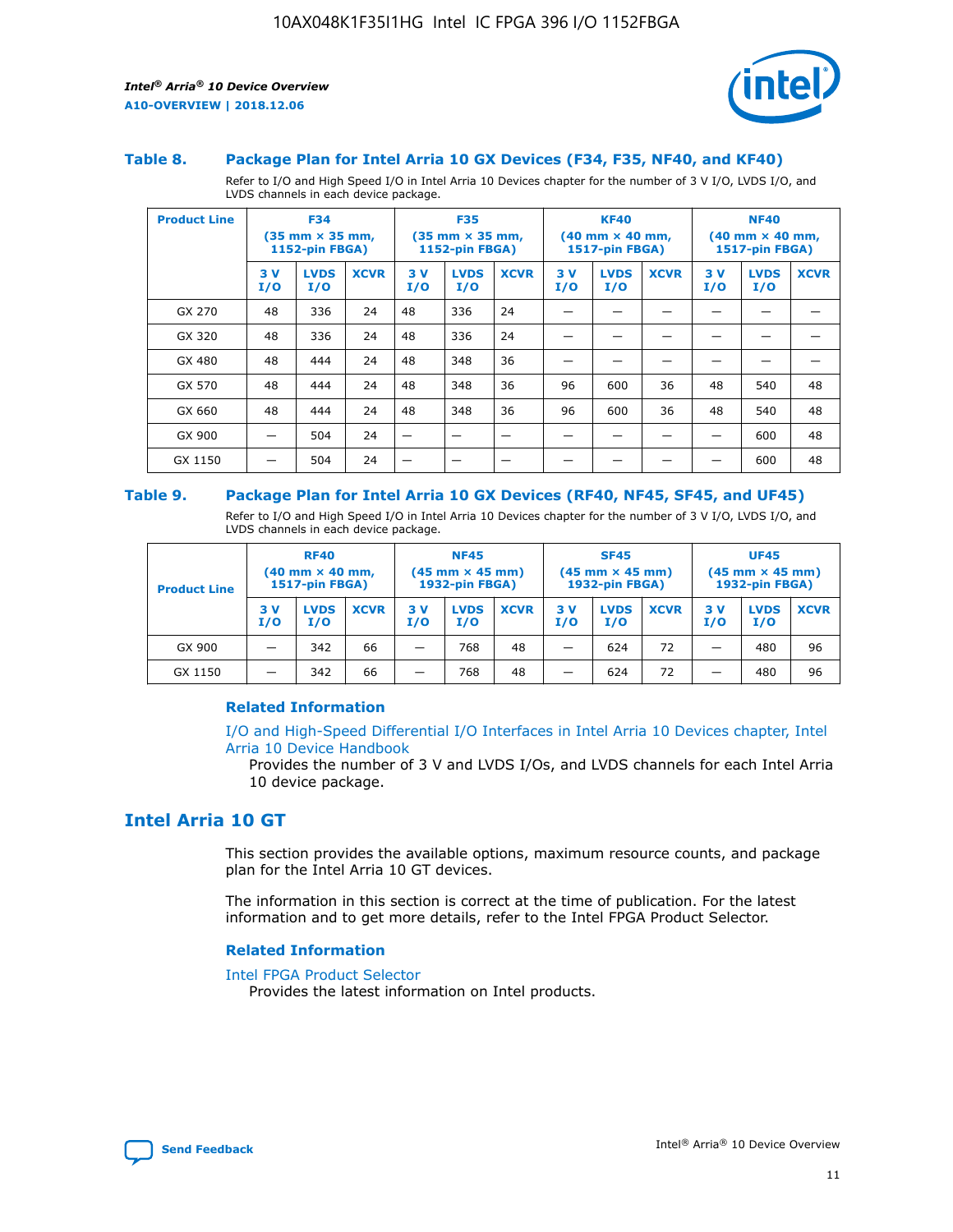

### **Available Options**

### **Figure 2. Sample Ordering Code and Available Options for Intel Arria 10 GT Devices**

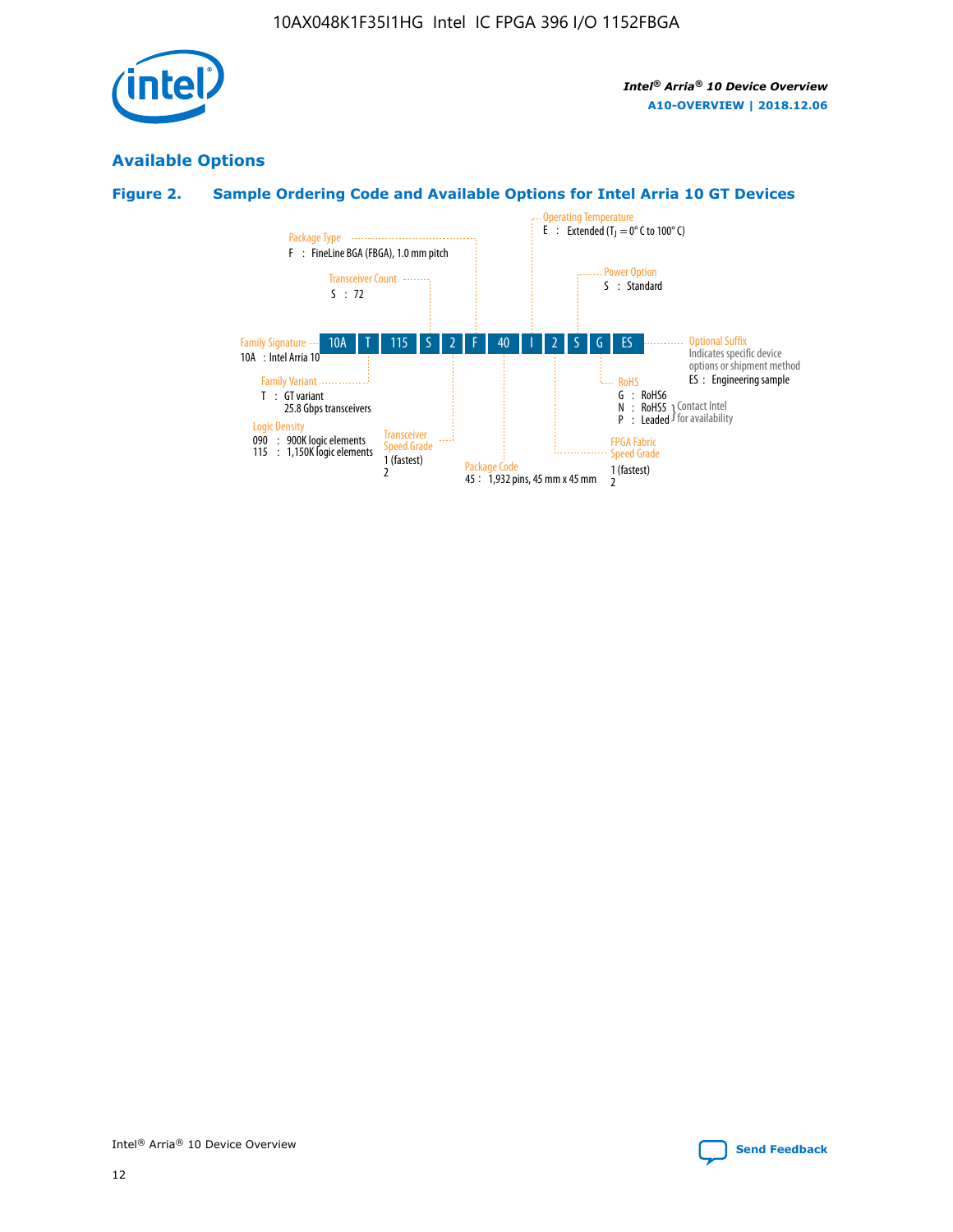

### **Maximum Resources**

#### **Table 10. Maximum Resource Counts for Intel Arria 10 GT Devices**

| <b>Resource</b>              |                      |                | <b>Product Line</b> |  |
|------------------------------|----------------------|----------------|---------------------|--|
|                              |                      | <b>GT 900</b>  | <b>GT 1150</b>      |  |
| Logic Elements (LE) (K)      |                      | 900            | 1,150               |  |
| <b>ALM</b>                   |                      | 339,620        | 427,200             |  |
| Register                     |                      | 1,358,480      | 1,708,800           |  |
| Memory (Kb)                  | M20K                 | 48,460         | 54,260              |  |
|                              | <b>MLAB</b>          | 9,386          | 12,984              |  |
| Variable-precision DSP Block |                      | 1,518          | 1,518               |  |
| 18 x 19 Multiplier           |                      | 3,036          | 3,036               |  |
| <b>PLL</b>                   | Fractional Synthesis | 32             | 32                  |  |
|                              | I/O                  | 16             | 16                  |  |
| Transceiver                  | 17.4 Gbps            | 72(5)          | 72(5)               |  |
|                              | 25.8 Gbps            | 6              | 6                   |  |
| GPIO <sup>(6)</sup>          |                      | 624            | 624                 |  |
| LVDS Pair $(7)$              |                      | 312            | 312                 |  |
| PCIe Hard IP Block           |                      | $\overline{4}$ | $\overline{4}$      |  |
| Hard Memory Controller       |                      | 16             | 16                  |  |

### **Related Information**

#### [Intel Arria 10 GT Channel Usage](https://www.intel.com/content/www/us/en/programmable/documentation/nik1398707230472.html#nik1398707008178)

Configuring GT/GX channels in Intel Arria 10 GT devices.

### **Package Plan**

### **Table 11. Package Plan for Intel Arria 10 GT Devices**

Refer to I/O and High Speed I/O in Intel Arria 10 Devices chapter for the number of 3 V I/O, LVDS I/O, and LVDS channels in each device package.

| <b>Product Line</b> | <b>SF45</b><br>(45 mm × 45 mm, 1932-pin FBGA) |                 |             |  |  |  |
|---------------------|-----------------------------------------------|-----------------|-------------|--|--|--|
|                     | 3 V I/O                                       | <b>LVDS I/O</b> | <b>XCVR</b> |  |  |  |
| GT 900              |                                               | 624             | 72          |  |  |  |
| GT 1150             |                                               | 624             | 72          |  |  |  |

<sup>(7)</sup> Each LVDS I/O pair can be used as differential input or output.



 $(5)$  If all 6 GT channels are in use, 12 of the GX channels are not usable.

<sup>(6)</sup> The number of GPIOs does not include transceiver I/Os. In the Intel Quartus Prime software, the number of user I/Os includes transceiver I/Os.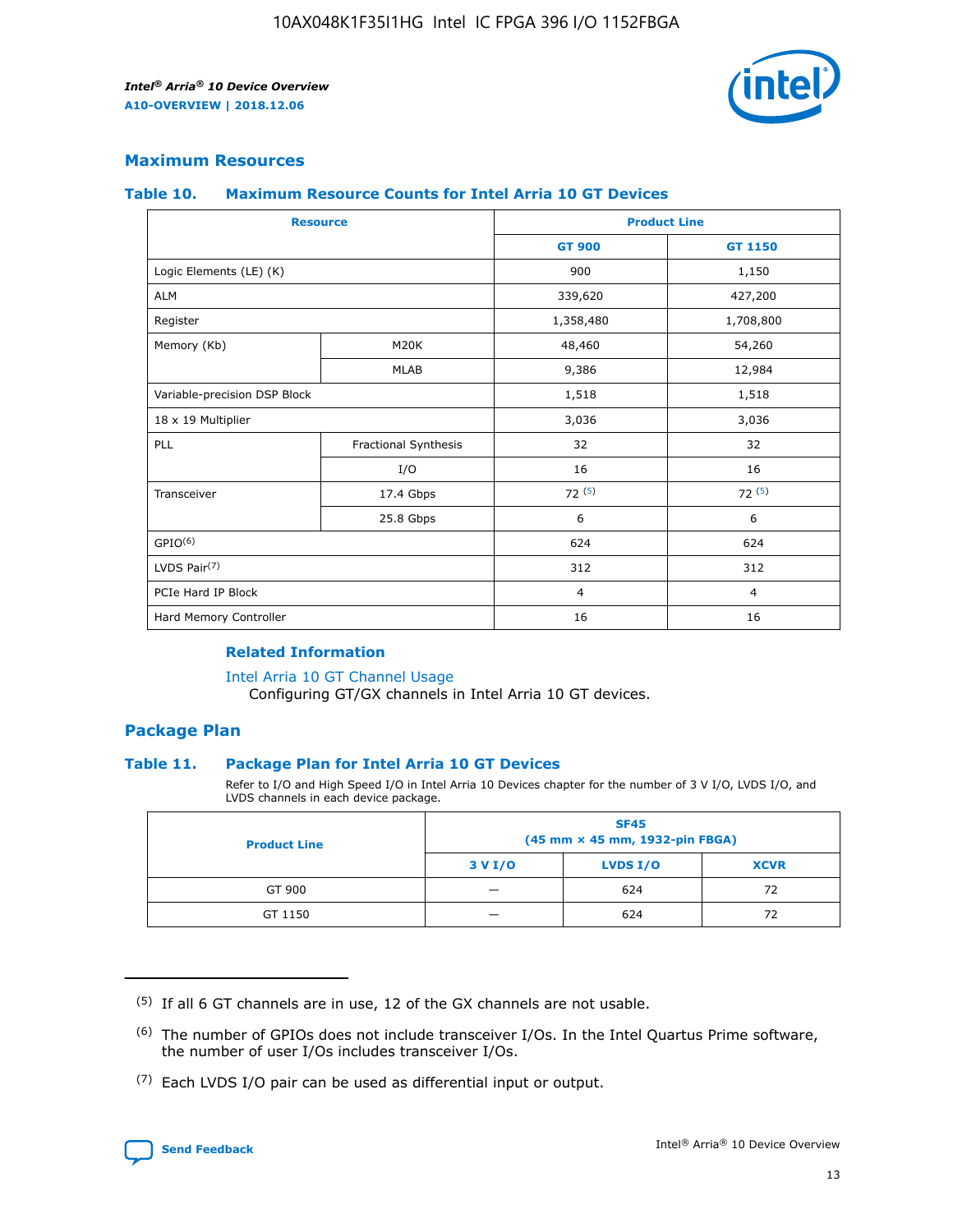

#### **Related Information**

[I/O and High-Speed Differential I/O Interfaces in Intel Arria 10 Devices chapter, Intel](https://www.intel.com/content/www/us/en/programmable/documentation/sam1403482614086.html#sam1403482030321) [Arria 10 Device Handbook](https://www.intel.com/content/www/us/en/programmable/documentation/sam1403482614086.html#sam1403482030321)

Provides the number of 3 V and LVDS I/Os, and LVDS channels for each Intel Arria 10 device package.

### **Intel Arria 10 SX**

This section provides the available options, maximum resource counts, and package plan for the Intel Arria 10 SX devices.

The information in this section is correct at the time of publication. For the latest information and to get more details, refer to the Intel FPGA Product Selector.

#### **Related Information**

[Intel FPGA Product Selector](http://www.altera.com/products/selector/psg-selector.html) Provides the latest information on Intel products.

### **Available Options**

#### **Figure 3. Sample Ordering Code and Available Options for Intel Arria 10 SX Devices**



#### **Related Information**

[Transceiver Performance for Intel Arria 10 GX/SX Devices](https://www.intel.com/content/www/us/en/programmable/documentation/mcn1413182292568.html#mcn1413213965502) Provides more information about the transceiver speed grade.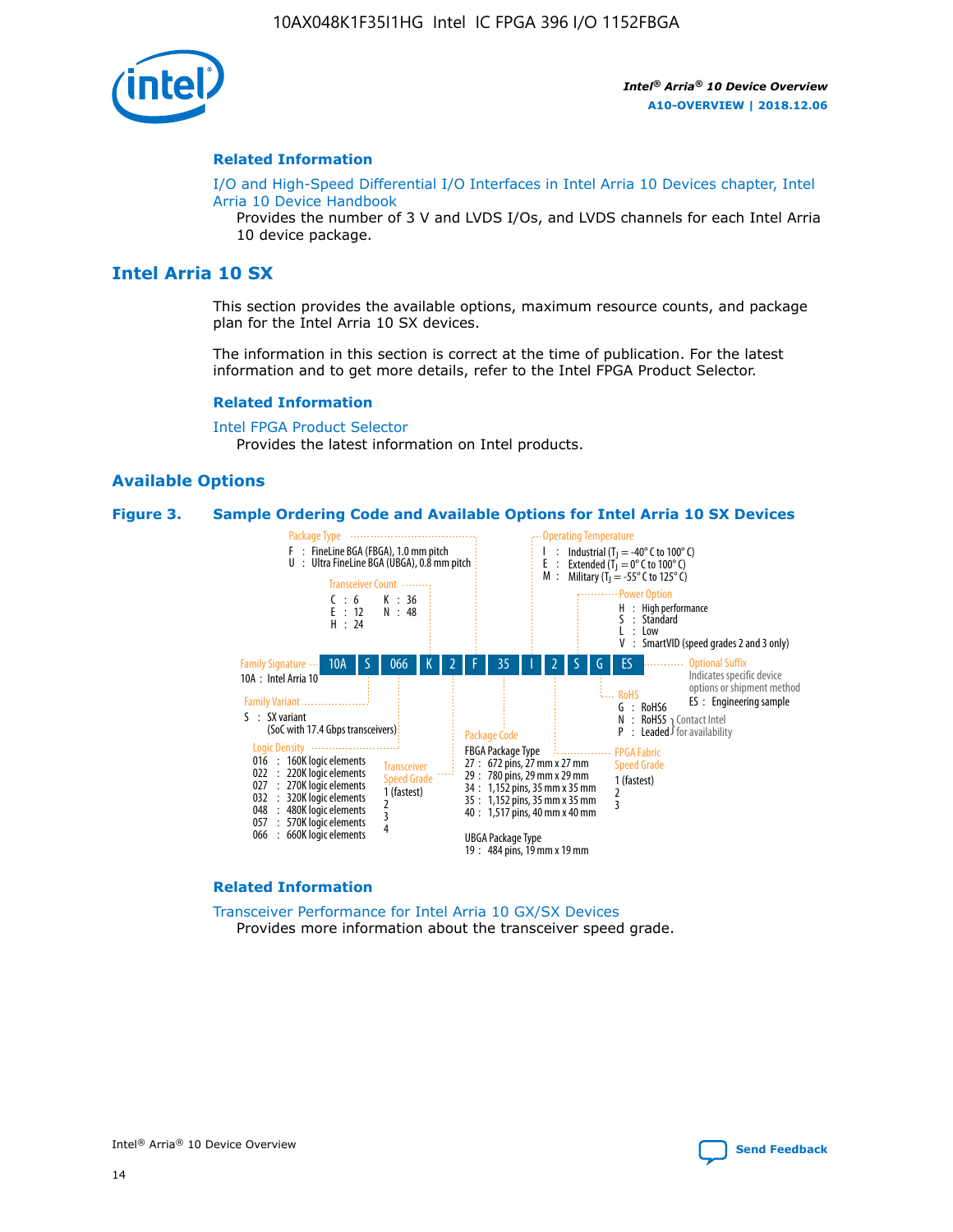

### **Maximum Resources**

#### **Table 12. Maximum Resource Counts for Intel Arria 10 SX Devices**

| <b>Resource</b>                   |                         | <b>Product Line</b> |               |                |                |                |                |                |  |  |  |
|-----------------------------------|-------------------------|---------------------|---------------|----------------|----------------|----------------|----------------|----------------|--|--|--|
|                                   |                         | <b>SX 160</b>       | <b>SX 220</b> | <b>SX 270</b>  | <b>SX 320</b>  | <b>SX 480</b>  | <b>SX 570</b>  | <b>SX 660</b>  |  |  |  |
| Logic Elements (LE) (K)           |                         | 160                 | 220           | 270            | 320            | 480            | 570            | 660            |  |  |  |
| <b>ALM</b>                        |                         | 61,510              | 80,330        | 101,620        | 119,900        | 183,590        | 217,080        | 251,680        |  |  |  |
| Register                          |                         | 246,040             | 321,320       | 406,480        | 479,600        | 734,360        | 868,320        | 1,006,720      |  |  |  |
| Memory (Kb)                       | M <sub>20</sub> K       | 8,800               | 11,740        | 15,000         | 17,820         | 28,620         | 36,000         | 42,620         |  |  |  |
|                                   | <b>MLAB</b>             | 1,050               | 1,690         | 2,452          | 2,727          | 4,164          | 5,096          | 5,788          |  |  |  |
| Variable-precision DSP Block      |                         | 156                 | 192           | 830            | 985            | 1,368          | 1,523          | 1,687          |  |  |  |
| 18 x 19 Multiplier                |                         | 312                 | 384           | 1,660          | 1,970          | 2,736          | 3,046          | 3,374          |  |  |  |
| PLL                               | Fractional<br>Synthesis | 6                   | 6             | 8              | 8              | 12             | 16             | 16             |  |  |  |
|                                   | I/O                     | 6                   | 6             | 8              | 8              | 12             | 16             | 16             |  |  |  |
| 17.4 Gbps Transceiver             |                         | 12                  | 12            | 24             | 24             | 36             | 48             | 48             |  |  |  |
| GPIO <sup>(8)</sup>               |                         | 288                 | 288           | 384            | 384            | 492            | 696            | 696            |  |  |  |
| LVDS Pair $(9)$                   |                         | 120                 | 120           | 168            | 168            | 174            | 324            | 324            |  |  |  |
| PCIe Hard IP Block                |                         | $\mathbf{1}$        | $\mathbf{1}$  | $\overline{2}$ | $\overline{2}$ | $\overline{2}$ | $\overline{2}$ | $\overline{2}$ |  |  |  |
| Hard Memory Controller            |                         | 6                   | 6             | 8              | 8              | 12             | 16             | 16             |  |  |  |
| ARM Cortex-A9 MPCore<br>Processor |                         | Yes                 | Yes           | Yes            | Yes            | Yes            | Yes            | <b>Yes</b>     |  |  |  |

### **Package Plan**

### **Table 13. Package Plan for Intel Arria 10 SX Devices (U19, F27, F29, and F34)**

Refer to I/O and High Speed I/O in Intel Arria 10 Devices chapter for the number of 3 V I/O, LVDS I/O, and LVDS channels in each device package.

| <b>Product Line</b> | <b>U19</b><br>$(19$ mm $\times$ 19 mm,<br>484-pin UBGA) |                    |             | <b>F27</b><br>$(27 \text{ mm} \times 27 \text{ mm})$<br>672-pin FBGA) |                    | <b>F29</b><br>$(29 \text{ mm} \times 29 \text{ mm})$<br>780-pin FBGA) |           |                    | <b>F34</b><br>$(35 \text{ mm} \times 35 \text{ mm})$<br><b>1152-pin FBGA)</b> |           |                    |             |
|---------------------|---------------------------------------------------------|--------------------|-------------|-----------------------------------------------------------------------|--------------------|-----------------------------------------------------------------------|-----------|--------------------|-------------------------------------------------------------------------------|-----------|--------------------|-------------|
|                     | 3V<br>I/O                                               | <b>LVDS</b><br>I/O | <b>XCVR</b> | 3V<br>I/O                                                             | <b>LVDS</b><br>I/O | <b>XCVR</b>                                                           | 3V<br>I/O | <b>LVDS</b><br>I/O | <b>XCVR</b>                                                                   | 3V<br>I/O | <b>LVDS</b><br>I/O | <b>XCVR</b> |
| SX 160              | 48                                                      | 144                | 6           | 48                                                                    | 192                | 12                                                                    | 48        | 240                | 12                                                                            | -         |                    |             |
| SX 220              | 48                                                      | 144                | 6           | 48                                                                    | 192                | 12                                                                    | 48        | 240                | 12                                                                            |           |                    |             |
| SX 270              |                                                         |                    |             | 48                                                                    | 192                | 12                                                                    | 48        | 312                | 12                                                                            | 48        | 336                | 24          |
| SX 320              |                                                         |                    |             | 48                                                                    | 192                | 12                                                                    | 48        | 312                | 12                                                                            | 48        | 336                | 24          |
|                     | continued                                               |                    |             |                                                                       |                    |                                                                       |           |                    |                                                                               |           |                    |             |

 $(8)$  The number of GPIOs does not include transceiver I/Os. In the Intel Quartus Prime software, the number of user I/Os includes transceiver I/Os.

 $(9)$  Each LVDS I/O pair can be used as differential input or output.

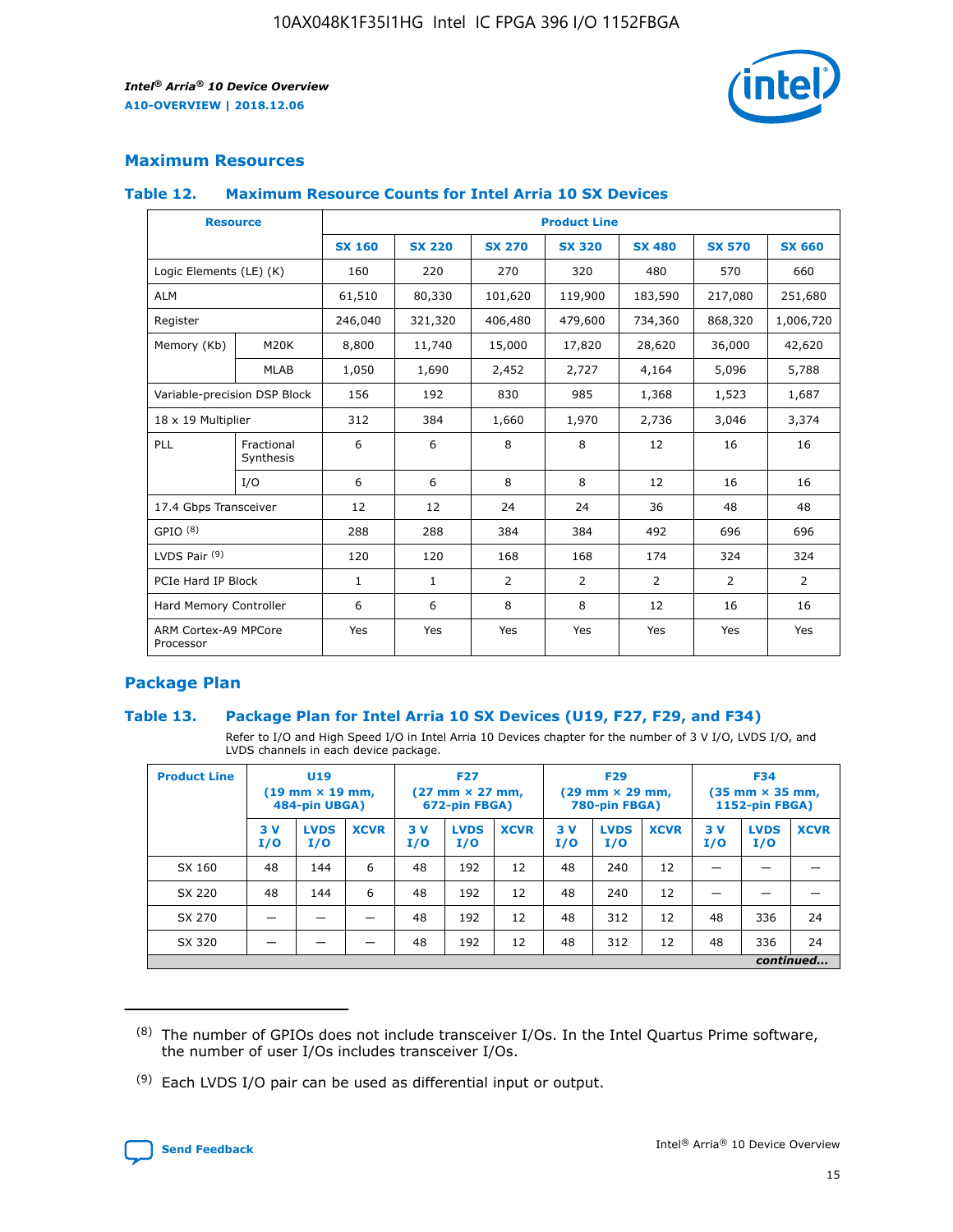

| <b>Product Line</b> | U <sub>19</sub><br>$(19 \text{ mm} \times 19 \text{ mm})$<br>484-pin UBGA) |                    | <b>F27</b><br>$(27 \text{ mm} \times 27 \text{ mm})$<br>672-pin FBGA) |           | <b>F29</b><br>$(29 \text{ mm} \times 29 \text{ mm})$<br>780-pin FBGA) |             |           | <b>F34</b><br>$(35$ mm $\times$ 35 mm,<br><b>1152-pin FBGA)</b> |             |           |                    |             |
|---------------------|----------------------------------------------------------------------------|--------------------|-----------------------------------------------------------------------|-----------|-----------------------------------------------------------------------|-------------|-----------|-----------------------------------------------------------------|-------------|-----------|--------------------|-------------|
|                     | 3V<br>I/O                                                                  | <b>LVDS</b><br>I/O | <b>XCVR</b>                                                           | 3V<br>I/O | <b>LVDS</b><br>I/O                                                    | <b>XCVR</b> | 3V<br>I/O | <b>LVDS</b><br>I/O                                              | <b>XCVR</b> | 3V<br>I/O | <b>LVDS</b><br>I/O | <b>XCVR</b> |
| SX 480              |                                                                            |                    |                                                                       |           |                                                                       |             | 48        | 312                                                             | 12          | 48        | 444                | 24          |
| SX 570              |                                                                            |                    |                                                                       |           |                                                                       |             |           |                                                                 |             | 48        | 444                | 24          |
| SX 660              |                                                                            |                    |                                                                       |           |                                                                       |             |           |                                                                 |             | 48        | 444                | 24          |

### **Table 14. Package Plan for Intel Arria 10 SX Devices (F35, KF40, and NF40)**

Refer to I/O and High Speed I/O in Intel Arria 10 Devices chapter for the number of 3 V I/O, LVDS I/O, and LVDS channels in each device package.

| <b>Product Line</b> | <b>F35</b><br>(35 mm × 35 mm,<br><b>1152-pin FBGA)</b> |          |             |                                           | <b>KF40</b><br>(40 mm × 40 mm,<br>1517-pin FBGA) |    | <b>NF40</b><br>$(40 \text{ mm} \times 40 \text{ mm})$<br><b>1517-pin FBGA)</b> |          |             |  |
|---------------------|--------------------------------------------------------|----------|-------------|-------------------------------------------|--------------------------------------------------|----|--------------------------------------------------------------------------------|----------|-------------|--|
|                     | 3 V I/O                                                | LVDS I/O | <b>XCVR</b> | <b>LVDS I/O</b><br><b>XCVR</b><br>3 V I/O |                                                  |    | 3 V I/O                                                                        | LVDS I/O | <b>XCVR</b> |  |
| SX 270              | 48                                                     | 336      | 24          |                                           |                                                  |    |                                                                                |          |             |  |
| SX 320              | 48                                                     | 336      | 24          |                                           |                                                  |    |                                                                                |          |             |  |
| SX 480              | 48                                                     | 348      | 36          |                                           |                                                  |    |                                                                                |          |             |  |
| SX 570              | 48                                                     | 348      | 36          | 96<br>36<br>600                           |                                                  |    | 48                                                                             | 540      | 48          |  |
| SX 660              | 48                                                     | 348      | 36          | 96                                        | 600                                              | 36 | 48                                                                             | 540      | 48          |  |

### **Related Information**

[I/O and High-Speed Differential I/O Interfaces in Intel Arria 10 Devices chapter, Intel](https://www.intel.com/content/www/us/en/programmable/documentation/sam1403482614086.html#sam1403482030321) [Arria 10 Device Handbook](https://www.intel.com/content/www/us/en/programmable/documentation/sam1403482614086.html#sam1403482030321)

Provides the number of 3 V and LVDS I/Os, and LVDS channels for each Intel Arria 10 device package.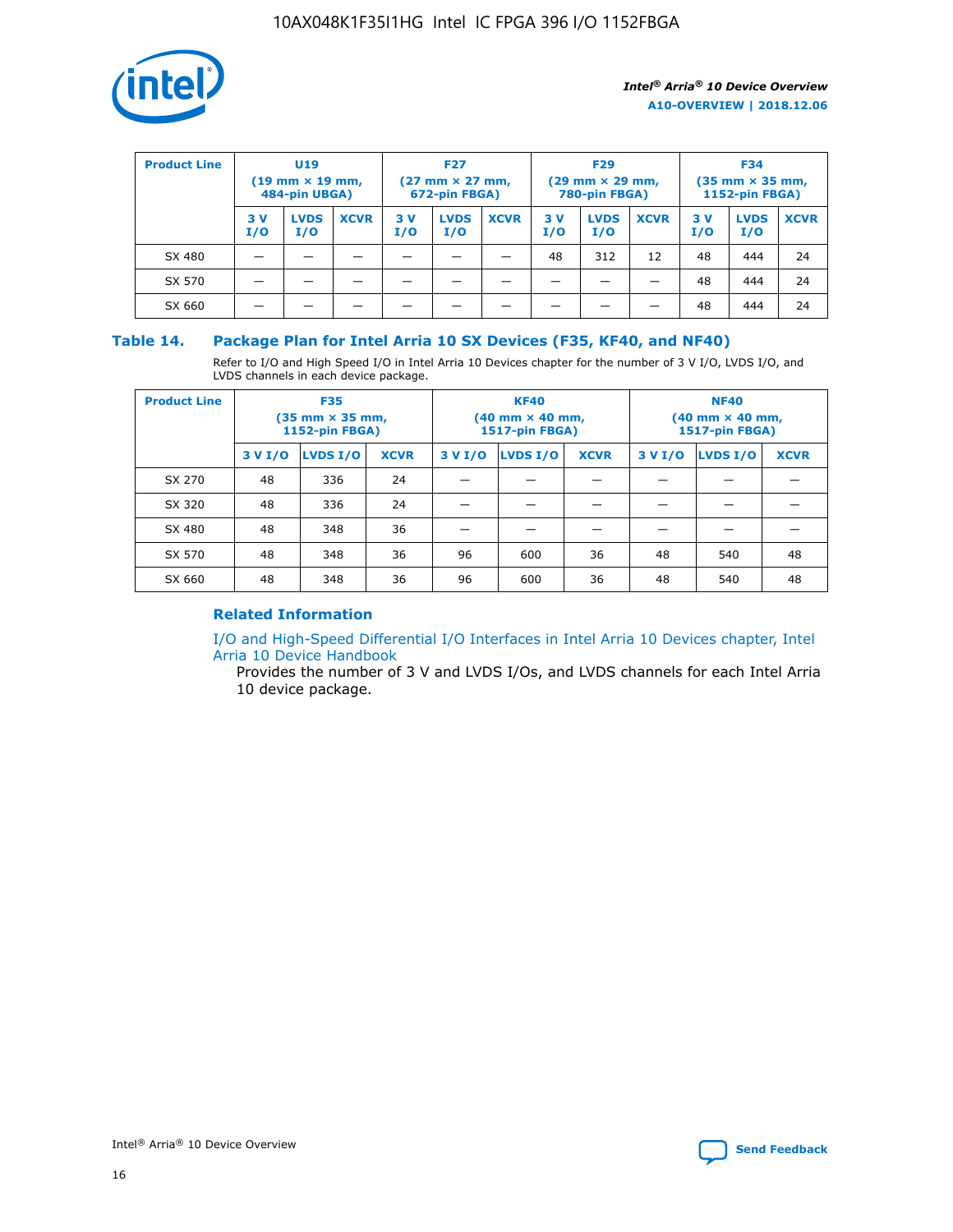

### **I/O Vertical Migration for Intel Arria 10 Devices**

#### **Figure 4. Migration Capability Across Intel Arria 10 Product Lines**

- The arrows indicate the migration paths. The devices included in each vertical migration path are shaded. Devices with fewer resources in the same path have lighter shades.
- To achieve the full I/O migration across product lines in the same migration path, restrict I/Os and transceivers usage to match the product line with the lowest I/O and transceiver counts.
- An LVDS I/O bank in the source device may be mapped to a 3 V I/O bank in the target device. To use memory interface clock frequency higher than 533 MHz, assign external memory interface pins only to banks that are LVDS I/O in both devices.
- There may be nominal 0.15 mm package height difference between some product lines in the same package type.
	- **Variant Product Line Package U19 F27 F29 F34 F35 KF40 NF40 RF40 NF45 SF45 UF45** Intel® Arria® 10 GX GX 160 GX 220 GX 270 GX 320 GX 480 GX 570 GX 660 GX 900 GX 1150 Intel Arria 10 GT GT 900 GT 1150 Intel Arria 10 SX SX 160 SX 220 SX 270 SX 320 SX 480 SX 570 SX 660
- Some migration paths are not shown in the Intel Quartus Prime software **Pin Migration View**.

*Note:* To verify the pin migration compatibility, use the **Pin Migration View** window in the Intel Quartus Prime software Pin Planner.

### **Adaptive Logic Module**

Intel Arria 10 devices use a 20 nm ALM as the basic building block of the logic fabric.

The ALM architecture is the same as the previous generation FPGAs, allowing for efficient implementation of logic functions and easy conversion of IP between the device generations.

The ALM, as shown in following figure, uses an 8-input fracturable look-up table (LUT) with four dedicated registers to help improve timing closure in register-rich designs and achieve an even higher design packing capability than the traditional two-register per LUT architecture.

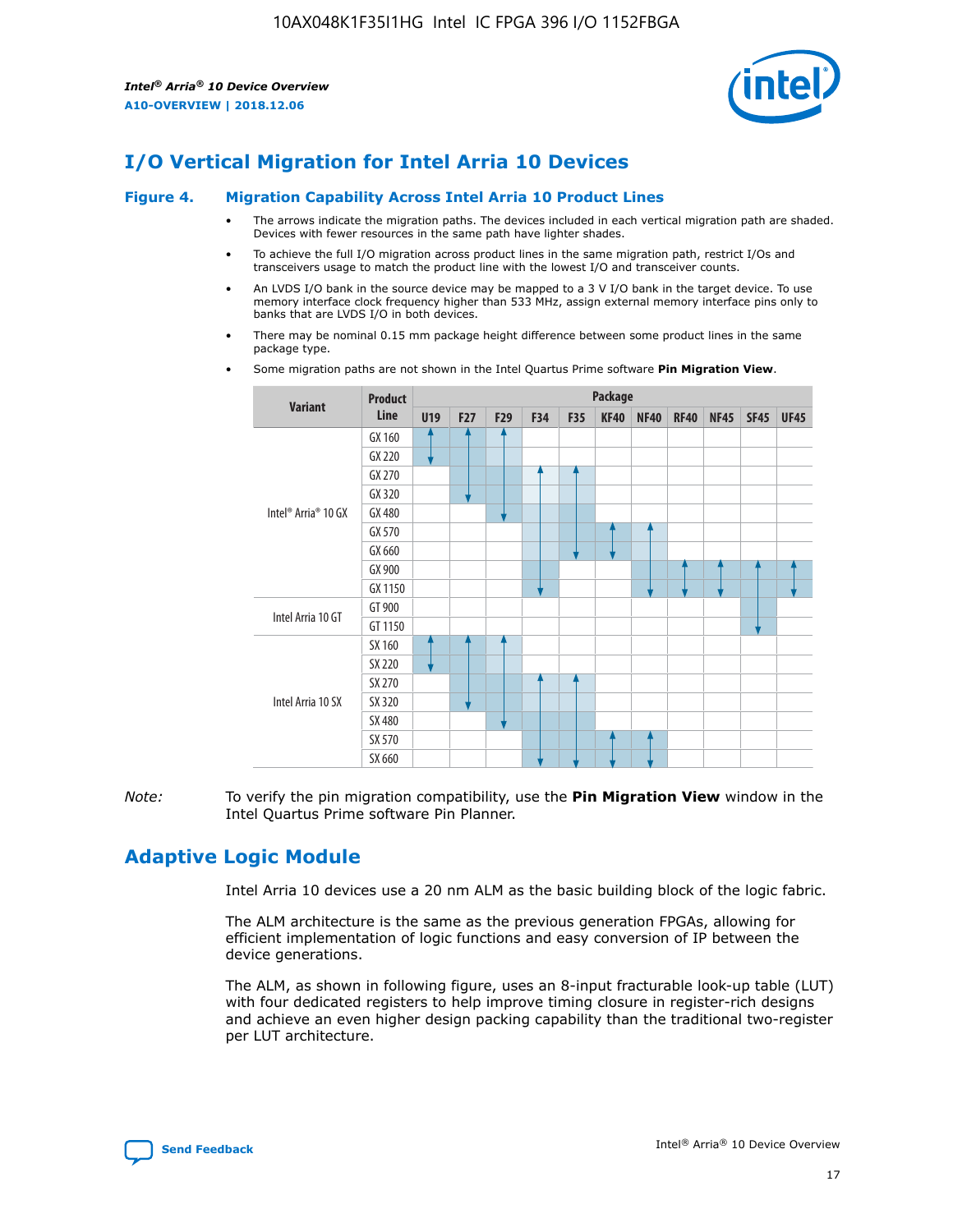

**Figure 5. ALM for Intel Arria 10 Devices**



The Intel Quartus Prime software optimizes your design according to the ALM logic structure and automatically maps legacy designs into the Intel Arria 10 ALM architecture.

### **Variable-Precision DSP Block**

The Intel Arria 10 variable precision DSP blocks support fixed-point arithmetic and floating-point arithmetic.

Features for fixed-point arithmetic:

- High-performance, power-optimized, and fully registered multiplication operations
- 18-bit and 27-bit word lengths
- Two 18 x 19 multipliers or one 27 x 27 multiplier per DSP block
- Built-in addition, subtraction, and 64-bit double accumulation register to combine multiplication results
- Cascading 19-bit or 27-bit when pre-adder is disabled and cascading 18-bit when pre-adder is used to form the tap-delay line for filtering applications
- Cascading 64-bit output bus to propagate output results from one block to the next block without external logic support
- Hard pre-adder supported in 19-bit and 27-bit modes for symmetric filters
- Internal coefficient register bank in both 18-bit and 27-bit modes for filter implementation
- 18-bit and 27-bit systolic finite impulse response (FIR) filters with distributed output adder
- Biased rounding support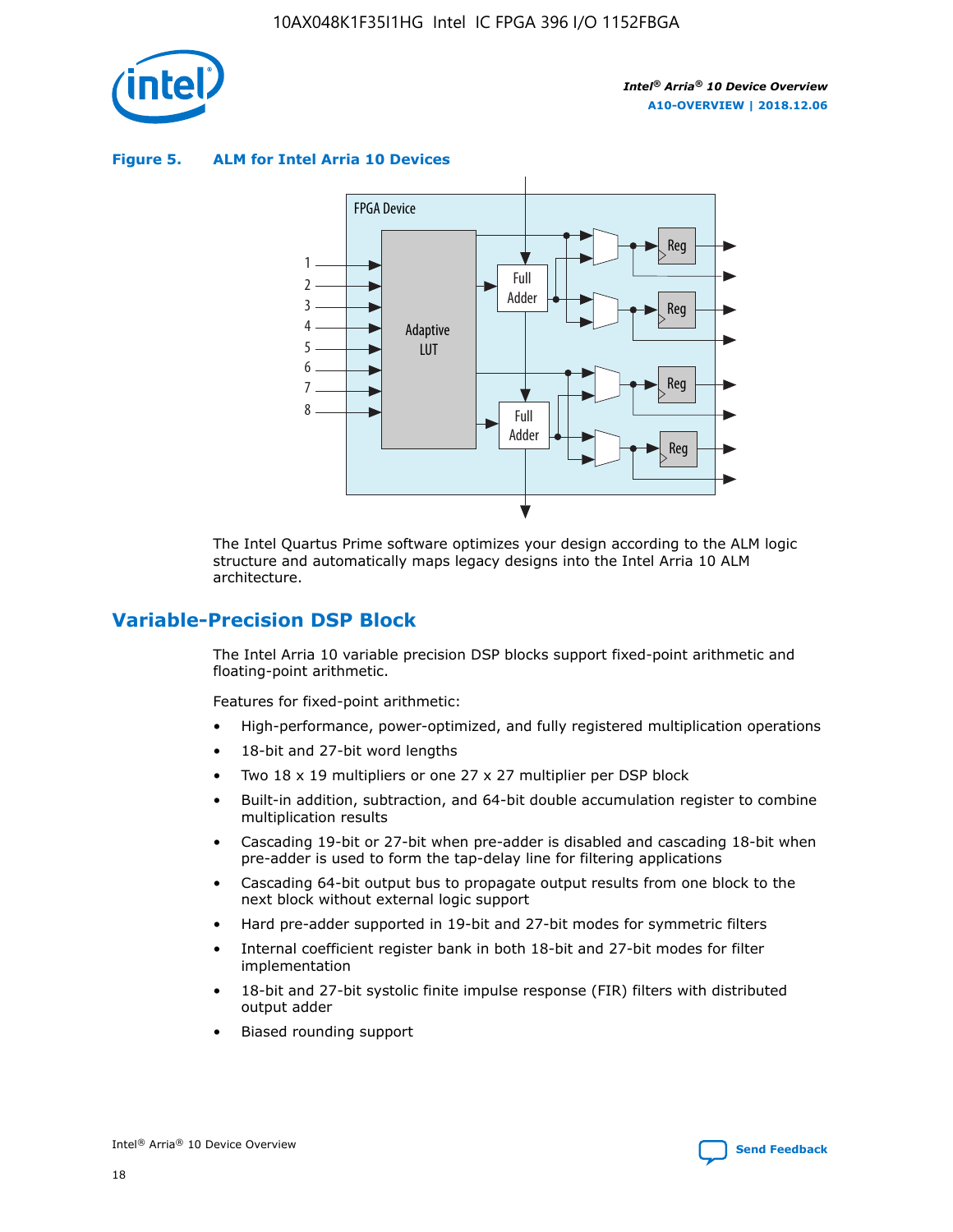

Features for floating-point arithmetic:

- A completely hardened architecture that supports multiplication, addition, subtraction, multiply-add, and multiply-subtract
- Multiplication with accumulation capability and a dynamic accumulator reset control
- Multiplication with cascade summation capability
- Multiplication with cascade subtraction capability
- Complex multiplication
- Direct vector dot product
- Systolic FIR filter

### **Table 15. Variable-Precision DSP Block Configurations for Intel Arria 10 Devices**

| <b>Usage Example</b>                                       | <b>Multiplier Size (Bit)</b>    | <b>DSP Block Resources</b> |
|------------------------------------------------------------|---------------------------------|----------------------------|
| Medium precision fixed point                               | Two 18 x 19                     |                            |
| High precision fixed or Single precision<br>floating point | One 27 x 27                     |                            |
| Fixed point FFTs                                           | One 19 x 36 with external adder |                            |
| Very high precision fixed point                            | One 36 x 36 with external adder |                            |
| Double precision floating point                            | One 54 x 54 with external adder | 4                          |

#### **Table 16. Resources for Fixed-Point Arithmetic in Intel Arria 10 Devices**

The table lists the variable-precision DSP resources by bit precision for each Intel Arria 10 device.

| <b>Variant</b>        | <b>Product Line</b> | <b>Variable-</b><br>precision<br><b>DSP Block</b> | <b>Independent Input and Output</b><br><b>Multiplications Operator</b> |                                     | 18 x 19<br><b>Multiplier</b><br><b>Adder Sum</b> | $18 \times 18$<br><b>Multiplier</b><br><b>Adder</b> |
|-----------------------|---------------------|---------------------------------------------------|------------------------------------------------------------------------|-------------------------------------|--------------------------------------------------|-----------------------------------------------------|
|                       |                     |                                                   | 18 x 19<br><b>Multiplier</b>                                           | $27 \times 27$<br><b>Multiplier</b> | <b>Mode</b>                                      | <b>Summed with</b><br>36 bit Input                  |
| AIntel Arria 10<br>GX | GX 160              | 156                                               | 312                                                                    | 156                                 | 156                                              | 156                                                 |
|                       | GX 220              | 192                                               | 384                                                                    | 192                                 | 192                                              | 192                                                 |
|                       | GX 270              | 830                                               | 1,660                                                                  | 830                                 | 830                                              | 830                                                 |
|                       | GX 320              | 984                                               | 1,968                                                                  | 984                                 | 984                                              | 984                                                 |
|                       | GX 480              | 1,368                                             | 2,736                                                                  | 1,368                               | 1,368                                            | 1,368                                               |
|                       | GX 570              | 1,523                                             | 3,046                                                                  | 1,523                               | 1,523                                            | 1,523                                               |
|                       | GX 660              | 1,687                                             | 3,374                                                                  | 1,687                               | 1,687                                            | 1,687                                               |
|                       | GX 900              | 1,518                                             | 3,036                                                                  | 1,518                               | 1,518                                            | 1,518                                               |
|                       | GX 1150             | 1,518                                             | 3,036                                                                  | 1,518                               | 1,518                                            | 1,518                                               |
| Intel Arria 10        | GT 900              | 1,518                                             | 3,036                                                                  | 1,518                               | 1,518                                            | 1,518                                               |
| GT                    | GT 1150             | 1,518                                             | 3,036                                                                  | 1,518                               | 1,518                                            | 1,518                                               |
| Intel Arria 10        | SX 160              | 156                                               | 312                                                                    | 156                                 | 156                                              | 156                                                 |
| <b>SX</b>             | SX 220              | 192                                               | 384                                                                    | 192                                 | 192                                              | 192                                                 |
|                       | SX 270              | 830                                               | 1,660                                                                  | 830                                 | 830                                              | 830                                                 |
|                       |                     |                                                   |                                                                        |                                     |                                                  | continued                                           |

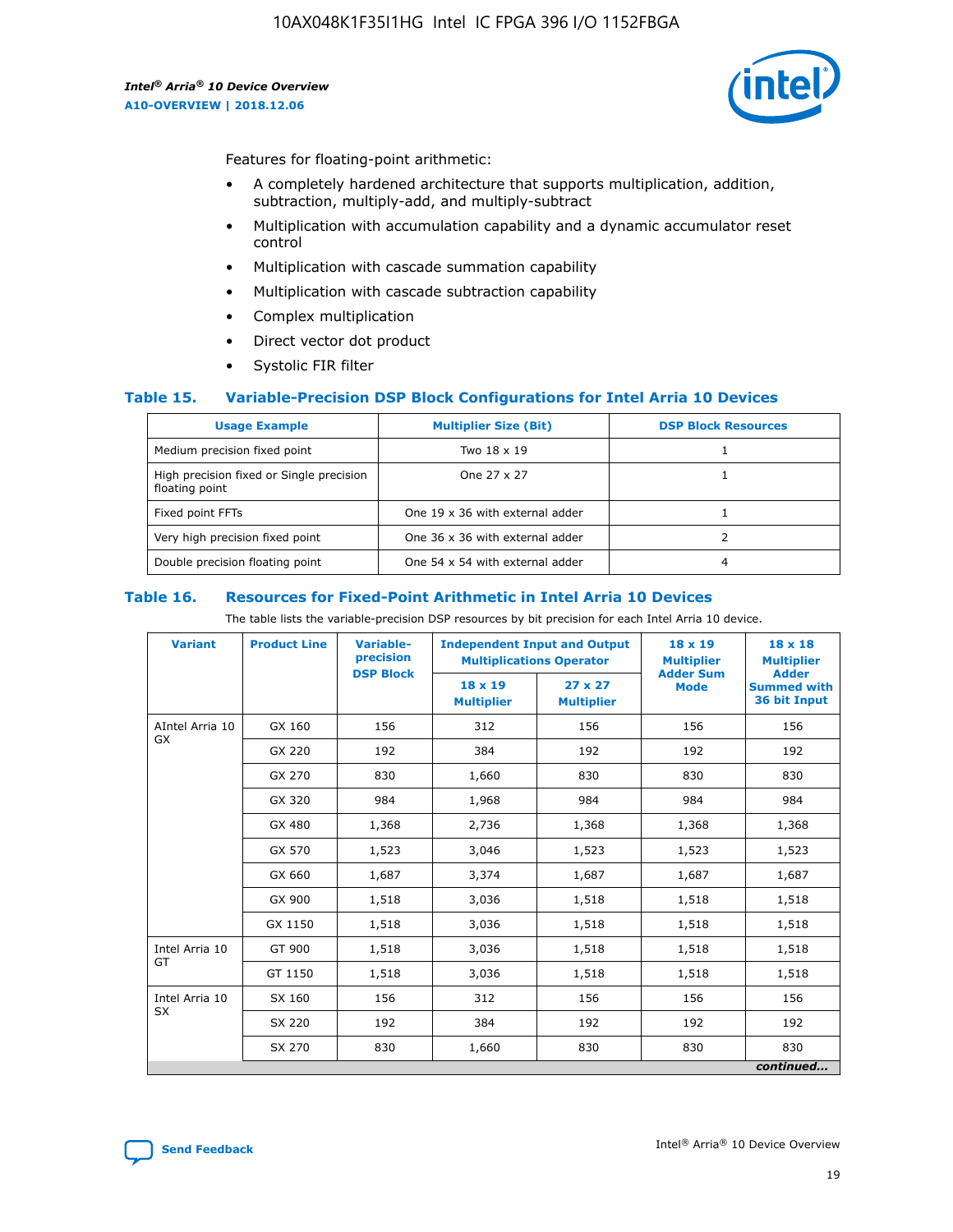

| <b>Variant</b> | <b>Product Line</b> | <b>Variable-</b><br>precision<br><b>DSP Block</b> | <b>Independent Input and Output</b><br><b>Multiplications Operator</b> |                                     | $18 \times 19$<br><b>Multiplier</b><br><b>Adder Sum</b> | $18 \times 18$<br><b>Multiplier</b><br><b>Adder</b> |  |
|----------------|---------------------|---------------------------------------------------|------------------------------------------------------------------------|-------------------------------------|---------------------------------------------------------|-----------------------------------------------------|--|
|                |                     |                                                   | $18 \times 19$<br><b>Multiplier</b>                                    | $27 \times 27$<br><b>Multiplier</b> | <b>Mode</b>                                             | <b>Summed with</b><br>36 bit Input                  |  |
|                | SX 320              | 984                                               | 1,968                                                                  | 984                                 | 984                                                     | 984                                                 |  |
|                | SX 480              | 1,368                                             | 2,736                                                                  | 1,368                               | 1,368                                                   | 1,368                                               |  |
|                | SX 570              | 1,523                                             | 3,046                                                                  | 1,523                               | 1,523                                                   | 1,523                                               |  |
|                | SX 660              | 1,687                                             | 3,374                                                                  | 1,687                               | 1,687                                                   | 1,687                                               |  |

### **Table 17. Resources for Floating-Point Arithmetic in Intel Arria 10 Devices**

The table lists the variable-precision DSP resources by bit precision for each Intel Arria 10 device.

| <b>Variant</b>              | <b>Product Line</b> | <b>Variable-</b><br>precision<br><b>DSP Block</b> | <b>Single</b><br><b>Precision</b><br><b>Floating-Point</b><br><b>Multiplication</b><br><b>Mode</b> | <b>Single-Precision</b><br><b>Floating-Point</b><br><b>Adder Mode</b> | Single-<br><b>Precision</b><br><b>Floating-Point</b><br><b>Multiply</b><br><b>Accumulate</b><br><b>Mode</b> | <b>Peak</b><br><b>Giga Floating-</b><br><b>Point</b><br><b>Operations</b><br>per Second<br>(GFLOPs) |
|-----------------------------|---------------------|---------------------------------------------------|----------------------------------------------------------------------------------------------------|-----------------------------------------------------------------------|-------------------------------------------------------------------------------------------------------------|-----------------------------------------------------------------------------------------------------|
| Intel Arria 10<br>GX        | GX 160              | 156                                               | 156                                                                                                | 156                                                                   | 156                                                                                                         | 140                                                                                                 |
|                             | GX 220              | 192                                               | 192                                                                                                | 192                                                                   | 192                                                                                                         | 173                                                                                                 |
|                             | GX 270              | 830                                               | 830                                                                                                | 830                                                                   | 830                                                                                                         | 747                                                                                                 |
|                             | GX 320              | 984                                               | 984                                                                                                | 984                                                                   | 984                                                                                                         | 886                                                                                                 |
|                             | GX 480              | 1,369                                             | 1,368                                                                                              | 1,368                                                                 | 1,368                                                                                                       | 1,231                                                                                               |
|                             | GX 570              | 1,523                                             | 1,523                                                                                              | 1,523                                                                 | 1,523                                                                                                       | 1,371                                                                                               |
|                             | GX 660              | 1,687                                             | 1,687                                                                                              | 1,687                                                                 | 1,687                                                                                                       | 1,518                                                                                               |
|                             | GX 900              | 1,518                                             | 1,518                                                                                              | 1,518                                                                 | 1,518                                                                                                       | 1,366                                                                                               |
|                             | GX 1150             | 1,518                                             | 1,518                                                                                              | 1,518                                                                 | 1,518                                                                                                       | 1,366                                                                                               |
| Intel Arria 10              | GT 900              | 1,518                                             | 1,518                                                                                              | 1,518                                                                 | 1,518                                                                                                       | 1,366                                                                                               |
| GT                          | GT 1150             | 1,518                                             | 1,518                                                                                              | 1,518                                                                 | 1,518                                                                                                       | 1,366                                                                                               |
| Intel Arria 10<br><b>SX</b> | SX 160              | 156                                               | 156                                                                                                | 156                                                                   | 156                                                                                                         | 140                                                                                                 |
|                             | SX 220              | 192                                               | 192                                                                                                | 192                                                                   | 192                                                                                                         | 173                                                                                                 |
|                             | SX 270              | 830                                               | 830                                                                                                | 830                                                                   | 830                                                                                                         | 747                                                                                                 |
|                             | SX 320              | 984                                               | 984                                                                                                | 984                                                                   | 984                                                                                                         | 886                                                                                                 |
|                             | SX 480              | 1,369                                             | 1,368                                                                                              | 1,368                                                                 | 1,368                                                                                                       | 1,231                                                                                               |
|                             | SX 570              | 1,523                                             | 1,523                                                                                              | 1,523                                                                 | 1,523                                                                                                       | 1,371                                                                                               |
|                             | SX 660              | 1,687                                             | 1,687                                                                                              | 1,687                                                                 | 1,687                                                                                                       | 1,518                                                                                               |

## **Embedded Memory Blocks**

The embedded memory blocks in the devices are flexible and designed to provide an optimal amount of small- and large-sized memory arrays to fit your design requirements.

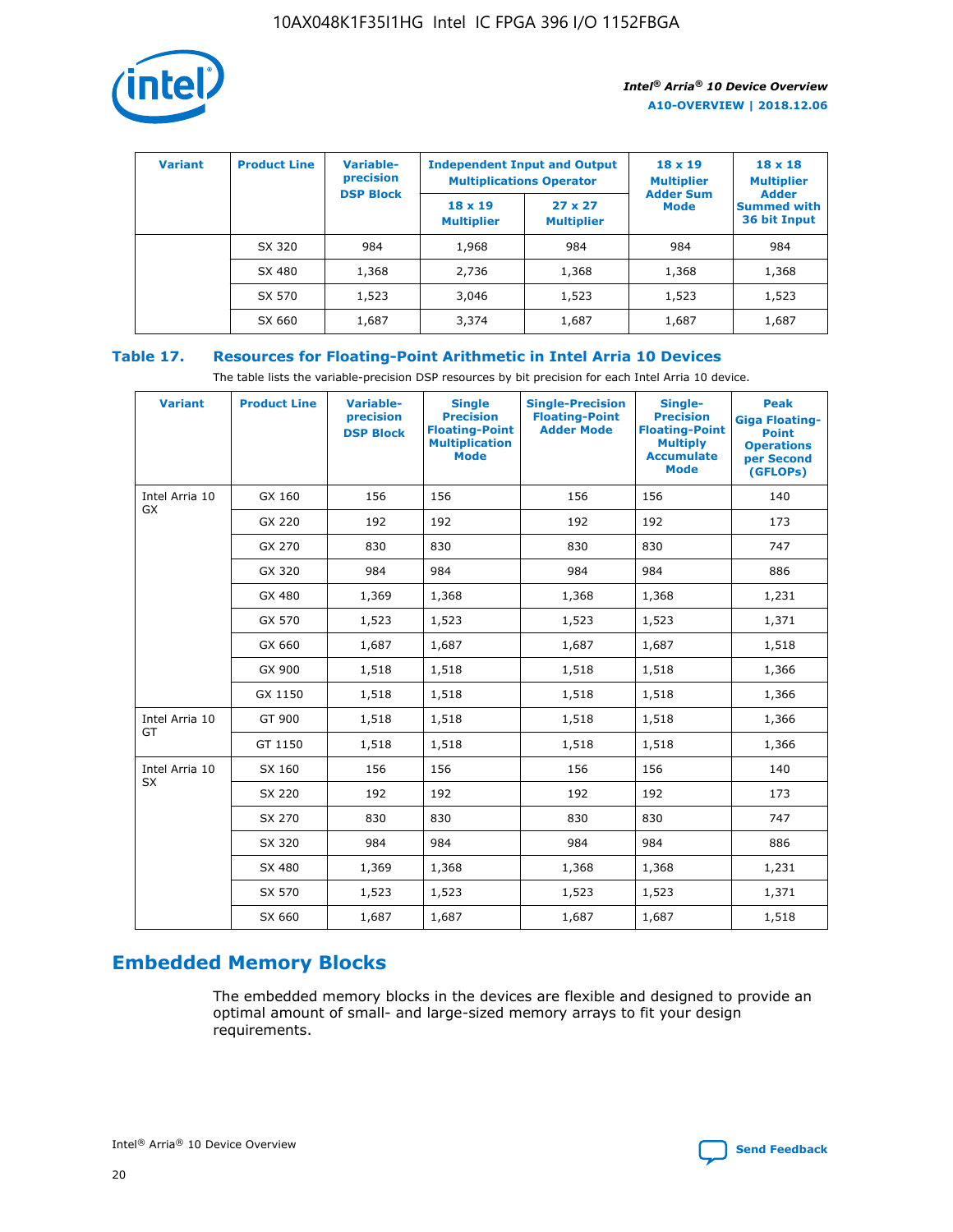

### **Types of Embedded Memory**

The Intel Arria 10 devices contain two types of memory blocks:

- 20 Kb M20K blocks—blocks of dedicated memory resources. The M20K blocks are ideal for larger memory arrays while still providing a large number of independent ports.
- 640 bit memory logic array blocks (MLABs)—enhanced memory blocks that are configured from dual-purpose logic array blocks (LABs). The MLABs are ideal for wide and shallow memory arrays. The MLABs are optimized for implementation of shift registers for digital signal processing (DSP) applications, wide and shallow FIFO buffers, and filter delay lines. Each MLAB is made up of ten adaptive logic modules (ALMs). In the Intel Arria 10 devices, you can configure these ALMs as ten 32 x 2 blocks, giving you one 32 x 20 simple dual-port SRAM block per MLAB.

### **Embedded Memory Capacity in Intel Arria 10 Devices**

|                   | <b>Product</b> |              | <b>M20K</b>         | <b>MLAB</b>  |                     | <b>Total RAM Bit</b> |
|-------------------|----------------|--------------|---------------------|--------------|---------------------|----------------------|
| <b>Variant</b>    | <b>Line</b>    | <b>Block</b> | <b>RAM Bit (Kb)</b> | <b>Block</b> | <b>RAM Bit (Kb)</b> | (Kb)                 |
| Intel Arria 10 GX | GX 160         | 440          | 8,800               | 1,680        | 1,050               | 9,850                |
|                   | GX 220         | 587          | 11,740              | 2,703        | 1,690               | 13,430               |
|                   | GX 270         | 750          | 15,000              | 3,922        | 2,452               | 17,452               |
|                   | GX 320         | 891          | 17,820              | 4,363        | 2,727               | 20,547               |
|                   | GX 480         | 1,431        | 28,620              | 6,662        | 4,164               | 32,784               |
|                   | GX 570         | 1,800        | 36,000              | 8,153        | 5,096               | 41,096               |
|                   | GX 660         | 2,131        | 42,620              | 9,260        | 5,788               | 48,408               |
|                   | GX 900         | 2,423        | 48,460              | 15,017       | 9,386               | 57,846               |
|                   | GX 1150        | 2,713        | 54,260              | 20,774       | 12,984              | 67,244               |
| Intel Arria 10 GT | GT 900         | 2,423        | 48,460              | 15,017       | 9,386               | 57,846               |
|                   | GT 1150        | 2,713        | 54,260              | 20,774       | 12,984              | 67,244               |
| Intel Arria 10 SX | SX 160         | 440          | 8,800               | 1,680        | 1,050               | 9,850                |
|                   | SX 220         | 587          | 11,740              | 2,703        | 1,690               | 13,430               |
|                   | SX 270         | 750          | 15,000              | 3,922        | 2,452               | 17,452               |
|                   | SX 320         | 891          | 17,820              | 4,363        | 2,727               | 20,547               |
|                   | SX 480         | 1,431        | 28,620              | 6,662        | 4,164               | 32,784               |
|                   | SX 570         | 1,800        | 36,000              | 8,153        | 5,096               | 41,096               |
|                   | SX 660         | 2,131        | 42,620              | 9,260        | 5,788               | 48,408               |

#### **Table 18. Embedded Memory Capacity and Distribution in Intel Arria 10 Devices**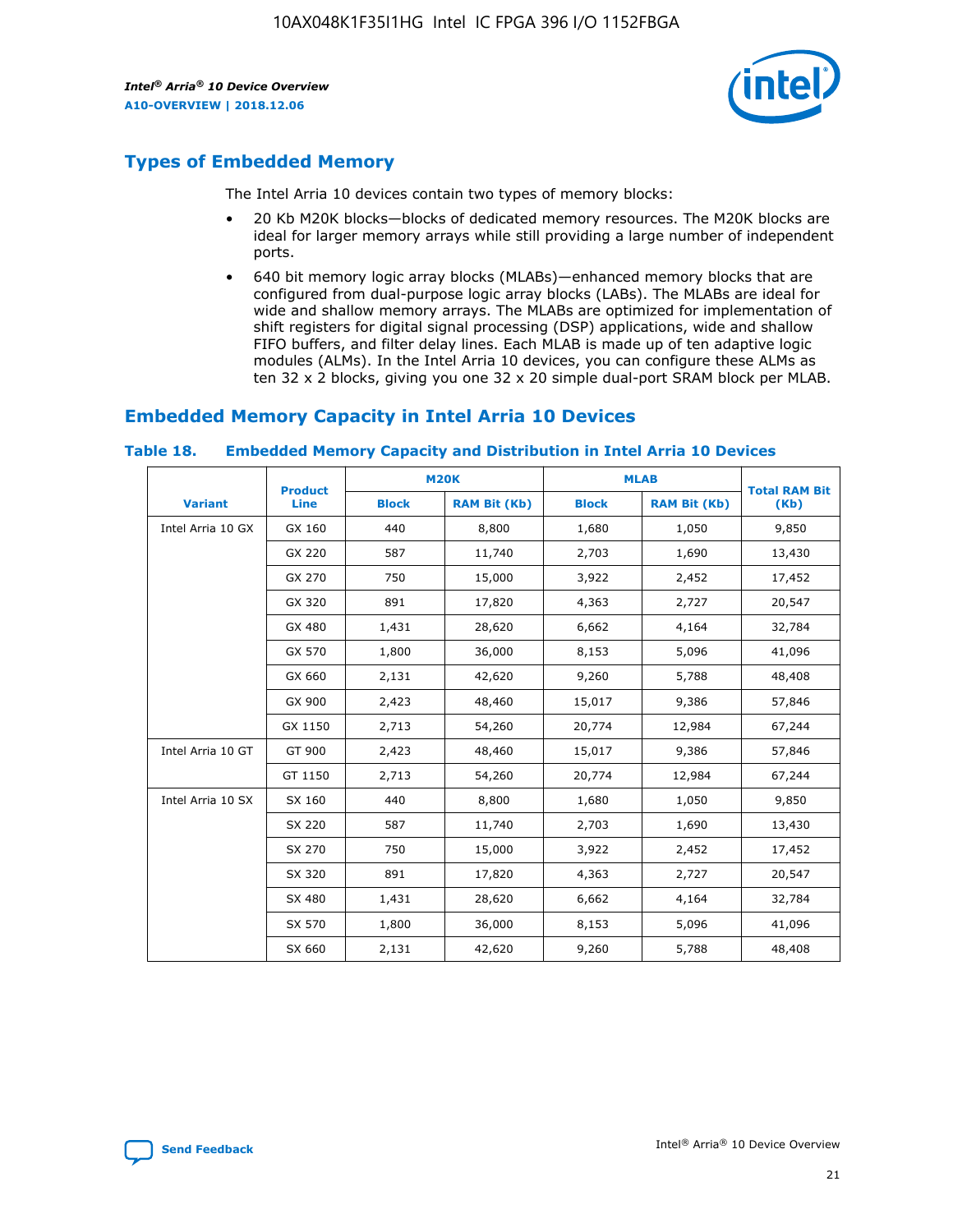

### **Embedded Memory Configurations for Single-port Mode**

#### **Table 19. Single-port Embedded Memory Configurations for Intel Arria 10 Devices**

This table lists the maximum configurations supported for single-port RAM and ROM modes.

| <b>Memory Block</b> | Depth (bits)           | <b>Programmable Width</b> |
|---------------------|------------------------|---------------------------|
| MLAB                | 32<br>x16, x18, or x20 |                           |
|                     | 64(10)                 | x8, x9, x10               |
| M20K                | 512                    | x40, x32                  |
|                     | 1K                     | x20, x16                  |
|                     | 2K                     | x10, x8                   |
|                     | 4K                     | x5, x4                    |
|                     | 8K                     | x2                        |
|                     | 16K                    | x1                        |

### **Clock Networks and PLL Clock Sources**

The clock network architecture is based on Intel's global, regional, and peripheral clock structure. This clock structure is supported by dedicated clock input pins, fractional clock synthesis PLLs, and integer I/O PLLs.

### **Clock Networks**

The Intel Arria 10 core clock networks are capable of up to 800 MHz fabric operation across the full industrial temperature range. For the external memory interface, the clock network supports the hard memory controller with speeds up to 2,400 Mbps in a quarter-rate transfer.

To reduce power consumption, the Intel Quartus Prime software identifies all unused sections of the clock network and powers them down.

### **Fractional Synthesis and I/O PLLs**

Intel Arria 10 devices contain up to 32 fractional synthesis PLLs and up to 16 I/O PLLs that are available for both specific and general purpose uses in the core:

- Fractional synthesis PLLs—located in the column adjacent to the transceiver blocks
- I/O PLLs—located in each bank of the 48 I/Os

### **Fractional Synthesis PLLs**

You can use the fractional synthesis PLLs to:

- Reduce the number of oscillators that are required on your board
- Reduce the number of clock pins that are used in the device by synthesizing multiple clock frequencies from a single reference clock source

<sup>(10)</sup> Supported through software emulation and consumes additional MLAB blocks.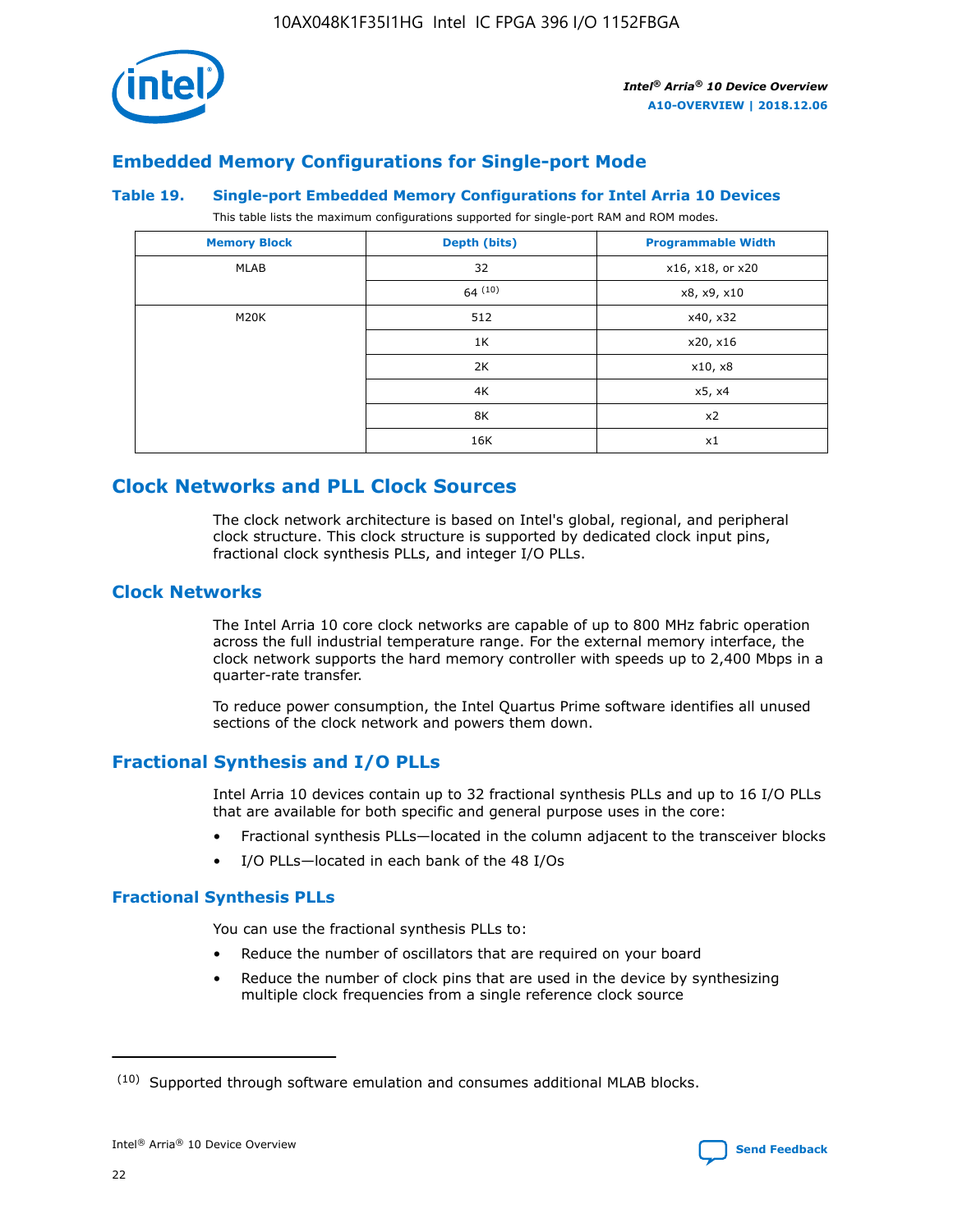

The fractional synthesis PLLs support the following features:

- Reference clock frequency synthesis for transceiver CMU and Advanced Transmit (ATX) PLLs
- Clock network delay compensation
- Zero-delay buffering
- Direct transmit clocking for transceivers
- Independently configurable into two modes:
	- Conventional integer mode equivalent to the general purpose PLL
	- Enhanced fractional mode with third order delta-sigma modulation
- PLL cascading

### **I/O PLLs**

The integer mode I/O PLLs are located in each bank of 48 I/Os. You can use the I/O PLLs to simplify the design of external memory and high-speed LVDS interfaces.

In each I/O bank, the I/O PLLs are adjacent to the hard memory controllers and LVDS SERDES. Because these PLLs are tightly coupled with the I/Os that need to use them, it makes it easier to close timing.

You can use the I/O PLLs for general purpose applications in the core such as clock network delay compensation and zero-delay buffering.

Intel Arria 10 devices support PLL-to-PLL cascading.

### **FPGA General Purpose I/O**

Intel Arria 10 devices offer highly configurable GPIOs. Each I/O bank contains 48 general purpose I/Os and a high-efficiency hard memory controller.

The following list describes the features of the GPIOs:

- Consist of 3 V I/Os for high-voltage application and LVDS I/Os for differential signaling
	- Up to two 3 V I/O banks, available in some devices, that support up to 3 V I/O standards
	- LVDS I/O banks that support up to 1.8 V I/O standards
- Support a wide range of single-ended and differential I/O interfaces
- LVDS speeds up to 1.6 Gbps
- Each LVDS pair of pins has differential input and output buffers, allowing you to configure the LVDS direction for each pair.
- Programmable bus hold and weak pull-up
- Programmable differential output voltage  $(V_{OD})$  and programmable pre-emphasis

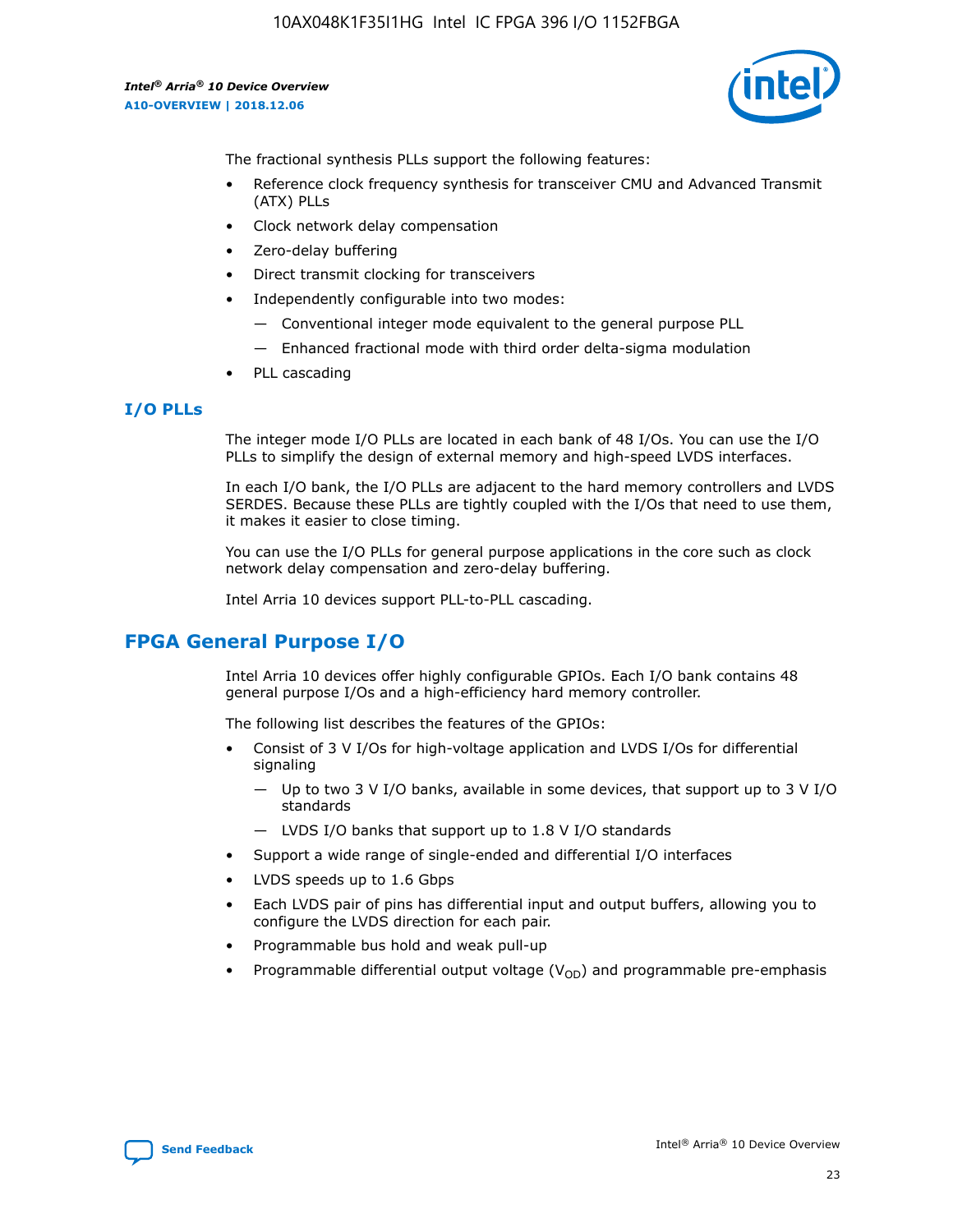

- Series (R<sub>S</sub>) and parallel (R<sub>T</sub>) on-chip termination (OCT) for all I/O banks with OCT calibration to limit the termination impedance variation
- On-chip dynamic termination that has the ability to swap between series and parallel termination, depending on whether there is read or write on a common bus for signal integrity
- Easy timing closure support using the hard read FIFO in the input register path, and delay-locked loop (DLL) delay chain with fine and coarse architecture

### **External Memory Interface**

Intel Arria 10 devices offer massive external memory bandwidth, with up to seven 32 bit DDR4 memory interfaces running at up to 2,400 Mbps. This bandwidth provides additional ease of design, lower power, and resource efficiencies of hardened highperformance memory controllers.

The memory interface within Intel Arria 10 FPGAs and SoCs delivers the highest performance and ease of use. You can configure up to a maximum width of 144 bits when using the hard or soft memory controllers. If required, you can bypass the hard memory controller and use a soft controller implemented in the user logic.

Each I/O contains a hardened DDR read/write path (PHY) capable of performing key memory interface functionality such as read/write leveling, FIFO buffering to lower latency and improve margin, timing calibration, and on-chip termination.

The timing calibration is aided by the inclusion of hard microcontrollers based on Intel's Nios® II technology, specifically tailored to control the calibration of multiple memory interfaces. This calibration allows the Intel Arria 10 device to compensate for any changes in process, voltage, or temperature either within the Intel Arria 10 device itself, or within the external memory device. The advanced calibration algorithms ensure maximum bandwidth and robust timing margin across all operating conditions.

In addition to parallel memory interfaces, Intel Arria 10 devices support serial memory technologies such as the Hybrid Memory Cube (HMC). The HMC is supported by the Intel Arria 10 high-speed serial transceivers which connect up to four HMC links, with each link running at data rates up to 15 Gbps.

### **Related Information**

#### [External Memory Interface Spec Estimator](http://www.altera.com/technology/memory/estimator/mem-emif-index.html)

Provides a parametric tool that allows you to find and compare the performance of the supported external memory interfaces in IntelFPGAs.

### **Memory Standards Supported by Intel Arria 10 Devices**

The I/Os are designed to provide high performance support for existing and emerging external memory standards.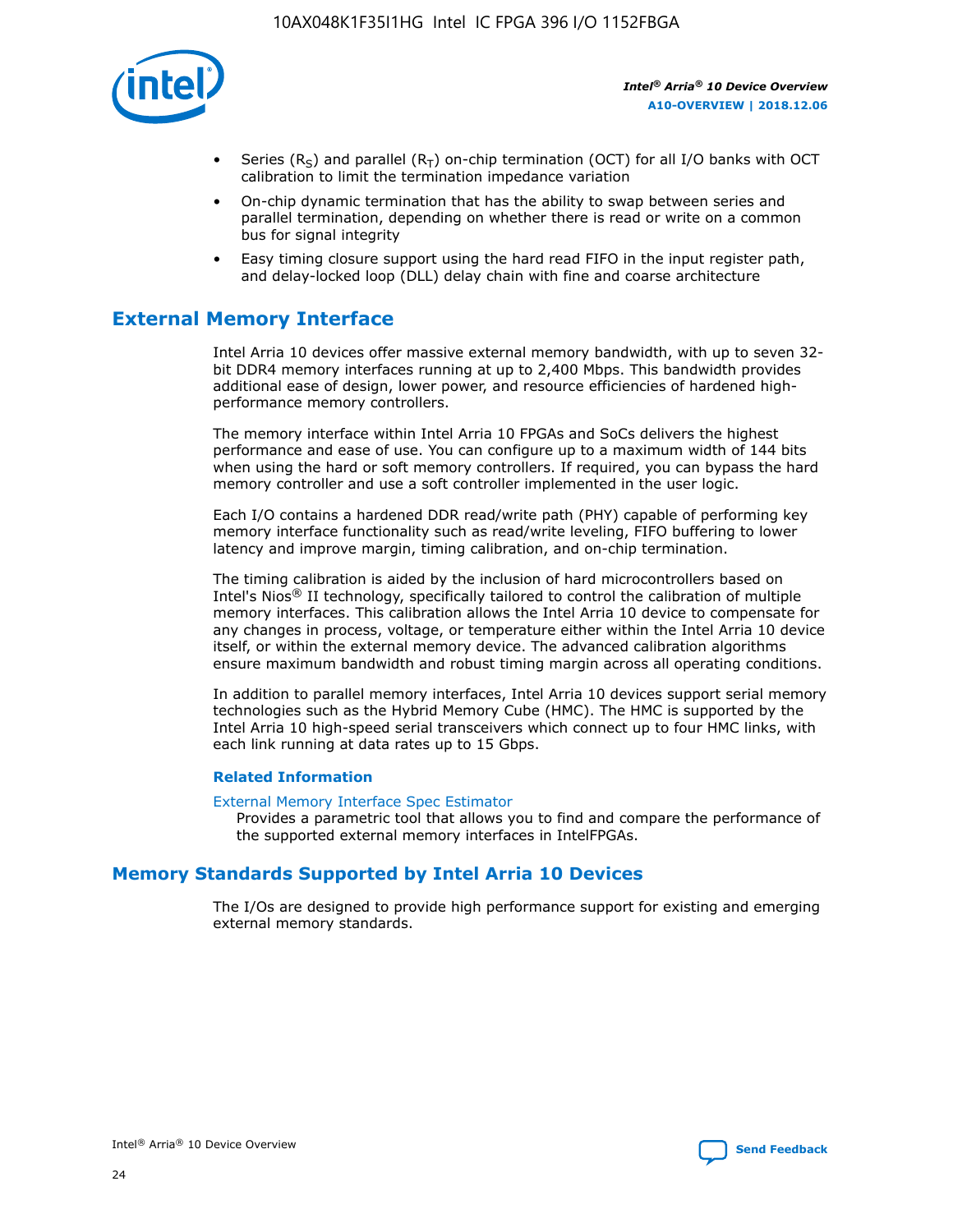

#### **Table 20. Memory Standards Supported by the Hard Memory Controller**

This table lists the overall capability of the hard memory controller. For specific details, refer to the External Memory Interface Spec Estimator and Intel Arria 10 Device Datasheet.

| <b>Memory Standard</b> | <b>Rate Support</b> | <b>Ping Pong PHY Support</b> | <b>Maximum Frequency</b><br>(MHz) |
|------------------------|---------------------|------------------------------|-----------------------------------|
| <b>DDR4 SDRAM</b>      | Quarter rate        | Yes                          | 1,067                             |
|                        |                     |                              | 1,200                             |
| DDR3 SDRAM             | Half rate           | Yes                          | 533                               |
|                        |                     |                              | 667                               |
|                        | Quarter rate        | Yes                          | 1,067                             |
|                        |                     |                              | 1,067                             |
| <b>DDR3L SDRAM</b>     | Half rate           | Yes                          | 533                               |
|                        |                     |                              | 667                               |
|                        | Quarter rate        | Yes                          | 933                               |
|                        |                     |                              | 933                               |
| LPDDR3 SDRAM           | Half rate           |                              | 533                               |
|                        | Quarter rate        |                              | 800                               |

#### **Table 21. Memory Standards Supported by the Soft Memory Controller**

| <b>Memory Standard</b>      | <b>Rate Support</b> | <b>Maximum Frequency</b><br>(MHz) |
|-----------------------------|---------------------|-----------------------------------|
| <b>RLDRAM 3 (11)</b>        | Quarter rate        | 1,200                             |
| ODR IV SRAM <sup>(11)</sup> | Quarter rate        | 1,067                             |
| <b>ODR II SRAM</b>          | Full rate           | 333                               |
|                             | Half rate           | 633                               |
| <b>ODR II+ SRAM</b>         | Full rate           | 333                               |
|                             | Half rate           | 633                               |
| <b>ODR II+ Xtreme SRAM</b>  | Full rate           | 333                               |
|                             | Half rate           | 633                               |

#### **Table 22. Memory Standards Supported by the HPS Hard Memory Controller**

The hard processor system (HPS) is available in Intel Arria 10 SoC devices only.

| <b>Memory Standard</b> | <b>Rate Support</b> | <b>Maximum Frequency</b><br>(MHz) |
|------------------------|---------------------|-----------------------------------|
| <b>DDR4 SDRAM</b>      | Half rate           | 1,200                             |
| <b>DDR3 SDRAM</b>      | Half rate           | 1,067                             |
| <b>DDR3L SDRAM</b>     | Half rate           | 933                               |

<sup>(11)</sup> Intel Arria 10 devices support this external memory interface using hard PHY with soft memory controller.

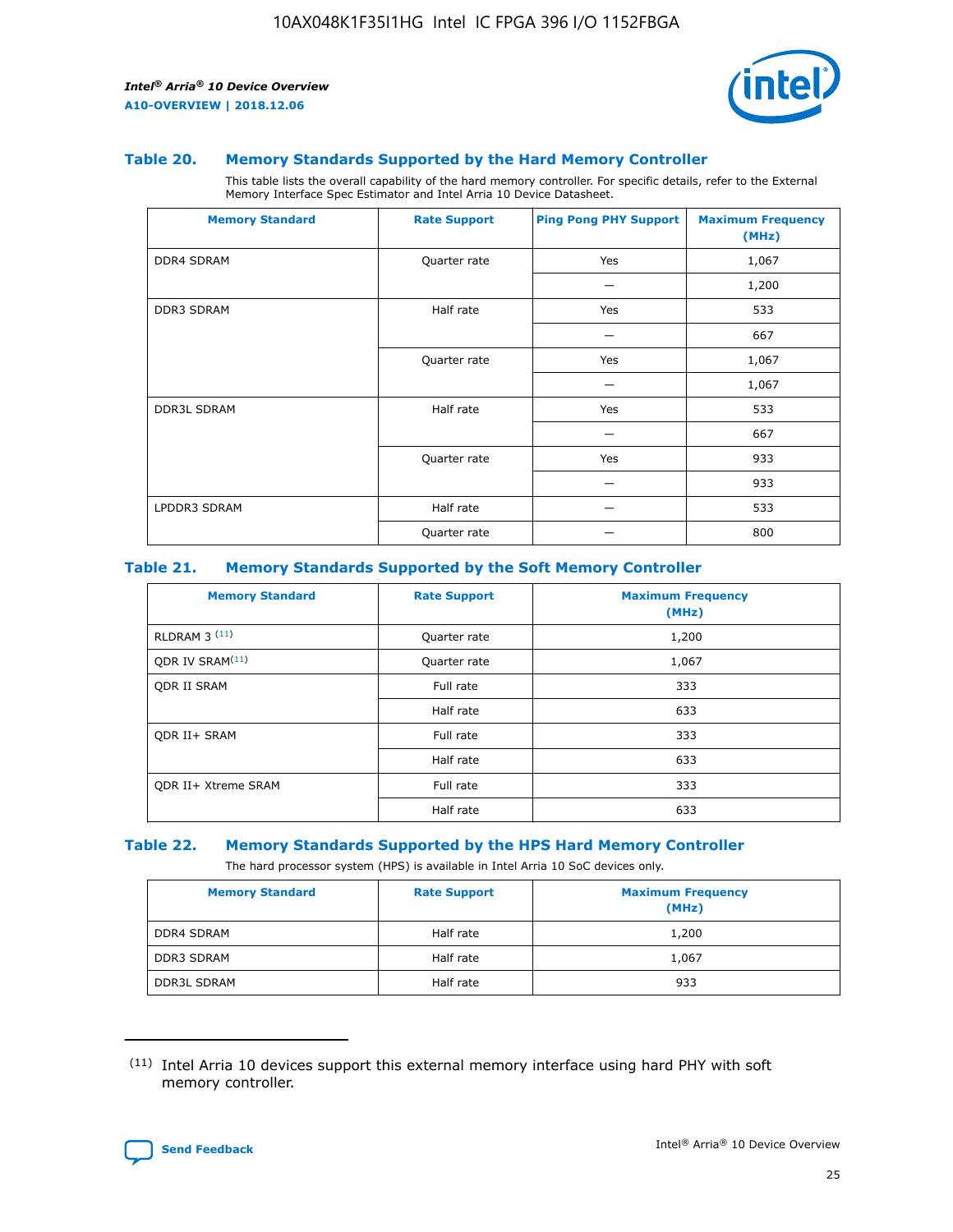

### **Related Information**

#### [Intel Arria 10 Device Datasheet](https://www.intel.com/content/www/us/en/programmable/documentation/mcn1413182292568.html#mcn1413182153340)

Lists the memory interface performance according to memory interface standards, rank or chip select configurations, and Intel Arria 10 device speed grades.

### **PCIe Gen1, Gen2, and Gen3 Hard IP**

Intel Arria 10 devices contain PCIe hard IP that is designed for performance and ease-of-use:

- Includes all layers of the PCIe stack—transaction, data link and physical layers.
- Supports PCIe Gen3, Gen2, and Gen1 Endpoint and Root Port in x1, x2, x4, or x8 lane configuration.
- Operates independently from the core logic—optional configuration via protocol (CvP) allows the PCIe link to power up and complete link training in less than 100 ms while the Intel Arria 10 device completes loading the programming file for the rest of the FPGA.
- Provides added functionality that makes it easier to support emerging features such as Single Root I/O Virtualization (SR-IOV) and optional protocol extensions.
- Provides improved end-to-end datapath protection using ECC.
- Supports FPGA configuration via protocol (CvP) using PCIe at Gen3, Gen2, or Gen1 speed.

#### **Related Information**

PCS Features on page 30

### **Enhanced PCS Hard IP for Interlaken and 10 Gbps Ethernet**

### **Interlaken Support**

The Intel Arria 10 enhanced PCS hard IP provides integrated Interlaken PCS supporting rates up to 25.8 Gbps per lane.

The Interlaken PCS is based on the proven functionality of the PCS developed for Intel's previous generation FPGAs, which demonstrated interoperability with Interlaken ASSP vendors and third-party IP suppliers. The Interlaken PCS is present in every transceiver channel in Intel Arria 10 devices.

### **Related Information**

PCS Features on page 30

### **10 Gbps Ethernet Support**

The Intel Arria 10 enhanced PCS hard IP supports 10GBASE-R PCS compliant with IEEE 802.3 10 Gbps Ethernet (10GbE). The integrated hard IP support for 10GbE and the 10 Gbps transceivers save external PHY cost, board space, and system power.

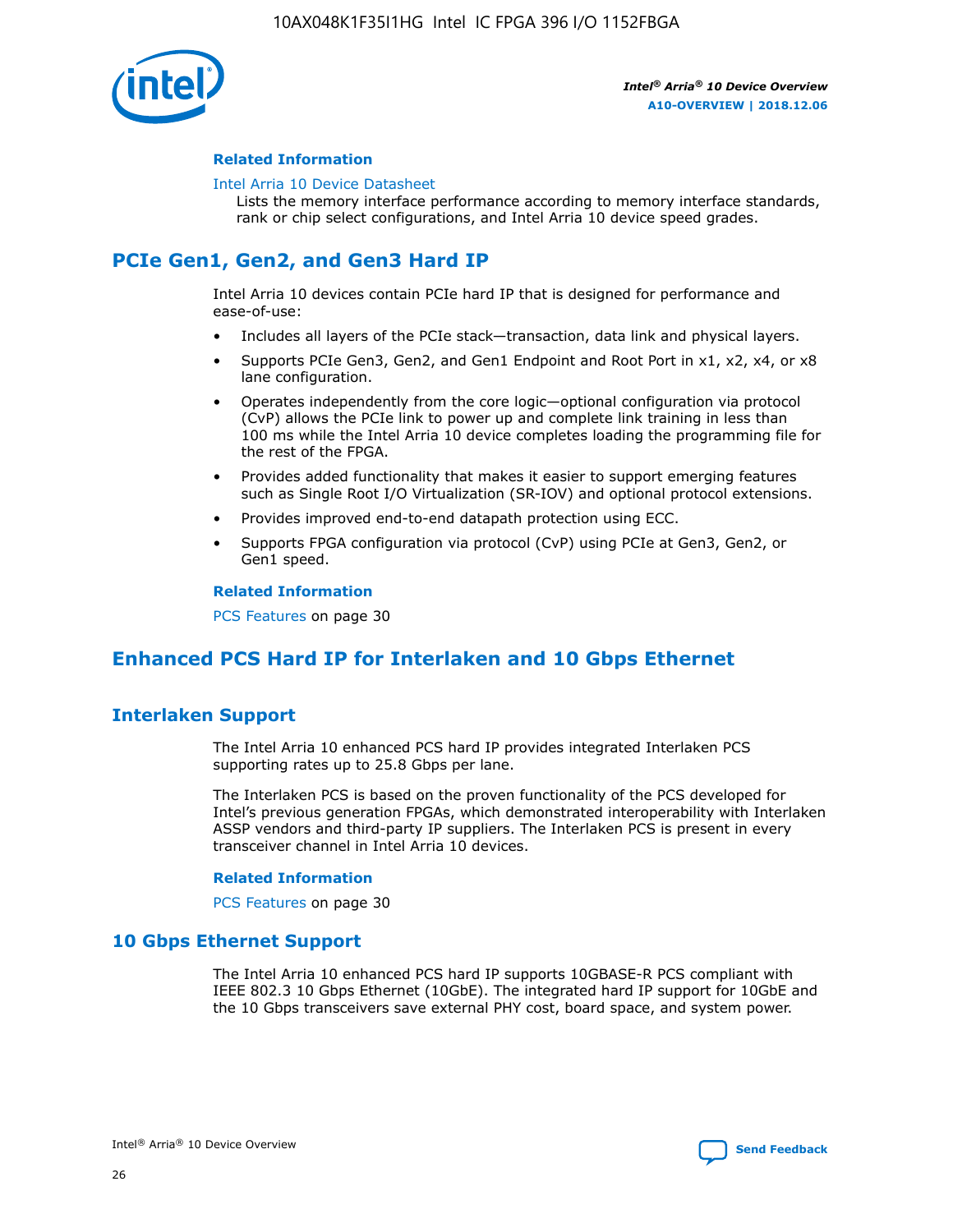

The scalable hard IP supports multiple independent 10GbE ports while using a single PLL for all the 10GBASE-R PCS instantiations, which saves on core logic resources and clock networks:

- Simplifies multiport 10GbE systems compared to XAUI interfaces that require an external XAUI-to-10G PHY.
- Incorporates Electronic Dispersion Compensation (EDC), which enables direct connection to standard 10 Gbps XFP and SFP+ pluggable optical modules.
- Supports backplane Ethernet applications and includes a hard 10GBASE-KR Forward Error Correction (FEC) circuit that you can use for 10 Gbps and 40 Gbps applications.

The 10 Gbps Ethernet PCS hard IP and 10GBASE-KR FEC are present in every transceiver channel.

#### **Related Information**

PCS Features on page 30

### **Low Power Serial Transceivers**

Intel Arria 10 FPGAs and SoCs include lowest power transceivers that deliver high bandwidth, throughput and low latency.

Intel Arria 10 devices deliver the industry's lowest power consumption per transceiver channel:

- 12.5 Gbps transceivers at as low as 242 mW
- 10 Gbps transceivers at as low as 168 mW
- 6 Gbps transceivers at as low as 117 mW

Intel Arria 10 transceivers support various data rates according to application:

- Chip-to-chip and chip-to-module applications—from 1 Gbps up to 25.8 Gbps
- Long reach and backplane applications—from 1 Gbps up to 12.5 with advanced adaptive equalization
- Critical power sensitive applications—from 1 Gbps up to 11.3 Gbps using lower power modes

The combination of 20 nm process technology and architectural advances provide the following benefits:

- Significant reduction in die area and power consumption
- Increase of up to two times in transceiver I/O density compared to previous generation devices while maintaining optimal signal integrity
- Up to 72 total transceiver channels—you can configure up to 6 of these channels to run as fast as 25.8 Gbps
- All channels feature continuous data rate support up to the maximum rated speed

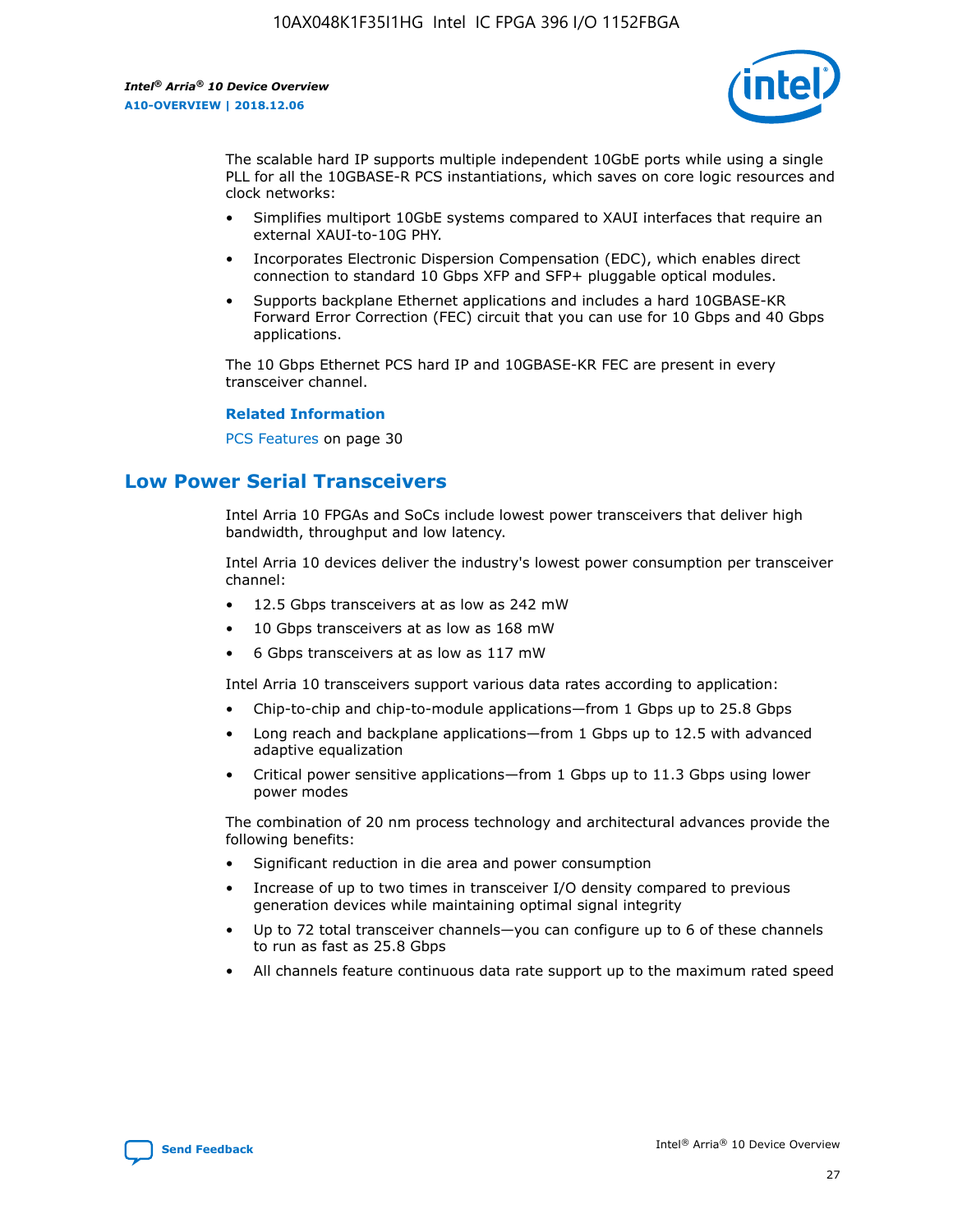

### **Figure 6. Intel Arria 10 Transceiver Block Architecture**



### **Transceiver Channels**

All transceiver channels feature a dedicated Physical Medium Attachment (PMA) and a hardened Physical Coding Sublayer (PCS).

- The PMA provides primary interfacing capabilities to physical channels.
- The PCS typically handles encoding/decoding, word alignment, and other preprocessing functions before transferring data to the FPGA core fabric.

A transceiver channel consists of a PMA and a PCS block. Most transceiver banks have 6 channels. There are some transceiver banks that contain only 3 channels.

A wide variety of bonded and non-bonded data rate configurations is possible using a highly configurable clock distribution network. Up to 80 independent transceiver data rates can be configured.

The following figures are graphical representations of top views of the silicon die, which correspond to reverse views for flip chip packages. Different Intel Arria 10 devices may have different floorplans than the ones shown in the figures.

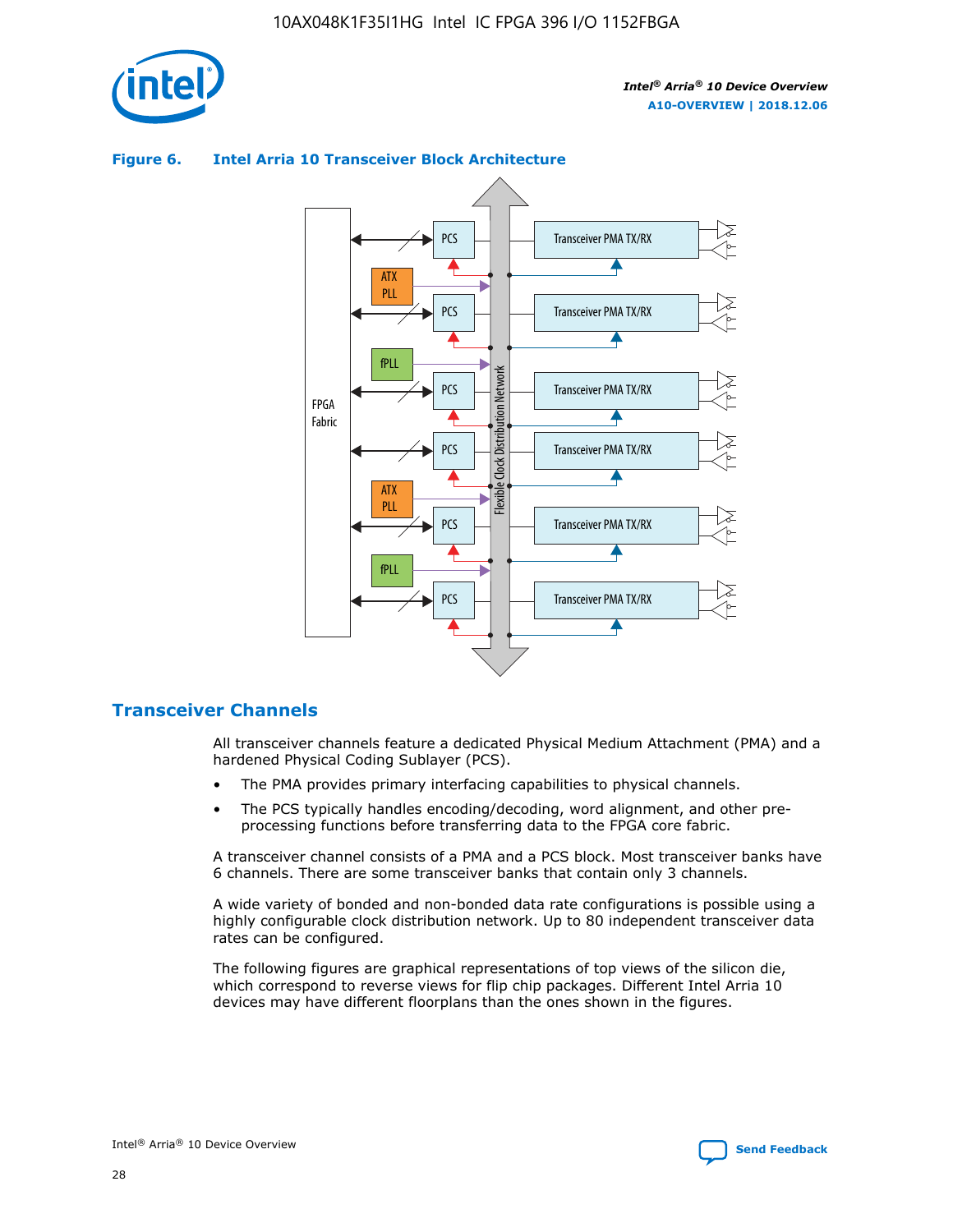

### **Figure 7. Device Chip Overview for Intel Arria 10 GX and GT Devices**



M20K Internal Memory Blocks Core Logic Fabric Transceiver Channels Hard IP Per Transceiver: Standard PCS and Enhanced PCS Hard IPs PCI Express Gen3 Hard IP Fractional PLLs M20K Internal Memory Blocks PCI Express Gen3 Hard IP Variable Precision DSP Blocks I/O PLLs Hard Memory Controllers, General-Purpose I/O Cells, LVDS Hard Processor Subsystem, Dual-Core ARM Cortex A9 M20K Internal Memory Blocks Variable Precision DSP Blocks M20K Internal Memory Blocks Core Logic Fabric I/O PLLs Hard Memory Controllers, General-Purpose I/O Cells, LVDS M20K Internal Memory Blocks Variable Precision DSP Blocks M20K Internal Memory Blocks Transceiver Channels Hard IP Per Transceiver: Standard PCS and Enhanced PCS Hard IPs PCI Express Gen3 Hard IP Fractional PLLs PCI Express Gen3 Hard IP Hard PCS Hard PCS Hard PCS Hard PCS Hard PCS Hard PCS Hard PCS Hard PCS Hard PCS Transceiver PMA Transceiver PMA Transceiver PMA Transceiver PMA Transceiver PMA Transceiver PMA Transceiver PMA Unused transceiver chann can be used as additional transceiver transmit PLLs Transceiver PMA Transceiver PMA Transceiver Clock Networks ATX (LC) **Transmit** PLL fPLL ATX (LC) Transmi PLL fPLL ATX (LC) **Transmit** PLL

### **PMA Features**

Intel Arria 10 transceivers provide exceptional signal integrity at data rates up to 25.8 Gbps. Clocking options include ultra-low jitter ATX PLLs (LC tank based), clock multiplier unit (CMU) PLLs, and fractional PLLs.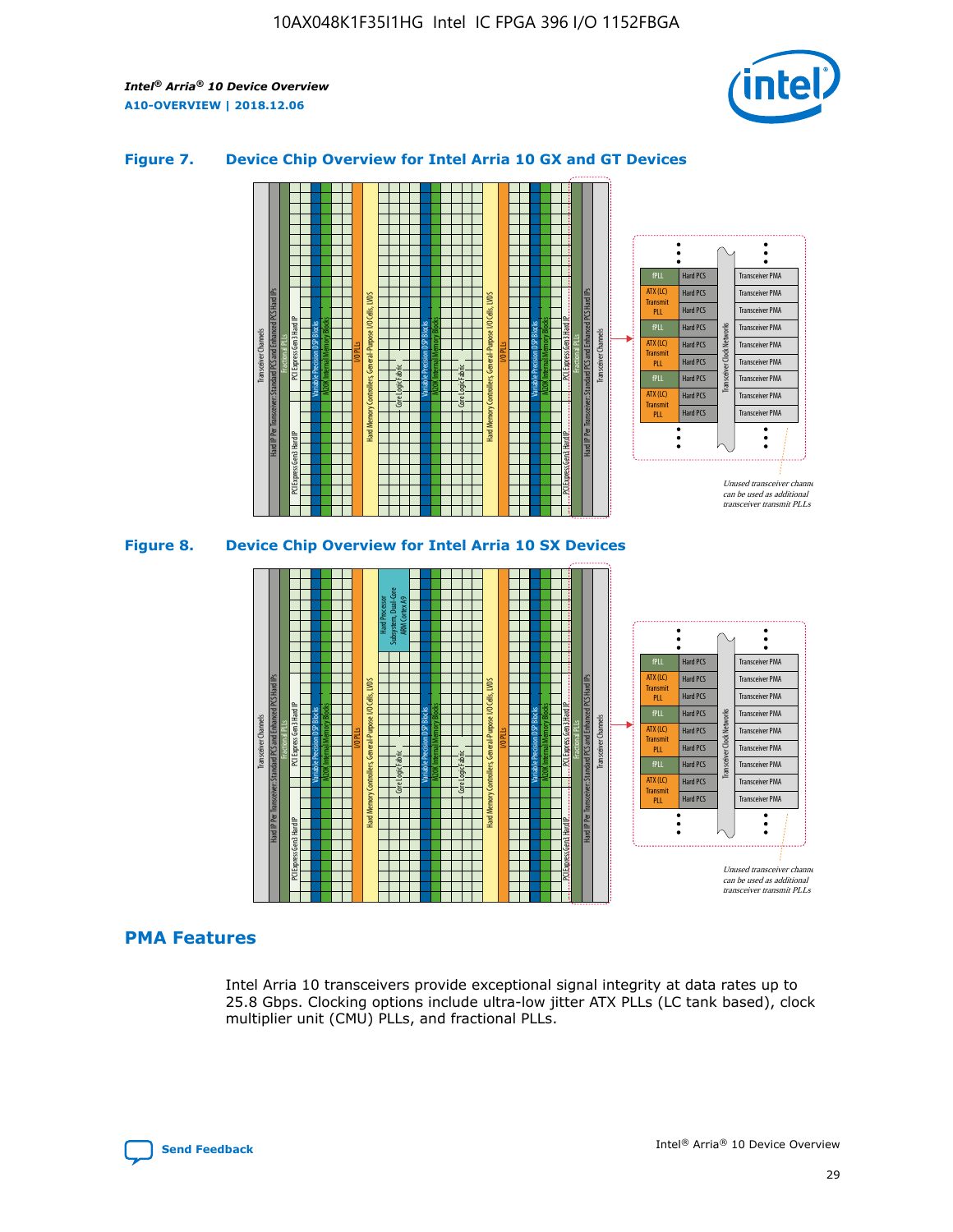

Each transceiver channel contains a channel PLL that can be used as the CMU PLL or clock data recovery (CDR) PLL. In CDR mode, the channel PLL recovers the receiver clock and data in the transceiver channel. Up to 80 independent data rates can be configured on a single Intel Arria 10 device.

### **Table 23. PMA Features of the Transceivers in Intel Arria 10 Devices**

| <b>Feature</b>                                             | <b>Capability</b>                                                                                                                                                                                                             |
|------------------------------------------------------------|-------------------------------------------------------------------------------------------------------------------------------------------------------------------------------------------------------------------------------|
| Chip-to-Chip Data Rates                                    | 1 Gbps to 17.4 Gbps (Intel Arria 10 GX devices)<br>1 Gbps to 25.8 Gbps (Intel Arria 10 GT devices)                                                                                                                            |
| <b>Backplane Support</b>                                   | Drive backplanes at data rates up to 12.5 Gbps                                                                                                                                                                                |
| <b>Optical Module Support</b>                              | SFP+/SFP, XFP, CXP, QSFP/QSFP28, CFP/CFP2/CFP4                                                                                                                                                                                |
| Cable Driving Support                                      | SFP+ Direct Attach, PCI Express over cable, eSATA                                                                                                                                                                             |
| Transmit Pre-Emphasis                                      | 4-tap transmit pre-emphasis and de-emphasis to compensate for system channel loss                                                                                                                                             |
| Continuous Time Linear<br>Equalizer (CTLE)                 | Dual mode, high-gain, and high-data rate, linear receive equalization to compensate for<br>system channel loss                                                                                                                |
| Decision Feedback Equalizer<br>(DFE)                       | 7-fixed and 4-floating tap DFE to equalize backplane channel loss in the presence of<br>crosstalk and noisy environments                                                                                                      |
| Variable Gain Amplifier                                    | Optimizes the signal amplitude prior to the CDR sampling and operates in fixed and<br>adaptive modes                                                                                                                          |
| Altera Digital Adaptive<br>Parametric Tuning (ADAPT)       | Fully digital adaptation engine to automatically adjust all link equalization parameters-<br>including CTLE, DFE, and variable gain amplifier blocks—that provide optimal link margin<br>without intervention from user logic |
| Precision Signal Integrity<br>Calibration Engine (PreSICE) | Hardened calibration controller to quickly calibrate all transceiver control parameters on<br>power-up, which provides the optimal signal integrity and jitter performance                                                    |
| Advanced Transmit (ATX)<br>PLL                             | Low jitter ATX (LC tank based) PLLs with continuous tuning range to cover a wide range of<br>standard and proprietary protocols                                                                                               |
| <b>Fractional PLLs</b>                                     | On-chip fractional frequency synthesizers to replace on-board crystal oscillators and reduce<br>system cost                                                                                                                   |
| Digitally Assisted Analog<br><b>CDR</b>                    | Superior jitter tolerance with fast lock time                                                                                                                                                                                 |
| Dynamic Partial<br>Reconfiguration                         | Allows independent control of the Avalon memory-mapped interface of each transceiver<br>channel for the highest transceiver flexibility                                                                                       |
| Multiple PCS-PMA and PCS-<br>PLD interface widths          | 8-, 10-, 16-, 20-, 32-, 40-, or 64-bit interface widths for flexibility of deserialization width,<br>encoding, and reduced latency                                                                                            |

### **PCS Features**

This table summarizes the Intel Arria 10 transceiver PCS features. You can use the transceiver PCS to support a wide range of protocols ranging from 1 Gbps to 25.8 Gbps.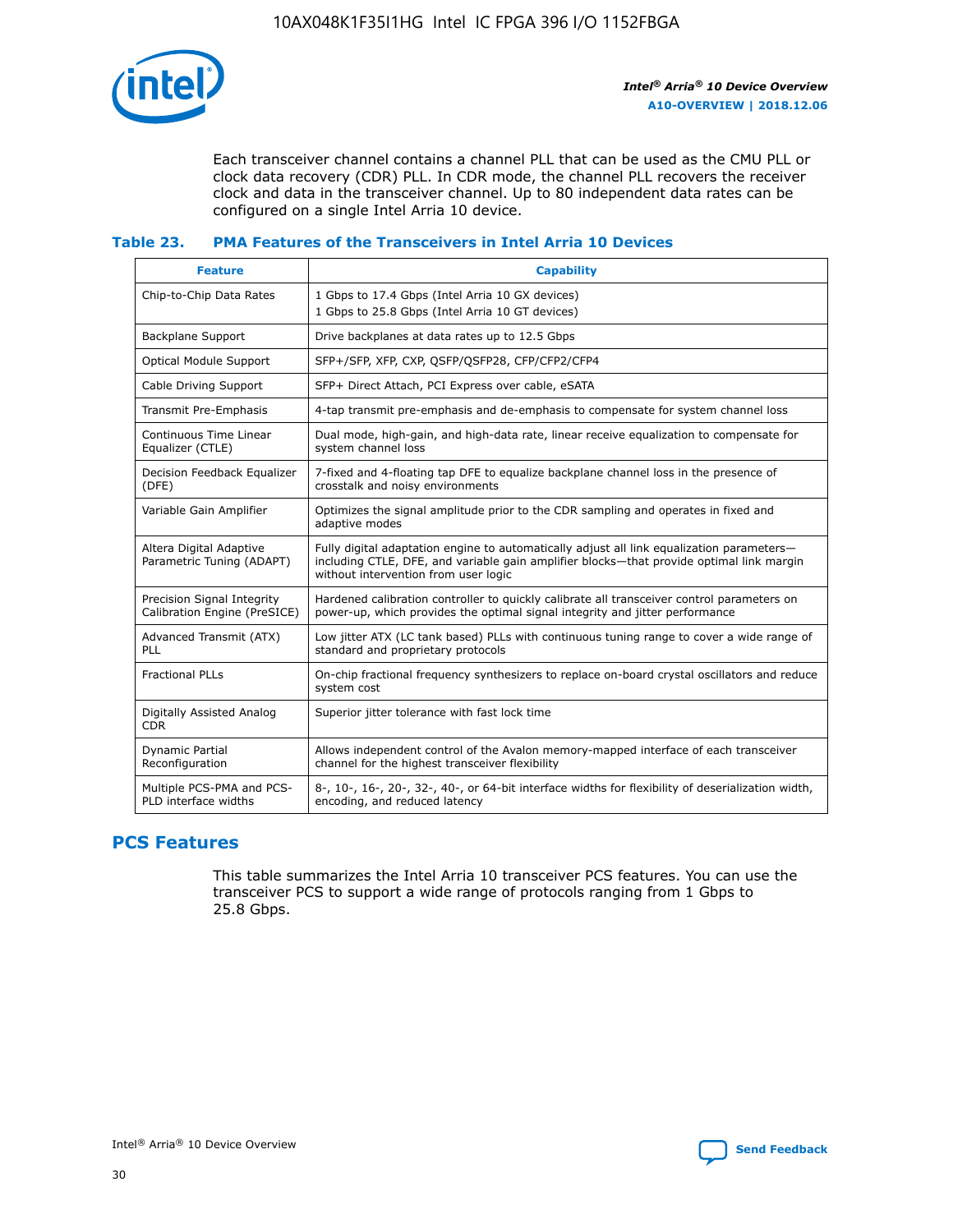

| <b>PCS</b>          | <b>Description</b>                                                                                                                                                                                                                                                                                                                                                                                             |
|---------------------|----------------------------------------------------------------------------------------------------------------------------------------------------------------------------------------------------------------------------------------------------------------------------------------------------------------------------------------------------------------------------------------------------------------|
| Standard PCS        | Operates at a data rate up to 12 Gbps<br>Supports protocols such as PCI-Express, CPRI 4.2+, GigE, IEEE 1588 in Hard PCS<br>Implements other protocols using Basic/Custom (Standard PCS) transceiver<br>configuration rules.                                                                                                                                                                                    |
| <b>Enhanced PCS</b> | Performs functions common to most serial data industry standards, such as word<br>alignment, encoding/decoding, and framing, before data is sent or received off-chip<br>through the PMA<br>• Handles data transfer to and from the FPGA fabric<br>Handles data transfer internally to and from the PMA<br>Provides frequency compensation<br>Performs channel bonding for multi-channel low skew applications |
| PCIe Gen3 PCS       | Supports the seamless switching of Data and Clock between the Gen1, Gen2, and Gen3<br>data rates<br>Provides support for PIPE 3.0 features<br>Supports the PIPE interface with the Hard IP enabled, as well as with the Hard IP<br>bypassed                                                                                                                                                                    |

#### **Related Information**

- PCIe Gen1, Gen2, and Gen3 Hard IP on page 26
- Interlaken Support on page 26
- 10 Gbps Ethernet Support on page 26

### **PCS Protocol Support**

This table lists some of the protocols supported by the Intel Arria 10 transceiver PCS. For more information about the blocks in the transmitter and receiver data paths, refer to the related information.

| <b>Protocol</b>                                 | <b>Data Rate</b><br>(Gbps) | <b>Transceiver IP</b>       | <b>PCS Support</b>                      |
|-------------------------------------------------|----------------------------|-----------------------------|-----------------------------------------|
| PCIe Gen3 x1, x2, x4, x8                        | 8.0                        | Native PHY (PIPE)           | Standard PCS and PCIe<br>Gen3 PCS       |
| PCIe Gen2 x1, x2, x4, x8                        | 5.0                        | Native PHY (PIPE)           | <b>Standard PCS</b>                     |
| PCIe Gen1 x1, x2, x4, x8                        | 2.5                        | Native PHY (PIPE)           | Standard PCS                            |
| 1000BASE-X Gigabit Ethernet                     | 1.25                       | Native PHY                  | <b>Standard PCS</b>                     |
| 1000BASE-X Gigabit Ethernet with<br>IEEE 1588v2 | 1.25                       | Native PHY                  | Standard PCS                            |
| 10GBASE-R                                       | 10.3125                    | Native PHY                  | <b>Enhanced PCS</b>                     |
| 10GBASE-R with IEEE 1588v2                      | 10.3125                    | Native PHY                  | <b>Enhanced PCS</b>                     |
| 10GBASE-R with KR FEC                           | 10.3125                    | Native PHY                  | <b>Enhanced PCS</b>                     |
| 10GBASE-KR and 1000BASE-X                       | 10.3125                    | 1G/10GbE and 10GBASE-KR PHY | Standard PCS and<br><b>Enhanced PCS</b> |
| Interlaken (CEI-6G/11G)                         | 3.125 to 17.4              | Native PHY                  | <b>Enhanced PCS</b>                     |
| SFI-S/SFI-5.2                                   | 11.2                       | Native PHY                  | <b>Enhanced PCS</b>                     |
| $10G$ SDI                                       | 10.692                     | Native PHY                  | <b>Enhanced PCS</b>                     |
|                                                 |                            |                             | continued                               |

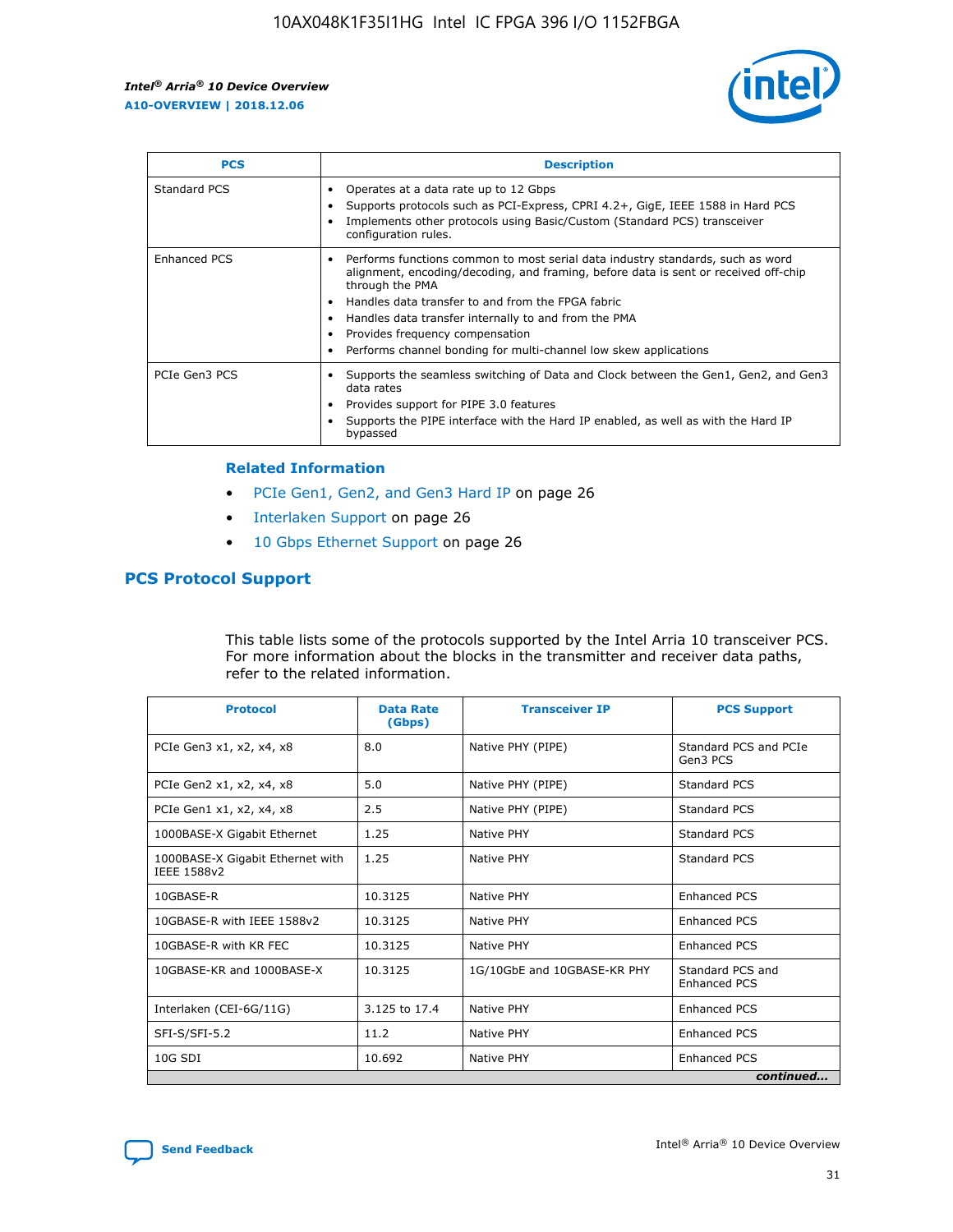

| <b>Protocol</b>      | <b>Data Rate</b><br>(Gbps) | <b>Transceiver IP</b> | <b>PCS Support</b> |
|----------------------|----------------------------|-----------------------|--------------------|
| CPRI 6.0 (64B/66B)   | 0.6144 to<br>10.1376       | Native PHY            | Enhanced PCS       |
| CPRI 4.2 (8B/10B)    | 0.6144 to<br>9.8304        | Native PHY            | Standard PCS       |
| OBSAI RP3 v4.2       | 0.6144 to 6.144            | Native PHY            | Standard PCS       |
| SD-SDI/HD-SDI/3G-SDI | $0.143(12)$ to<br>2.97     | Native PHY            | Standard PCS       |

### **Related Information**

#### [Intel Arria 10 Transceiver PHY User Guide](https://www.intel.com/content/www/us/en/programmable/documentation/nik1398707230472.html#nik1398707091164)

Provides more information about the supported transceiver protocols and PHY IP, the PMA architecture, and the standard, enhanced, and PCIe Gen3 PCS architecture.

### **SoC with Hard Processor System**

Each SoC device combines an FPGA fabric and a hard processor system (HPS) in a single device. This combination delivers the flexibility of programmable logic with the power and cost savings of hard IP in these ways:

- Reduces board space, system power, and bill of materials cost by eliminating a discrete embedded processor
- Allows you to differentiate the end product in both hardware and software, and to support virtually any interface standard
- Extends the product life and revenue through in-field hardware and software updates

 $(12)$  The 0.143 Gbps data rate is supported using oversampling of user logic that you must implement in the FPGA fabric.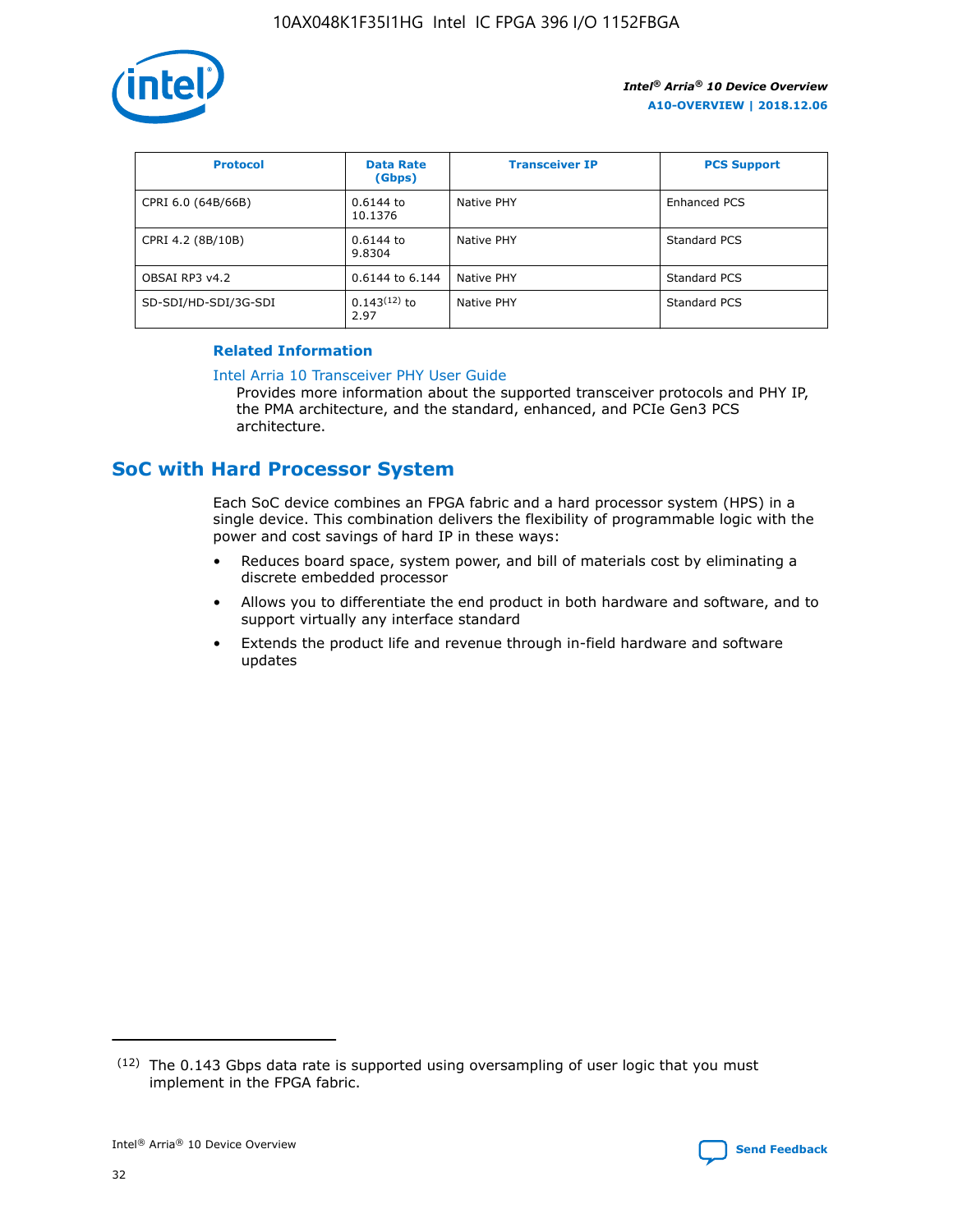

#### **Figure 9. HPS Block Diagram**

This figure shows a block diagram of the HPS with the dual ARM Cortex-A9 MPCore processor.



### **Key Advantages of 20-nm HPS**

The 20-nm HPS strikes a balance between enabling maximum software compatibility with 28-nm SoCs while still improving upon the 28-nm HPS architecture. These improvements address the requirements of the next generation target markets such as wireless and wireline communications, compute and storage equipment, broadcast and military in terms of performance, memory bandwidth, connectivity via backplane and security.

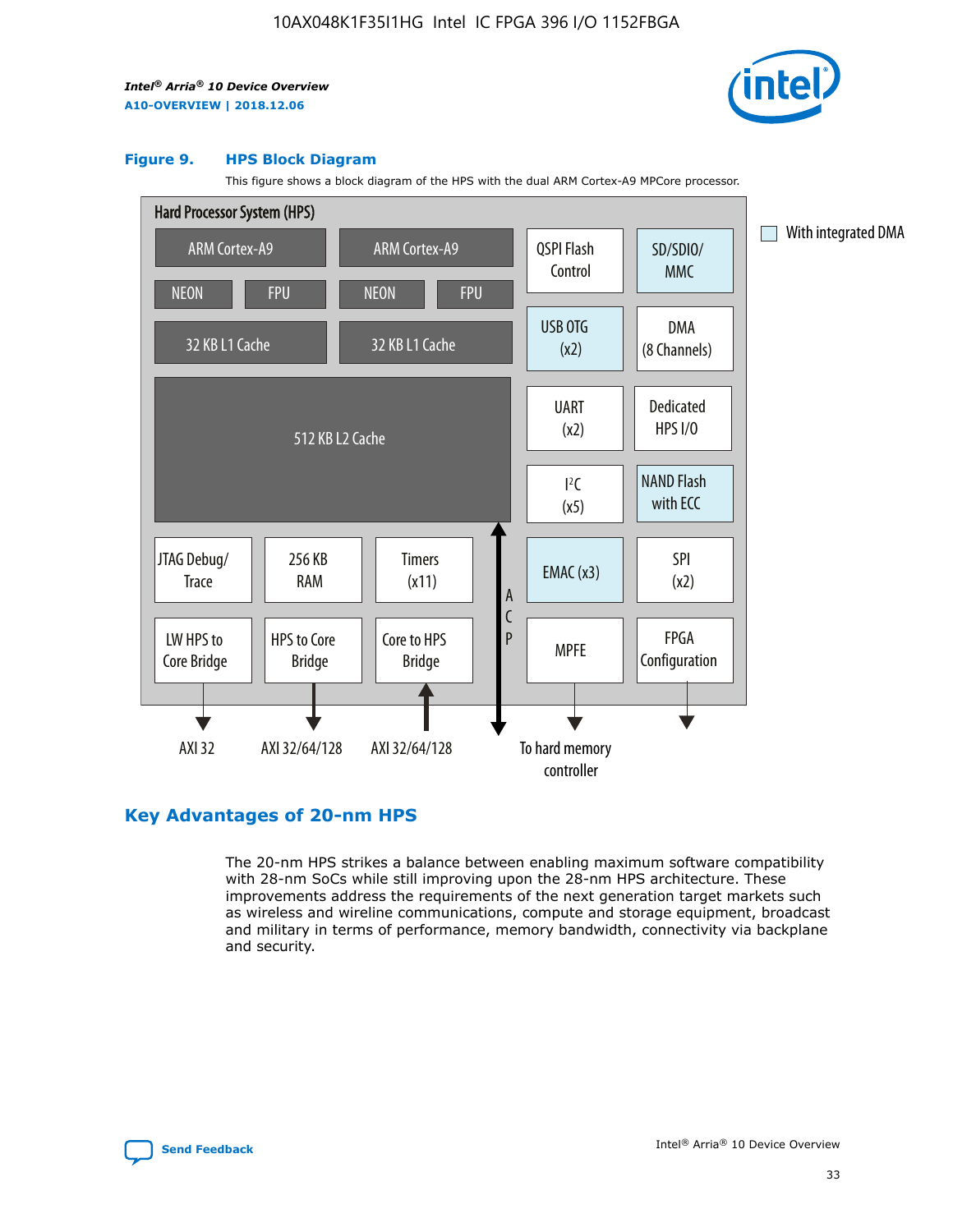

### **Table 24. Improvements in 20 nm HPS**

This table lists the key improvements of the 20 nm HPS compared to the 28 nm HPS.

| <b>Advantages/</b><br><b>Improvements</b>                   | <b>Description</b>                                                                                                                                                                                                                                                                                                                                                                                                                                                                                                                                                                                                                                                                                                                                                                                                                                                                                                      |
|-------------------------------------------------------------|-------------------------------------------------------------------------------------------------------------------------------------------------------------------------------------------------------------------------------------------------------------------------------------------------------------------------------------------------------------------------------------------------------------------------------------------------------------------------------------------------------------------------------------------------------------------------------------------------------------------------------------------------------------------------------------------------------------------------------------------------------------------------------------------------------------------------------------------------------------------------------------------------------------------------|
| Increased performance and<br>overdrive capability           | While the nominal processor frequency is 1.2 GHz, the 20 nm HPS offers an "overdrive"<br>feature which enables a higher processor operating frequency. This requires a higher supply<br>voltage value that is unique to the HPS and may require a separate regulator.                                                                                                                                                                                                                                                                                                                                                                                                                                                                                                                                                                                                                                                   |
| Increased processor memory<br>bandwidth and DDR4<br>support | Up to 64-bit DDR4 memory at 2,400 Mbps support is available for the processor. The hard<br>memory controller for the HPS comprises a multi-port front end that manages connections<br>to a single port memory controller. The multi-port front end allows logic core and the HPS<br>to share ports and thereby the available bandwidth of the memory controller.                                                                                                                                                                                                                                                                                                                                                                                                                                                                                                                                                        |
| Flexible I/O sharing                                        | An advanced I/O pin muxing scheme allows improved sharing of I/O between the HPS and<br>the core logic. The following types of I/O are available for SoC:<br>17 dedicated I/Os-physically located inside the HPS block and are not accessible to<br>logic within the core. The 17 dedicated I/Os are used for HPS clock, resets, and<br>interfacing with boot devices, QSPI, and SD/MMC.<br>48 direct shared I/O-located closest to the HPS block and are ideal for high speed HPS<br>peripherals such as EMAC, USB, and others. There is one bank of 48 I/Os that supports<br>direct sharing where the 48 I/Os can be shared 12 I/Os at a time.<br>Standard (shared) I/O-all standard I/Os can be shared by the HPS peripherals and any<br>logic within the core. For designs where more than 48 I/Os are required to fully use all<br>the peripherals in the HPS, these I/Os can be connected through the core logic. |
| <b>EMAC</b> core                                            | Three EMAC cores are available in the HPS. The EMAC cores enable an application to<br>support two redundant Ethernet connections; for example, backplane, or two EMAC cores<br>for managing IEEE 1588 time stamp information while allowing a third EMAC core for debug<br>and configuration. All three EMACs can potentially share the same time stamps, simplifying<br>the 1588 time stamping implementation. A new serial time stamp interface allows core<br>logic to access and read the time stamp values. The integrated EMAC controllers can be<br>connected to external Ethernet PHY through the provided MDIO or I <sup>2</sup> C interface.                                                                                                                                                                                                                                                                  |
| On-chip memory                                              | The on-chip memory is updated to 256 KB support and can support larger data sets and<br>real time algorithms.                                                                                                                                                                                                                                                                                                                                                                                                                                                                                                                                                                                                                                                                                                                                                                                                           |
| <b>ECC</b> enhancements                                     | Improvements in L2 Cache ECC management allow identification of errors down to the<br>address level. ECC enhancements also enable improved error injection and status reporting<br>via the introduction of new memory mapped access to syndrome and data signals.                                                                                                                                                                                                                                                                                                                                                                                                                                                                                                                                                                                                                                                       |
| HPS to FPGA Interconnect<br>Backbone                        | Although the HPS and the Logic Core can operate independently, they are tightly coupled<br>via a high-bandwidth system interconnect built from high-performance ARM AMBA AXI bus<br>bridges. IP bus masters in the FPGA fabric have access to HPS bus slaves via the FPGA-to-<br>HPS interconnect. Similarly, HPS bus masters have access to bus slaves in the core fabric<br>via the HPS-to-FPGA bridge. Both bridges are AMBA AXI-3 compliant and support<br>simultaneous read and write transactions. Up to three masters within the core fabric can<br>share the HPS SDRAM controller with the processor. Additionally, the processor can be used<br>to configure the core fabric under program control via a dedicated 32-bit configuration port.                                                                                                                                                                  |
| FPGA configuration and HPS<br>booting                       | The FPGA fabric and HPS in the SoCs are powered independently. You can reduce the clock<br>frequencies or gate the clocks to reduce dynamic power.<br>You can configure the FPGA fabric and boot the HPS independently, in any order, providing<br>you with more design flexibility.                                                                                                                                                                                                                                                                                                                                                                                                                                                                                                                                                                                                                                    |
| Security                                                    | New security features have been introduced for anti-tamper management, secure boot,<br>encryption (AES), and authentication (SHA).                                                                                                                                                                                                                                                                                                                                                                                                                                                                                                                                                                                                                                                                                                                                                                                      |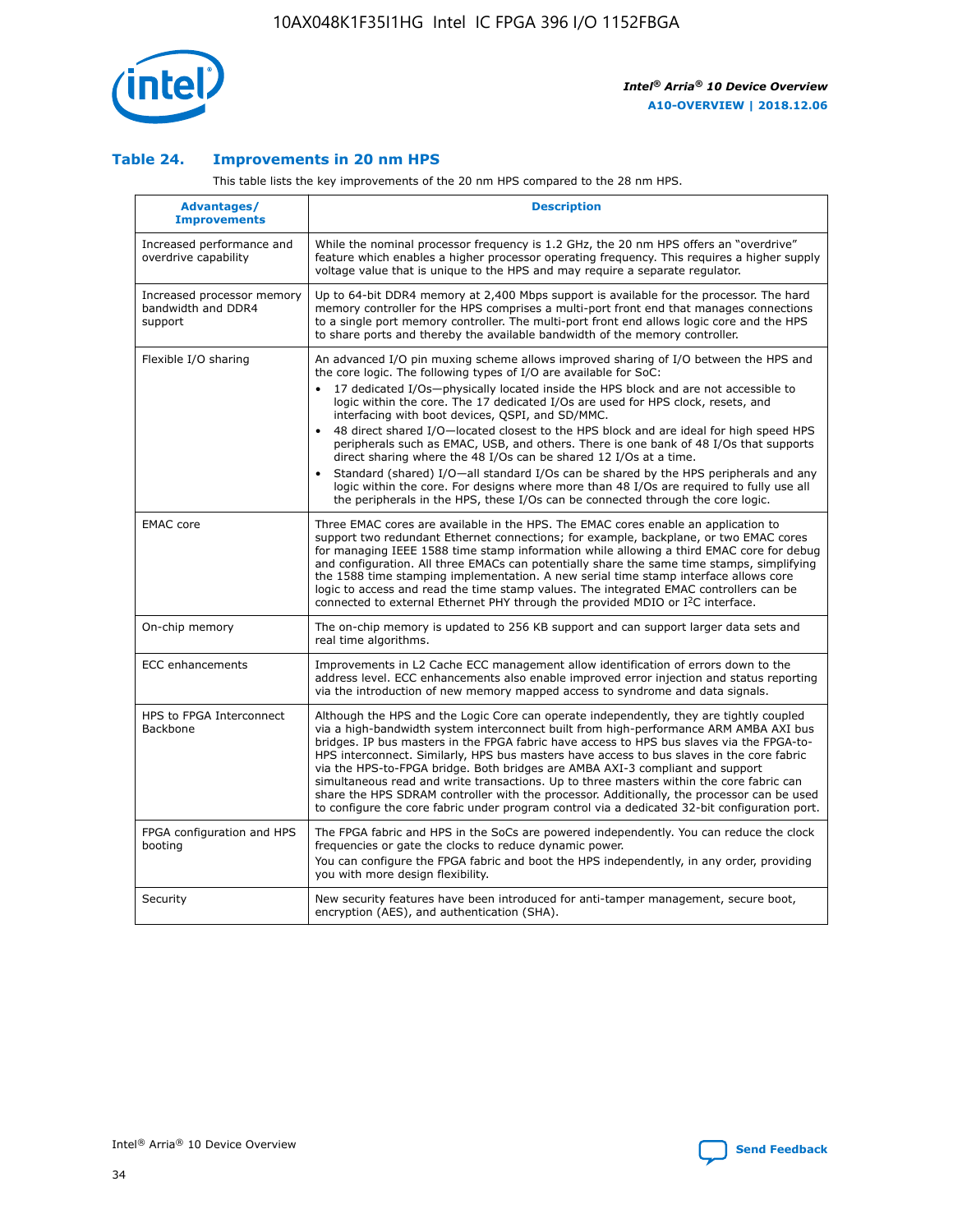

### **Features of the HPS**

The HPS has the following features:

- 1.2-GHz, dual-core ARM Cortex-A9 MPCore processor with up to 1.5-GHz via overdrive
	- ARMv7-A architecture that runs 32-bit ARM instructions, 16-bit and 32-bit Thumb instructions, and 8-bit Java byte codes in Jazelle style
	- Superscalar, variable length, out-of-order pipeline with dynamic branch prediction
	- Instruction Efficiency 2.5 MIPS/MHz, which provides total performance of 7500 MIPS at 1.5 GHz
- Each processor core includes:
	- 32 KB of L1 instruction cache, 32 KB of L1 data cache
	- Single- and double-precision floating-point unit and NEON media engine
	- CoreSight debug and trace technology
	- Snoop Control Unit (SCU) and Acceleration Coherency Port (ACP)
- 512 KB of shared L2 cache
- 256 KB of scratch RAM
- Hard memory controller with support for DDR3, DDR4 and optional error correction code (ECC) support
- Multiport Front End (MPFE) Scheduler interface to the hard memory controller
- 8-channel direct memory access (DMA) controller
- QSPI flash controller with SIO, DIO, QIO SPI Flash support
- NAND flash controller (ONFI 1.0 or later) with DMA and ECC support, updated to support 8 and 16-bit Flash devices and new command DMA to offload CPU for fast power down recovery
- Updated SD/SDIO/MMC controller to eMMC 4.5 with DMA with CE-ATA digital command support
- 3 10/100/1000 Ethernet media access control (MAC) with DMA
- 2 USB On-the-Go (OTG) controllers with DMA
- $\bullet$  5 I<sup>2</sup>C controllers (3 can be used by EMAC for MIO to external PHY)
- 2 UART 16550 Compatible controllers
- 4 serial peripheral interfaces (SPI) (2 Master, 2 Slaves)
- 62 programmable general-purpose I/Os, which includes 48 direct share I/Os that allows the HPS peripherals to connect directly to the FPGA I/Os
- 7 general-purpose timers
- 4 watchdog timers
- Anti-tamper, Secure Boot, Encryption (AES) and Authentication (SHA)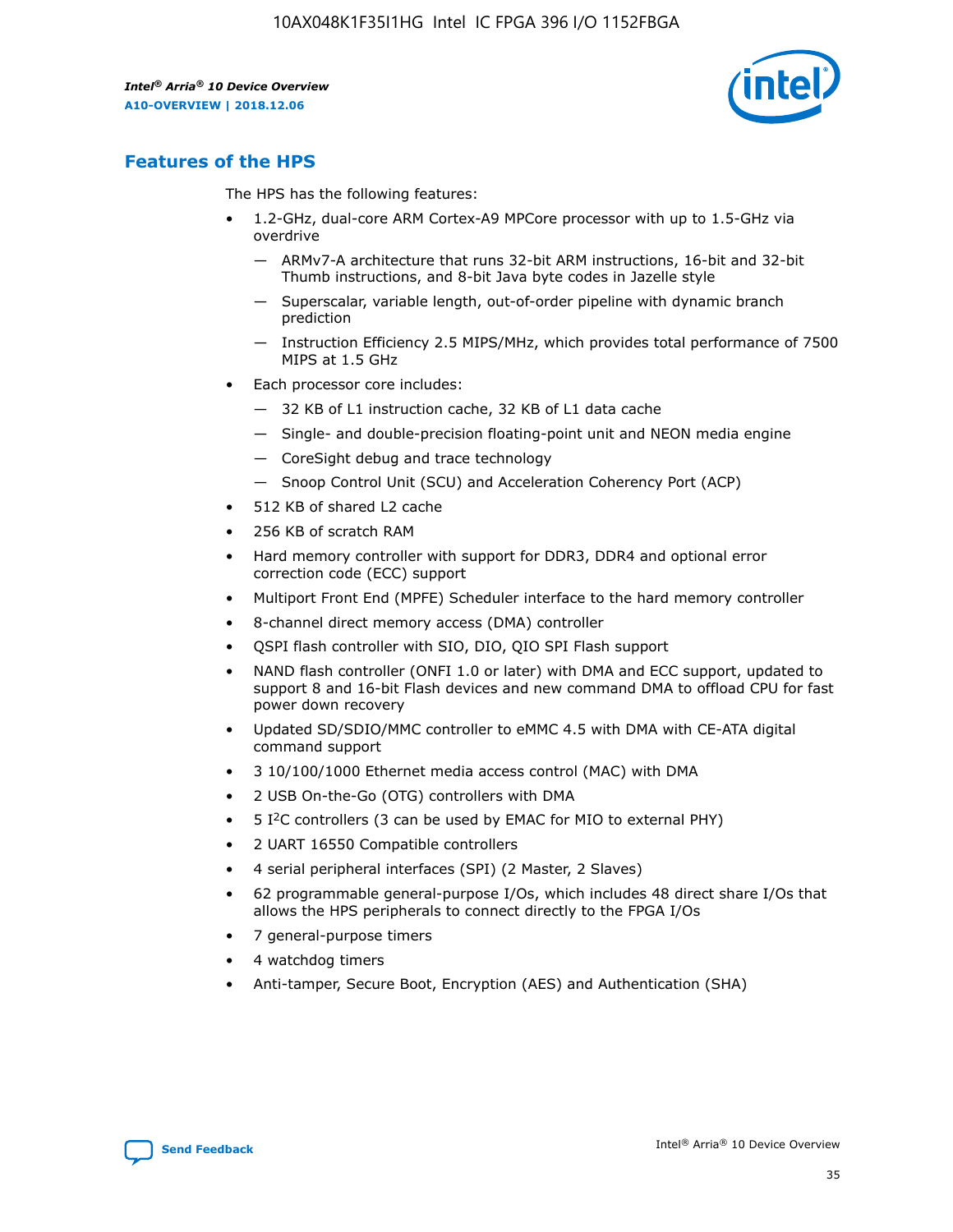

### **System Peripherals and Debug Access Port**

Each Ethernet MAC, USB OTG, NAND flash controller, and SD/MMC controller module has an integrated DMA controller. For modules without an integrated DMA controller, an additional DMA controller module provides up to eight channels of high-bandwidth data transfers. Peripherals that communicate off-chip are multiplexed with other peripherals at the HPS pin level. This allows you to choose which peripherals interface with other devices on your PCB.

The debug access port provides interfaces to industry standard JTAG debug probes and supports ARM CoreSight debug and core traces to facilitate software development.

#### **HPS–FPGA AXI Bridges**

The HPS–FPGA bridges, which support the Advanced Microcontroller Bus Architecture (AMBA) Advanced eXtensible Interface (AXI™) specifications, consist of the following bridges:

- FPGA-to-HPS AMBA AXI bridge—a high-performance bus supporting 32, 64, and 128 bit data widths that allows the FPGA fabric to issue transactions to slaves in the HPS.
- HPS-to-FPGA Avalon/AMBA AXI bridge—a high-performance bus supporting 32, 64, and 128 bit data widths that allows the HPS to issue transactions to slaves in the FPGA fabric.
- Lightweight HPS-to-FPGA AXI bridge—a lower latency 32 bit width bus that allows the HPS to issue transactions to soft peripherals in the FPGA fabric. This bridge is primarily used for control and status register (CSR) accesses to peripherals in the FPGA fabric.

The HPS–FPGA AXI bridges allow masters in the FPGA fabric to communicate with slaves in the HPS logic, and vice versa. For example, the HPS-to-FPGA AXI bridge allows you to share memories instantiated in the FPGA fabric with one or both microprocessors in the HPS, while the FPGA-to-HPS AXI bridge allows logic in the FPGA fabric to access the memory and peripherals in the HPS.

Each HPS–FPGA bridge also provides asynchronous clock crossing for data transferred between the FPGA fabric and the HPS.

#### **HPS SDRAM Controller Subsystem**

The HPS SDRAM controller subsystem contains a multiport SDRAM controller and DDR PHY that are shared between the FPGA fabric (through the FPGA-to-HPS SDRAM interface), the level 2 (L2) cache, and the level 3 (L3) system interconnect. The FPGA-to-HPS SDRAM interface supports AMBA AXI and Avalon® Memory-Mapped (Avalon-MM) interface standards, and provides up to six individual ports for access by masters implemented in the FPGA fabric.

The HPS SDRAM controller supports up to 3 masters (command ports), 3x 64-bit read data ports and 3x 64-bit write data ports.

To maximize memory performance, the SDRAM controller subsystem supports command and data reordering, deficit round-robin arbitration with aging, and high-priority bypass features.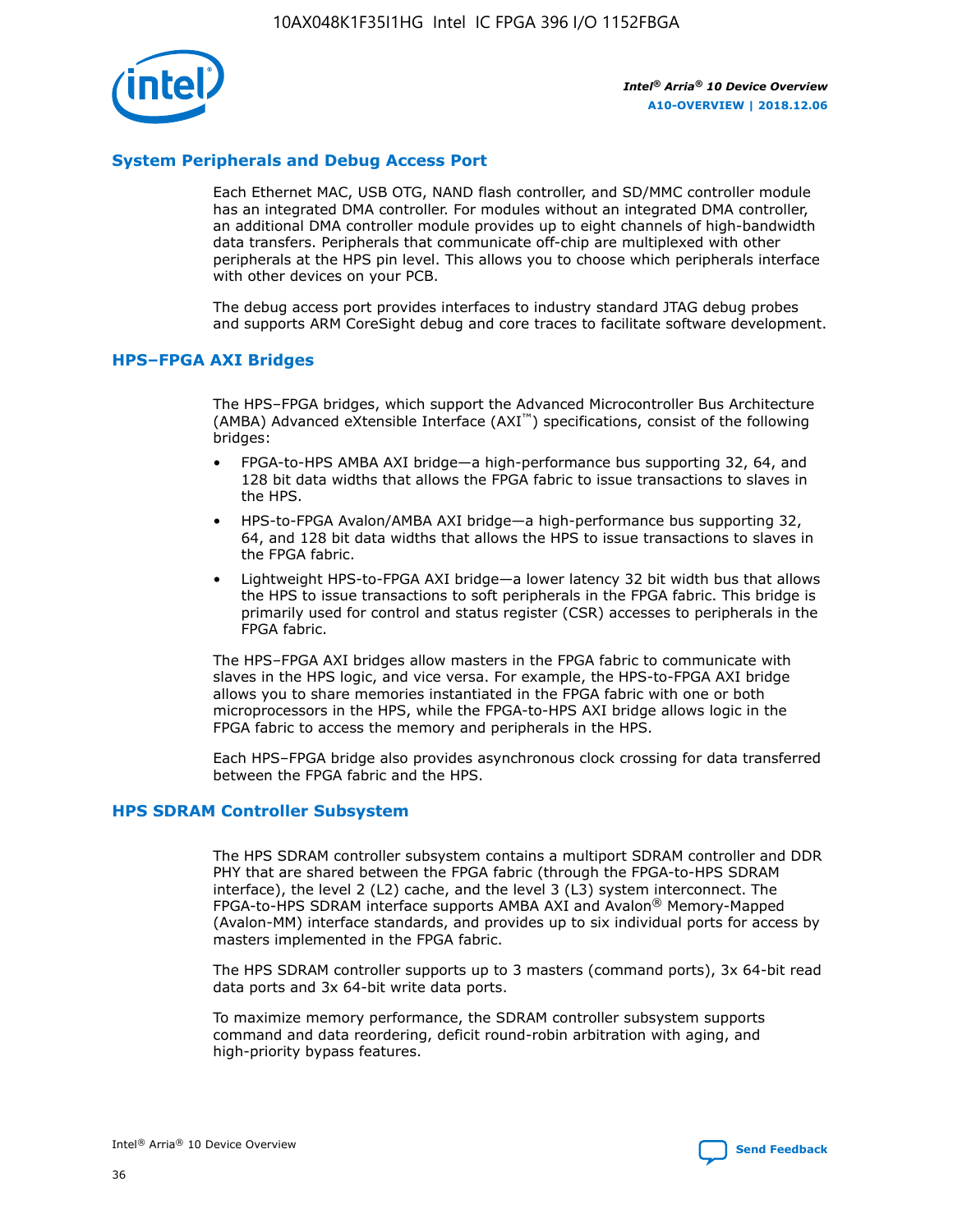

### **FPGA Configuration and HPS Booting**

The FPGA fabric and HPS in the SoC FPGA must be powered at the same time. You can reduce the clock frequencies or gate the clocks to reduce dynamic power.

Once powered, the FPGA fabric and HPS can be configured independently thus providing you with more design flexibility:

- You can boot the HPS independently. After the HPS is running, the HPS can fully or partially reconfigure the FPGA fabric at any time under software control. The HPS can also configure other FPGAs on the board through the FPGA configuration controller.
- Configure the FPGA fabric first, and then boot the HPS from memory accessible to the FPGA fabric.

### **Hardware and Software Development**

For hardware development, you can configure the HPS and connect your soft logic in the FPGA fabric to the HPS interfaces using the Platform Designer system integration tool in the Intel Quartus Prime software.

For software development, the ARM-based SoC FPGA devices inherit the rich software development ecosystem available for the ARM Cortex-A9 MPCore processor. The software development process for Intel SoC FPGAs follows the same steps as those for other SoC devices from other manufacturers. Support for Linux\*, VxWorks\*, and other operating systems are available for the SoC FPGAs. For more information on the operating systems support availability, contact the Intel FPGA sales team.

You can begin device-specific firmware and software development on the Intel SoC FPGA Virtual Target. The Virtual Target is a fast PC-based functional simulation of a target development system—a model of a complete development board. The Virtual Target enables the development of device-specific production software that can run unmodified on actual hardware.

### **Dynamic and Partial Reconfiguration**

The Intel Arria 10 devices support dynamic and partial reconfiguration. You can use dynamic and partial reconfiguration simultaneously to enable seamless reconfiguration of both the device core and transceivers.

### **Dynamic Reconfiguration**

You can reconfigure the PMA and PCS blocks while the device continues to operate. This feature allows you to change the data rates, protocol, and analog settings of a channel in a transceiver bank without affecting on-going data transfer in other transceiver banks. This feature is ideal for applications that require dynamic multiprotocol or multirate support.

### **Partial Reconfiguration**

Using partial reconfiguration, you can reconfigure some parts of the device while keeping the device in operation.

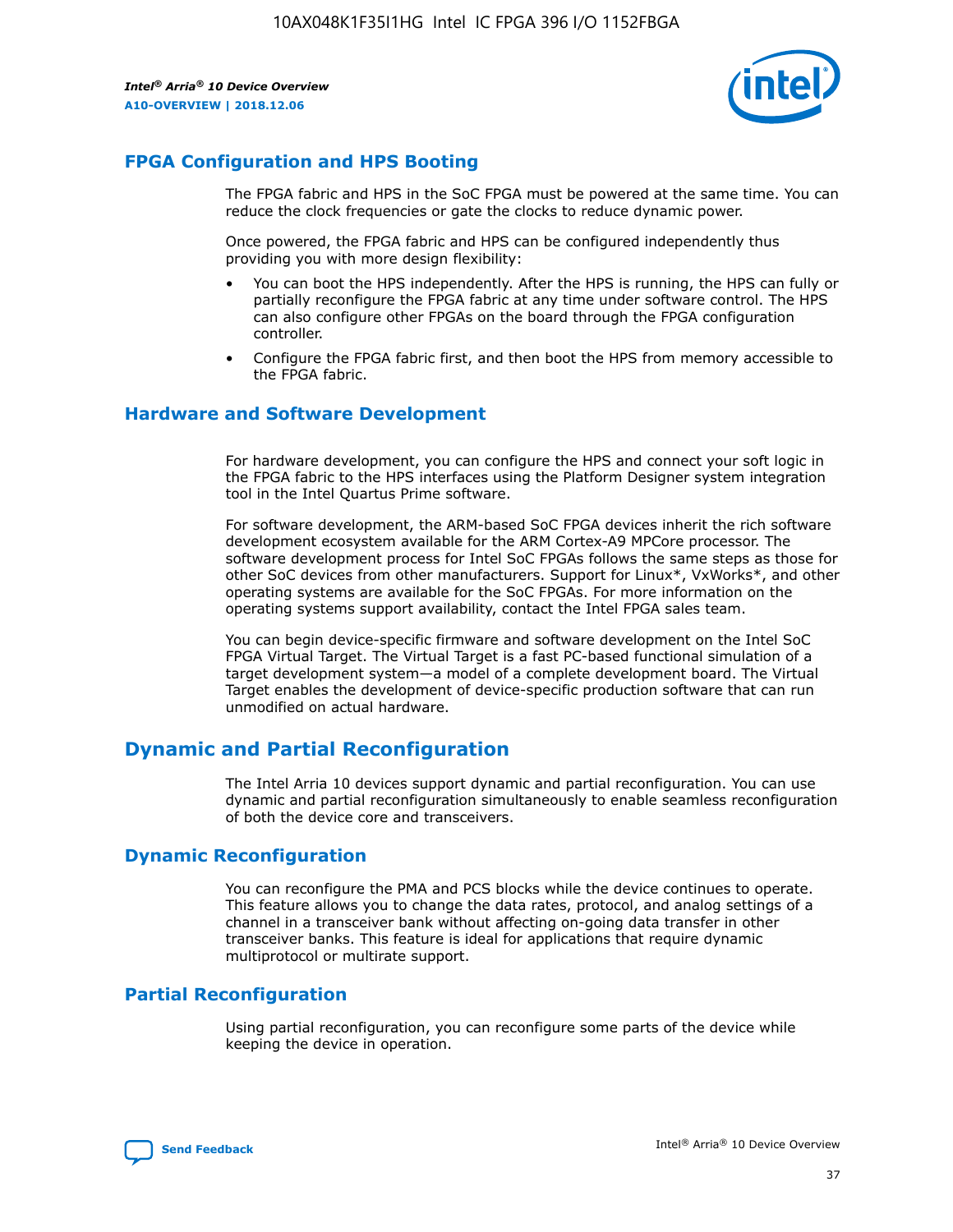

Instead of placing all device functions in the FPGA fabric, you can store some functions that do not run simultaneously in external memory and load them only when required. This capability increases the effective logic density of the device, and lowers cost and power consumption.

In the Intel solution, you do not have to worry about intricate device architecture to perform a partial reconfiguration. The partial reconfiguration capability is built into the Intel Quartus Prime design software, making such time-intensive task simple.

Intel Arria 10 devices support partial reconfiguration in the following configuration options:

- Using an internal host:
	- All supported configuration modes where the FPGA has access to external memory devices such as serial and parallel flash memory.
	- Configuration via Protocol [CvP (PCIe)]
- Using an external host—passive serial (PS), fast passive parallel (FPP) x8, FPP x16, and FPP x32 I/O interface.

### **Enhanced Configuration and Configuration via Protocol**

### **Table 25. Configuration Schemes and Features of Intel Arria 10 Devices**

Intel Arria 10 devices support 1.8 V programming voltage and several configuration schemes.

| <b>Scheme</b>                                                          | <b>Data</b><br><b>Width</b> | <b>Max Clock</b><br>Rate<br>(MHz) | <b>Max Data</b><br>Rate<br>(Mbps)<br>(13) | <b>Decompression</b> | <b>Design</b><br>Security <sup>(1</sup><br>4) | <b>Partial</b><br>Reconfiguration<br>(15) | <b>Remote</b><br><b>System</b><br><b>Update</b> |
|------------------------------------------------------------------------|-----------------------------|-----------------------------------|-------------------------------------------|----------------------|-----------------------------------------------|-------------------------------------------|-------------------------------------------------|
| <b>JTAG</b>                                                            | 1 bit                       | 33                                | 33                                        |                      |                                               | Yes(16)                                   |                                                 |
| Active Serial (AS)<br>through the<br>EPCO-L<br>configuration<br>device | 1 bit,<br>4 bits            | 100                               | 400                                       | Yes                  | Yes                                           | Yes(16)                                   | Yes                                             |
| Passive serial (PS)<br>through CPLD or<br>external<br>microcontroller  | 1 bit                       | 100                               | 100                                       | Yes                  | Yes                                           | Yes <sup>(16)</sup>                       | Parallel<br>Flash<br>Loader<br>(PFL) IP<br>core |
|                                                                        |                             |                                   |                                           |                      |                                               |                                           | continued                                       |

<sup>(13)</sup> Enabling either compression or design security features affects the maximum data rate. Refer to the Intel Arria 10 Device Datasheet for more information.

<sup>(14)</sup> Encryption and compression cannot be used simultaneously.

 $(15)$  Partial reconfiguration is an advanced feature of the device family. If you are interested in using partial reconfiguration, contact Intel for support.

 $(16)$  Partial configuration can be performed only when it is configured as internal host.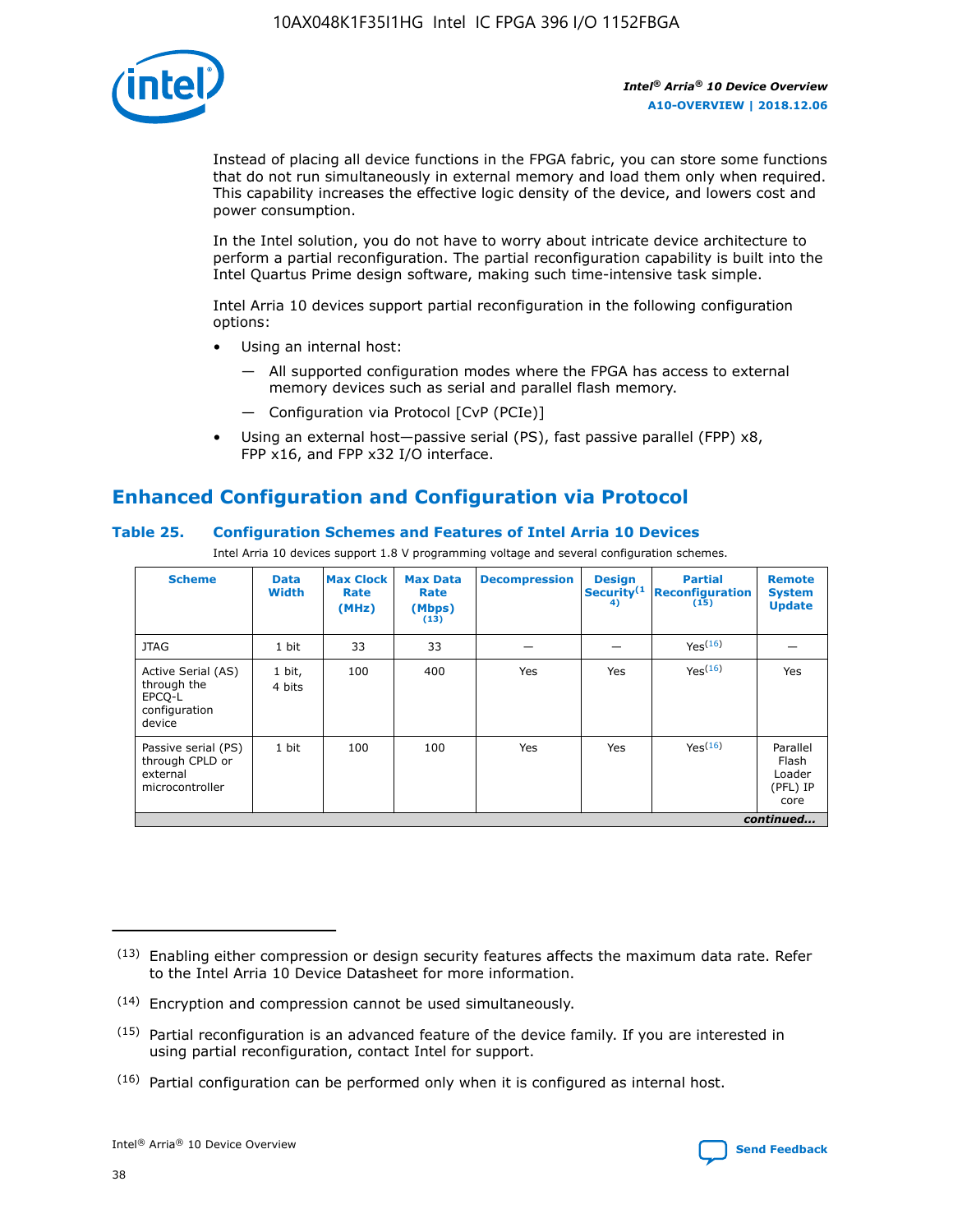

| <b>Scheme</b>                                   | <b>Data</b><br><b>Width</b> | <b>Max Clock</b><br>Rate<br>(MHz) | <b>Max Data</b><br>Rate<br>(Mbps)<br>(13) | <b>Decompression</b> | <b>Design</b><br>Security <sup>(1</sup><br>4) | <b>Partial</b><br><b>Reconfiguration</b><br>(15) | <b>Remote</b><br><b>System</b><br><b>Update</b> |
|-------------------------------------------------|-----------------------------|-----------------------------------|-------------------------------------------|----------------------|-----------------------------------------------|--------------------------------------------------|-------------------------------------------------|
| Fast passive                                    | 8 bits                      | 100                               | 3200                                      | Yes                  | Yes                                           | Yes <sup>(17)</sup>                              | PFL IP                                          |
| parallel (FPP)<br>through CPLD or               | 16 bits                     |                                   |                                           | Yes                  | Yes                                           |                                                  | core                                            |
| external<br>microcontroller                     | 32 bits                     |                                   |                                           | Yes                  | Yes                                           |                                                  |                                                 |
| Configuration via                               | 16 bits                     | 100                               | 3200                                      | Yes                  | Yes                                           | Yes <sup>(17)</sup>                              |                                                 |
| <b>HPS</b>                                      | 32 bits                     |                                   |                                           | Yes                  | Yes                                           |                                                  |                                                 |
| Configuration via<br>Protocol [CvP<br>$(PCIe*)$ | x1, x2,<br>x4, x8<br>lanes  |                                   | 8000                                      | Yes                  | Yes                                           | Yes <sup>(16)</sup>                              |                                                 |

You can configure Intel Arria 10 devices through PCIe using Configuration via Protocol (CvP). The Intel Arria 10 CvP implementation conforms to the PCIe 100 ms power-up-to-active time requirement.

#### **Related Information**

[Configuration via Protocol \(CvP\) Implementation in Intel FPGAs User Guide](https://www.intel.com/content/www/us/en/programmable/documentation/dsu1441819344145.html#dsu1442269728522) Provides more information about the CvP configuration scheme.

### **SEU Error Detection and Correction**

Intel Arria 10 devices offer robust and easy-to-use single-event upset (SEU) error detection and correction circuitry.

The detection and correction circuitry includes protection for Configuration RAM (CRAM) programming bits and user memories. The CRAM is protected by a continuously running CRC error detection circuit with integrated ECC that automatically corrects one or two errors and detects higher order multi-bit errors. When more than two errors occur, correction is available through reloading of the core programming file, providing a complete design refresh while the FPGA continues to operate.

The physical layout of the Intel Arria 10 CRAM array is optimized to make the majority of multi-bit upsets appear as independent single-bit or double-bit errors which are automatically corrected by the integrated CRAM ECC circuitry. In addition to the CRAM protection, the M20K memory blocks also include integrated ECC circuitry and are layout-optimized for error detection and correction. The MLAB does not have ECC.

(14) Encryption and compression cannot be used simultaneously.

<sup>(17)</sup> Supported at a maximum clock rate of 100 MHz.



 $(13)$  Enabling either compression or design security features affects the maximum data rate. Refer to the Intel Arria 10 Device Datasheet for more information.

 $(15)$  Partial reconfiguration is an advanced feature of the device family. If you are interested in using partial reconfiguration, contact Intel for support.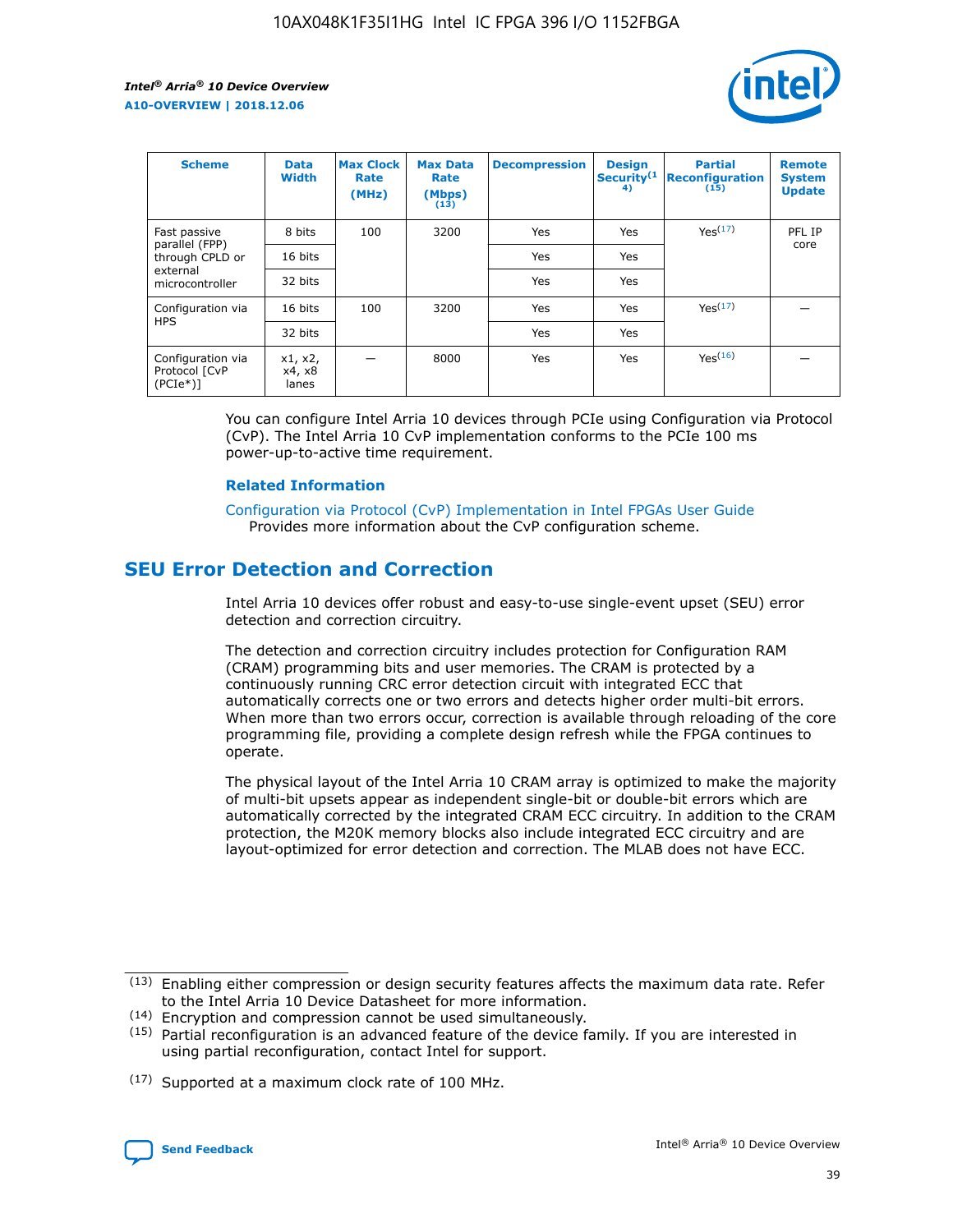

### **Power Management**

Intel Arria 10 devices leverage the advanced 20 nm process technology, a low 0.9 V core power supply, an enhanced core architecture, and several optional power reduction techniques to reduce total power consumption by as much as 40% compared to Arria V devices and as much as 60% compared to Stratix V devices.

The optional power reduction techniques in Intel Arria 10 devices include:

- **SmartVID**—a code is programmed into each device during manufacturing that allows a smart regulator to operate the device at lower core  $V_{CC}$  while maintaining performance
- **Programmable Power Technology**—non-critical timing paths are identified by the Intel Quartus Prime software and the logic in these paths is biased for low power instead of high performance
- **Low Static Power Options**—devices are available with either standard static power or low static power while maintaining performance

Furthermore, Intel Arria 10 devices feature Intel's industry-leading low power transceivers and include a number of hard IP blocks that not only reduce logic resources but also deliver substantial power savings compared to soft implementations. In general, hard IP blocks consume up to 90% less power than the equivalent soft logic implementations.

### **Incremental Compilation**

The Intel Quartus Prime software incremental compilation feature reduces compilation time and helps preserve performance to ease timing closure. The incremental compilation feature enables the partial reconfiguration flow for Intel Arria 10 devices.

Incremental compilation supports top-down, bottom-up, and team-based design flows. This feature facilitates modular, hierarchical, and team-based design flows where different designers compile their respective design sections in parallel. Furthermore, different designers or IP providers can develop and optimize different blocks of the design independently. These blocks can then be imported into the top level project.

### **Document Revision History for Intel Arria 10 Device Overview**

| <b>Document</b><br><b>Version</b> | <b>Changes</b>                                                                                                                                                                                                                                                              |
|-----------------------------------|-----------------------------------------------------------------------------------------------------------------------------------------------------------------------------------------------------------------------------------------------------------------------------|
| 2018.12.06                        | Added links to Intel Arria 10 device errata documents.<br>Removed automotive temperature option from the Intel Arria 10 GX devices.<br>Removed -3 fabric speed grade from the Intel Arria 10 GT devices.<br>Updated power options for the Intel Arria 10 GX and GT devices. |
| 2018.04.09                        | Updated the lowest $V_{CC}$ from 0.83 V to 0.82 V in the topic listing a summary of the device features.                                                                                                                                                                    |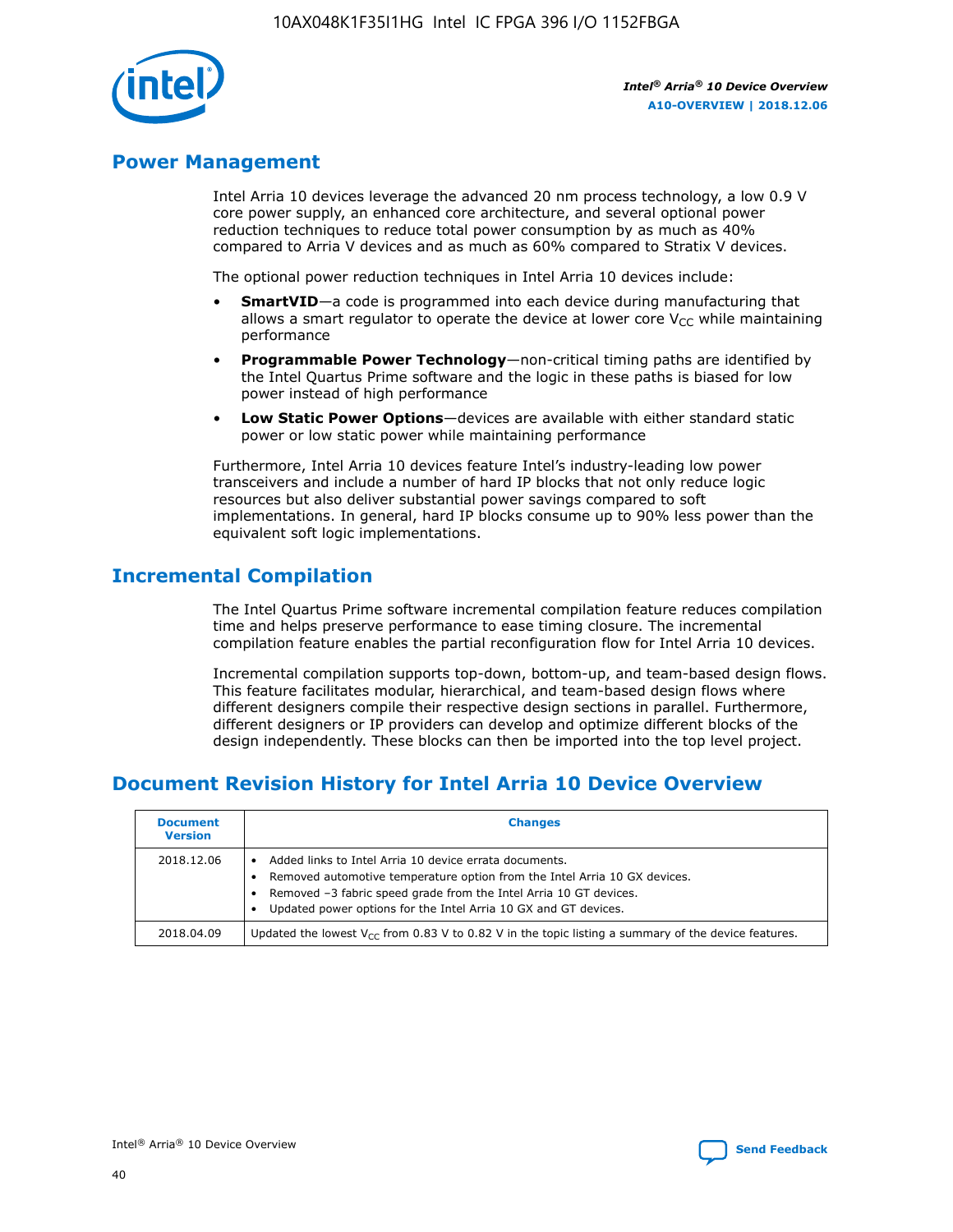*Intel® Arria® 10 Device Overview* **A10-OVERVIEW | 2018.12.06**



| <b>Date</b>    | <b>Version</b> | <b>Changes</b>                                                                                                                                                                                                                                                                                                                                                                                                                                                                                                                                                                                                                                                                                                                                                                                                                                                                                                                                                            |
|----------------|----------------|---------------------------------------------------------------------------------------------------------------------------------------------------------------------------------------------------------------------------------------------------------------------------------------------------------------------------------------------------------------------------------------------------------------------------------------------------------------------------------------------------------------------------------------------------------------------------------------------------------------------------------------------------------------------------------------------------------------------------------------------------------------------------------------------------------------------------------------------------------------------------------------------------------------------------------------------------------------------------|
| January 2018   | 2018.01.17     | Updated the maximum data rate for HPS (Intel Arria 10 SX devices<br>external memory interface DDR3 controller from 2,166 Mbps to 2,133<br>Mbps.<br>Updated maximum frequency supported for half rate QDRII and QDRII<br>+ SRAM to 633 MHz in Memory Standards Supported by the Soft<br>Memory Controller table.<br>Updated transceiver backplane capability to 12.5 Gbps.<br>$\bullet$<br>Removed transceiver speed grade 5 in Sample Ordering Core and<br>Available Options for Intel Arria 10 GX Devices figure.<br>Removed package code 40, low static power, SmartVID, industrial, and<br>military operating temperature support from Sample Ordering Core and<br>Available Options for Intel Arria 10 GT Devices figure.<br>Updated short reach transceiver rate for Intel Arria 10 GT devices to<br>25.8 Gbps.<br>Removed On-Die Instrumentation - EyeQ and Jitter Margin Tool<br>support from PMA Features of the Transceivers in Intel Arria 10 Devices<br>table. |
| September 2017 | 2017.09.20     | Updated the maximum speed of the DDR4 external memory interface from<br>1,333 MHz/2,666 Mbps to 1,200 MHz/2,400 Mbps.                                                                                                                                                                                                                                                                                                                                                                                                                                                                                                                                                                                                                                                                                                                                                                                                                                                     |
| July 2017      | 2017.07.13     | Corrected the automotive temperature range in the figure showing the<br>available options for the Intel Arria 10 GX devices from "-40°C to 100°C"<br>to "-40°C to 125°C".                                                                                                                                                                                                                                                                                                                                                                                                                                                                                                                                                                                                                                                                                                                                                                                                 |
| July 2017      | 2017.07.06     | Added automotive temperature option to Intel Arria 10 GX device family.                                                                                                                                                                                                                                                                                                                                                                                                                                                                                                                                                                                                                                                                                                                                                                                                                                                                                                   |
| May 2017       | 2017.05.08     | Corrected protocol names with "1588" to "IEEE 1588v2".<br>$\bullet$<br>Updated the vertical migration table to remove vertical migration<br>$\bullet$<br>between Intel Arria 10 GX and Intel Arria 10 SX device variants.<br>Removed all "Preliminary" marks.<br>$\bullet$                                                                                                                                                                                                                                                                                                                                                                                                                                                                                                                                                                                                                                                                                                |
| March 2017     | 2017.03.15     | Removed the topic about migration from Intel Arria 10 to Intel Stratix<br>10 devices.<br>Rebranded as Intel.<br>$\bullet$                                                                                                                                                                                                                                                                                                                                                                                                                                                                                                                                                                                                                                                                                                                                                                                                                                                 |
| October 2016   | 2016.10.31     | Removed package F36 from Intel Arria 10 GX devices.<br>Updated Intel Arria 10 GT sample ordering code and maximum GX<br>$\bullet$<br>transceiver count. Intel Arria 10 GT devices are available only in the<br>SF45 package option with a maximum of 72 transceivers.                                                                                                                                                                                                                                                                                                                                                                                                                                                                                                                                                                                                                                                                                                     |
| May 2016       | 2016.05.02     | Updated the FPGA Configuration and HPS Booting topic.<br>$\bullet$<br>Remove V <sub>CC</sub> PowerManager from the Summary of Features, Power<br>Management and Arria 10 Device Variants and packages topics. This<br>feature is no longer supported in Arria 10 devices.<br>Removed LPDDR3 from the Memory Standards Supported by the HPS<br>Hard Memory Controller table in the Memory Standards Supported by<br>Intel Arria 10 Devices topic. This standard is only supported by the<br>FPGA.<br>Removed transceiver speed grade 5 from the Device Variants and<br>Packages topic for Arria 10 GX and SX devices.                                                                                                                                                                                                                                                                                                                                                      |
| February 2016  | 2016.02.11     | Changed the maximum Arria 10 GT datarate to 25.8 Gbps and the<br>minimum datarate to 1 Gbps globally.<br>Revised the state for Core clock networks in the Summary of Features<br>$\bullet$<br>topic.<br>Changed the transceiver parameters in the "Summary of Features for<br>$\bullet$<br>Arria 10 Devices" table.<br>• Changed the transceiver parameters in the "Maximum Resource Counts<br>for Arria 10 GT Devices" table.<br>Changed the package availability for GT devices in the "Package Plan<br>for Arria 10 GT Devices" table.<br>Changed the package configurations for GT devices in the "Migration"<br>Capability Across Arria 10 Product Lines" figure.<br>continued                                                                                                                                                                                                                                                                                       |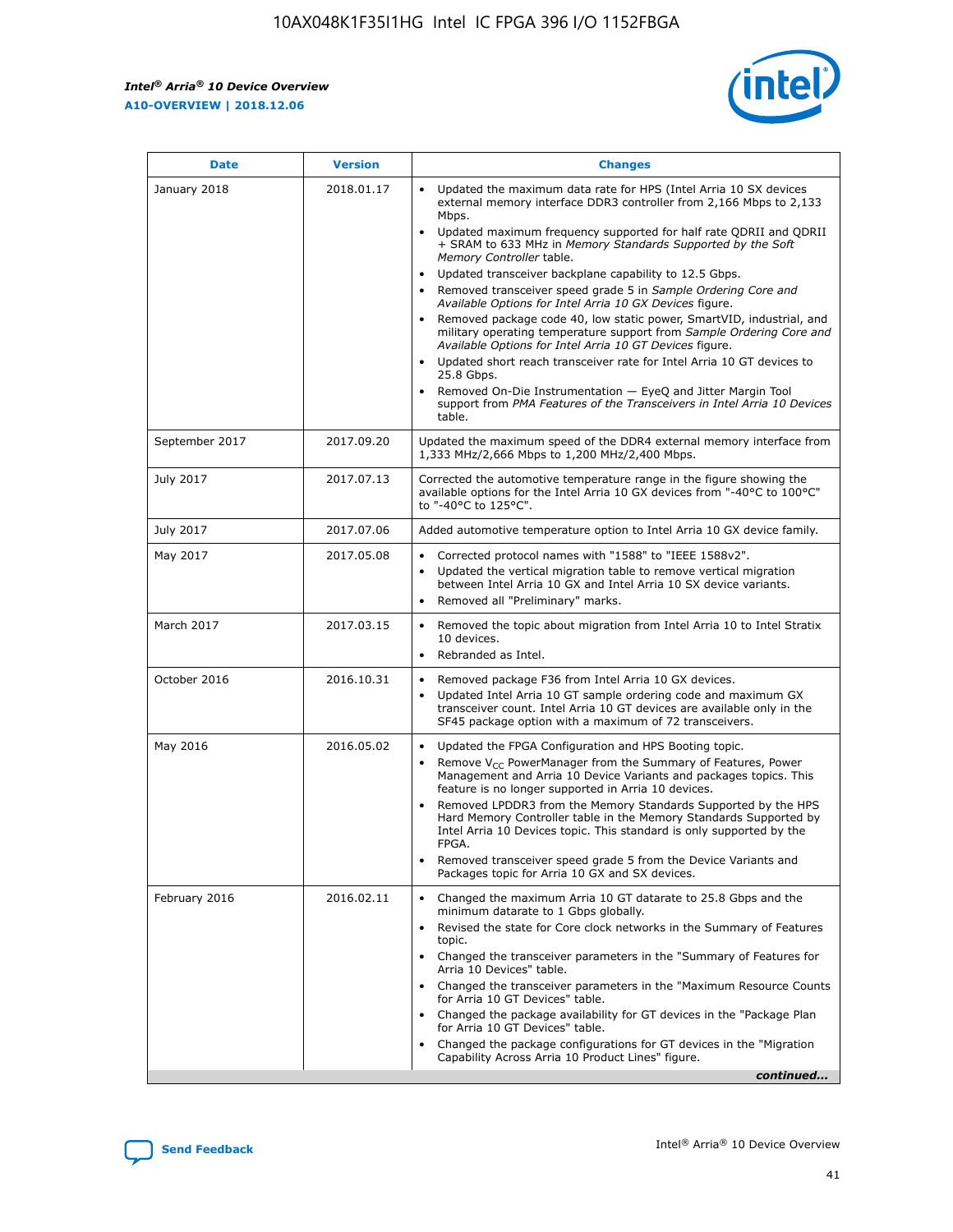

| <b>Date</b>   | <b>Version</b> | <b>Changes</b>                                                                                                                                                                   |
|---------------|----------------|----------------------------------------------------------------------------------------------------------------------------------------------------------------------------------|
|               |                | • Changed transceiver parameters in the "Low Power Serial Transceivers"<br>section.                                                                                              |
|               |                | • Changed the transceiver descriptions in the "Device Variants for the<br>Arria 10 Device Family" table.                                                                         |
|               |                | Changed the "Sample Ordering Code and Available Options for Arria 10<br>GT Devices" figure.                                                                                      |
|               |                | Changed the datarates for GT devices in the "PMA Features" section.                                                                                                              |
|               |                | Changed the datarates for GT devices in the "PCS Features" section.<br>$\bullet$                                                                                                 |
| December 2015 | 2015.12.14     | Updated the number of M20K memory blocks for Arria 10 GX 660 from<br>$\bullet$<br>2133 to 2131 and corrected the total RAM bit from 48,448 Kb to<br>48,408 Kb.                   |
|               |                | Corrected the number of DSP blocks for Arria 10 GX 660 from 1688 to<br>$\bullet$<br>1687 in the table listing floating-point arithmetic resources.                               |
| November 2015 | 2015.11.02     | Updated the maximum resources for Arria 10 GX 220, GX 320, GX 480,<br>$\bullet$<br>GX 660, SX 220, SX 320, SX 480, and SX 660.                                                   |
|               |                | Updated resource count for Arria 10 GX 320, GX 480, GX 660, SX 320,<br>$\bullet$<br>SX 480, a SX 660 devices in Number of Multipliers in Intel Arria 10<br><b>Devices</b> table. |
|               |                | Updated the available options for Arria 10 GX, GT, and SX.<br>$\bullet$                                                                                                          |
|               |                | Changed instances of Quartus II to Quartus Prime.<br>$\bullet$                                                                                                                   |
| June 2015     | 2015.06.15     | Corrected label for Intel Arria 10 GT product lines in the vertical migration<br>figure.                                                                                         |
| May 2015      | 2015.05.15     | Corrected the DDR3 half rate and quarter rate maximum frequencies in the<br>table that lists the memory standards supported by the Intel Arria 10 hard<br>memory controller.     |
| May 2015      | 2015.05.04     | • Added support for 13.5G JESD204b in the Summary of Features table.<br>• Added a link to Arria 10 GT Channel Usage in the Arria 10 GT Package<br>Plan topic.                    |
|               |                | • Added a note to the table, Maximum Resource Counts for Arria 10 GT<br>devices.                                                                                                 |
|               |                | Updated the power requirements of the transceivers in the Low Power<br>Serial Transceivers topic.                                                                                |
| January 2015  | 2015.01.23     | • Added floating point arithmetic features in the Summary of Features<br>table.                                                                                                  |
|               |                | • Updated the total embedded memory from 38.38 megabits (Mb) to<br>65.6 Mb.                                                                                                      |
|               |                | • Updated the table that lists the memory standards supported by Intel<br>Arria 10 devices.                                                                                      |
|               |                | Removed support for DDR3U, LPDDR3 SDRAM, RLDRAM 2, and DDR2.                                                                                                                     |
|               |                | Moved RLDRAM 3 support from hard memory controller to soft memory<br>controller. RLDRAM 3 support uses hard PHY with soft memory<br>controller.                                  |
|               |                | Added soft memory controller support for QDR IV.                                                                                                                                 |
|               |                | Updated the maximum resource count table to include the number of<br>hard memory controllers available in each device variant.                                                   |
|               |                | Updated the transceiver PCS data rate from 12.5 Gbps to 12 Gbps.<br>$\bullet$                                                                                                    |
|               |                | Updated the max clock rate of PS, FPP x8, FPP x16, and Configuration<br>via HPS from 125 MHz to 100 MHz.                                                                         |
|               |                | Added a feature for fractional synthesis PLLs: PLL cascading.                                                                                                                    |
|               |                | Updated the HPS programmable general-purpose I/Os from 54 to 62.                                                                                                                 |
|               |                | continued                                                                                                                                                                        |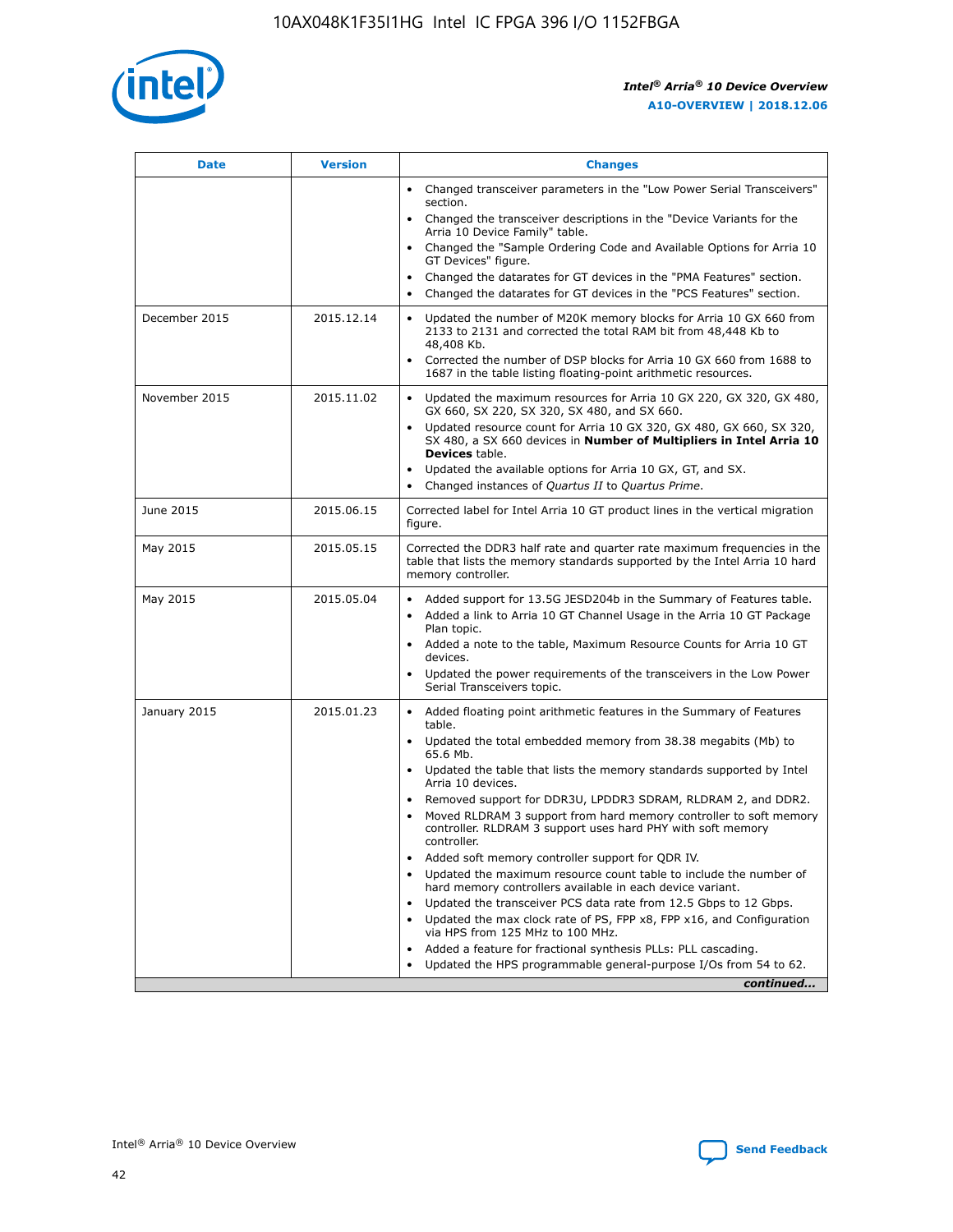r



| <b>Date</b>    | <b>Version</b> | <b>Changes</b>                                                                                                                                                                                                                                                                                                                                                                                                                                                                                                                                      |
|----------------|----------------|-----------------------------------------------------------------------------------------------------------------------------------------------------------------------------------------------------------------------------------------------------------------------------------------------------------------------------------------------------------------------------------------------------------------------------------------------------------------------------------------------------------------------------------------------------|
| September 2014 | 2014.09.30     | Corrected the 3 V I/O and LVDS I/O counts for F35 and F36 packages<br>of Arria 10 GX.<br>Corrected the 3 V I/O, LVDS I/O, and transceiver counts for the NF40<br>$\bullet$<br>package of the Arria GX 570 and 660.<br>Removed 3 V I/O, LVDS I/O, and transceiver counts for the NF40<br>package of the Arria GX 900 and 1150. The NF40 package is not<br>available for Arria 10 GX 900 and 1150.                                                                                                                                                    |
| August 2014    | 2014.08.18     | Updated Memory (Kb) M20K maximum resources for Arria 10 GX 660<br>devices from 42,660 to 42,620.<br>Added GPIO columns consisting of LVDS I/O Bank and 3V I/O Bank in<br>$\bullet$<br>the Package Plan table.<br>Added how to use memory interface clock frequency higher than 533<br>$\bullet$<br>MHz in the I/O vertical migration.<br>Added information to clarify that RLDRAM3 support uses hard PHY with<br>$\bullet$<br>soft memory controller.<br>Added variable precision DSP blocks support for floating-point<br>$\bullet$<br>arithmetic. |
| June 2014      | 2014.06.19     | Updated number of dedicated I/Os in the HPS block to 17.                                                                                                                                                                                                                                                                                                                                                                                                                                                                                            |
| February 2014  | 2014.02.21     | Updated transceiver speed grade options for GT devices in Figure 2.                                                                                                                                                                                                                                                                                                                                                                                                                                                                                 |
| February 2014  | 2014.02.06     | Updated data rate for Arria 10 GT devices from 28.1 Gbps to 28.3 Gbps.                                                                                                                                                                                                                                                                                                                                                                                                                                                                              |
| December 2013  | 2013.12.10     | Updated the HPS memory standards support from LPDDR2 to LPDDR3.<br>Updated HPS block diagram to include dedicated HPS I/O and FPGA<br>$\bullet$<br>Configuration blocks as well as repositioned SD/SDIO/MMC, DMA, SPI<br>and NAND Flash with ECC blocks.                                                                                                                                                                                                                                                                                            |
| December 2013  | 2013.12.02     | Initial release.                                                                                                                                                                                                                                                                                                                                                                                                                                                                                                                                    |